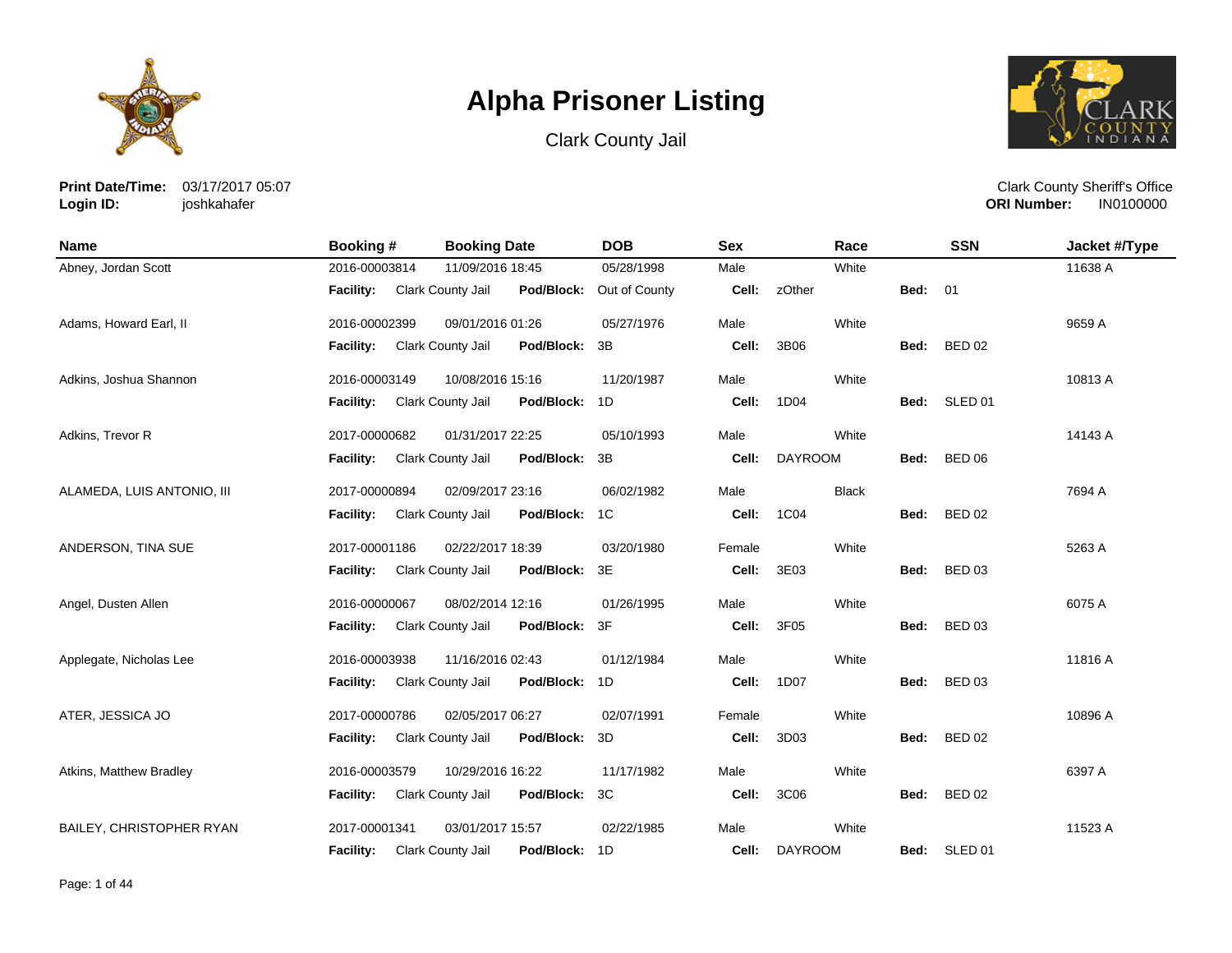





**Print Date/Time:** 03/17/2017 05:07 **Login ID:** joshkahafer

| Name                      | Booking #        | <b>Booking Date</b>                       | <b>DOB</b> | <b>Sex</b> | Race           |      | <b>SSN</b>    | Jacket #/Type |
|---------------------------|------------------|-------------------------------------------|------------|------------|----------------|------|---------------|---------------|
| Ballard, Corey D          | 2017-00001074    | 02/17/2017 15:30                          | 01/01/1990 | Male       | <b>Black</b>   |      |               | 14611 A       |
|                           | <b>Facility:</b> | Clark County Jail<br>Pod/Block: 1C        |            | Cell:      | 1C12           | Bed: | <b>BED 01</b> |               |
| BANASKI, LABREESKA JO     | 2017-00001661    | 03/15/2017 21:51                          | 10/11/1982 | Female     | White          |      |               | 15329 A       |
|                           | <b>Facility:</b> | <b>Clark County Jail</b><br>Pod/Block: 3A |            | Cell:      | <b>DAYROOM</b> | Bed: | SLED 35       |               |
| Bangs, Jovan Bradford     | 2016-00000693    | 10/13/2015 12:25                          | 10/09/1993 | Male       | <b>Black</b>   |      |               | 6884 A        |
|                           | <b>Facility:</b> | Clark County Jail<br>Pod/Block: 1D        |            | Cell:      | 1D01           | Bed: | <b>BED 02</b> |               |
| Banks, William Emerson    | 2016-00001993    | 08/15/2016 01:24                          | 01/04/1982 | Male       | White          |      |               | 363 A         |
|                           | <b>Facility:</b> | Clark County Jail<br>Pod/Block: 3C        |            | Cell:      | 3C03           | Bed: | <b>BED 04</b> |               |
| BARKER, LARRY ALLEN, Jr   | 2017-00000385    | 01/20/2017 00:30                          | 11/13/1978 | Male       | White          |      |               | 7301 A        |
|                           | <b>Facility:</b> | Pod/Block: 1D<br>Clark County Jail        |            | Cell:      | 1D06           |      | Bed: SLED 01  |               |
| BARKER, STEPHEN BRANDYN   | 2016-00004747    | 12/27/2016 12:10                          | 08/09/1987 | Male       | <b>Black</b>   |      |               | 9395 A        |
|                           | <b>Facility:</b> | <b>Clark County Jail</b><br>Pod/Block: 2B |            | Cell:      | 2B02           | Bed: | <b>BED 01</b> |               |
| BARNHART, MICHELLE LYNN   | 2017-00001645    | 03/15/2017 12:00                          | 01/07/1982 | Female     | White          |      |               | 9598 A        |
|                           | <b>Facility:</b> | Clark County Jail<br>Pod/Block: 3A        |            | Cell:      | <b>DAYROOM</b> | Bed: | SLED 38       |               |
| BARRETT, KIMBERLY LASHAA  | 2017-00001166    | 02/22/2017 00:17                          | 10/27/1975 | Female     | <b>Black</b>   |      |               | 12918 A       |
|                           | <b>Facility:</b> | Clark County Jail<br>Pod/Block: 3D        |            | Cell:      | 3D07           | Bed: | <b>BED 01</b> |               |
| BATES, CHRISTOPHER JEROME | 2017-00001360    | 03/02/2017 20:21                          | 04/21/1969 | Male       | White          |      |               | 14976 A       |
|                           | <b>Facility:</b> | <b>Clark County Jail</b><br>Pod/Block: 1D |            | Cell:      | <b>DAYROOM</b> | Bed: | SLED 02       |               |
| BATTLES, MICHEL ANTONY    | 2017-00000958    | 03/03/2017 13:00                          | 10/13/1991 | Male       | <b>Black</b>   |      |               | 14496 A       |
|                           | Facility:        | Clark County Jail<br>Pod/Block: 1C        |            | Cell:      | 1C12           | Bed: | <b>BED 03</b> |               |
| Bauerla, Aaron Howard     | 2017-00001548    | 03/11/2017 01:40                          | 02/20/1989 | Male       | White          |      |               | 4499 A        |
|                           | <b>Facility:</b> | Pod/Block: 1B<br>Clark County Jail        |            | Cell:      | 1B13           | Bed: | <b>BED 02</b> |               |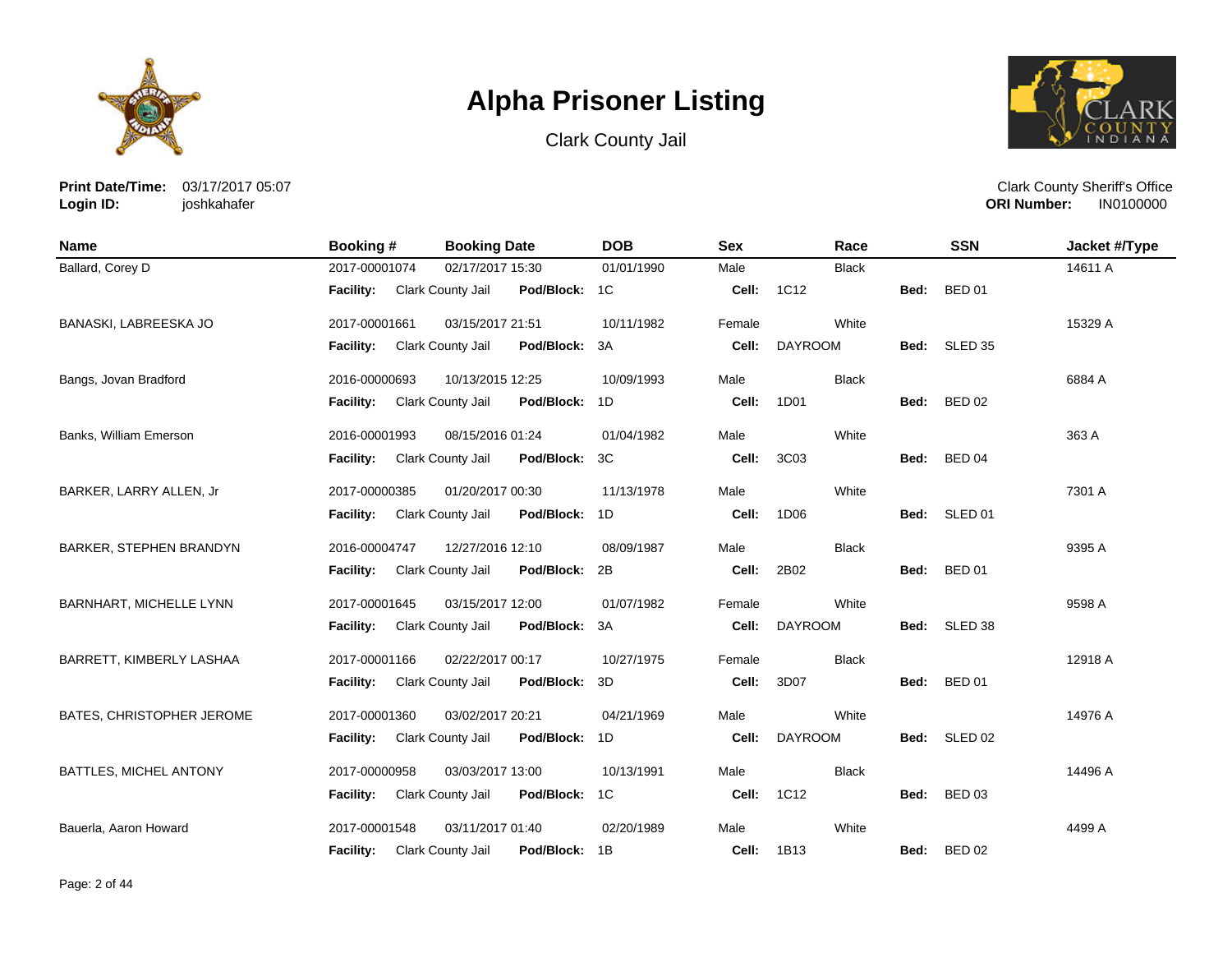





**Print Date/Time:** 03/17/2017 05:07 **Login ID:** joshkahafer

| <b>Name</b>              | Booking #                          | <b>Booking Date</b>                | <b>DOB</b> | <b>Sex</b> | Race                   |      | <b>SSN</b>    | Jacket #/Type |
|--------------------------|------------------------------------|------------------------------------|------------|------------|------------------------|------|---------------|---------------|
| Baumann, Brandi Nicole   | 2017-00000649                      | 01/30/2017 15:55                   | 09/18/1983 | Female     | White                  |      |               | 7761 A        |
|                          | <b>Facility:</b> Clark County Jail | Pod/Block:                         | 3D         | Cell:      | 3D10                   | Bed: | <b>BED 04</b> |               |
| Baynes, Savon Markice    | 2016-00000091                      | 11/11/2015 20:55                   | 01/01/1997 | Male       | <b>Black</b>           |      |               | 6087 A        |
|                          | <b>Facility:</b>                   | Clark County Jail<br>Pod/Block:    | 2B         | Cell:      | 2B07                   | Bed: | <b>BED 03</b> |               |
| BAYS, MATTHEW ROYAL      | 2016-00004813                      | 12/29/2016 18:06                   | 08/22/1978 | Male       | White                  |      |               | 10773 A       |
|                          | <b>Facility:</b>                   | Clark County Jail<br>Pod/Block:    | 2B         | Cell:      | 2B08                   | Bed: | <b>BED 02</b> |               |
| <b>BECKETT, DANIEL B</b> | 2017-00000745                      | 02/03/2017 16:55                   | 03/11/1991 | Male       | White                  |      |               | 12858 A       |
|                          | <b>Facility:</b>                   | Clark County Jail<br>Pod/Block:    | ЗC         | Cell:      | 3C02                   | Bed: | <b>BED 01</b> |               |
| Bell, Nathaniel V, III   | 2017-00000431                      | 01/21/2017 20:07                   | 07/06/1984 | Male       | <b>Biracial</b>        |      |               | 13763 A       |
|                          | <b>Facility:</b>                   | Clark County Jail<br>Pod/Block:    | 2A         | Cell:      | 2A10                   | Bed: | SLED 01       |               |
| BELL, RYAN EDWARD        | 2017-00001421                      | 03/05/2017 14:29                   | 09/12/1988 | Male       | White                  |      |               | 14541 A       |
|                          | <b>Facility:</b>                   | Clark County Jail<br>Pod/Block:    | 2B         | Cell:      | <b>DAYROOM</b>         | Bed: | SLED 06       |               |
| BELL, SARAH LOUISE       | 2017-00001128                      | 02/20/2017 12:44                   | 05/27/1989 | Female     | White                  |      |               | 6447 A        |
|                          | Facility:                          | Clark County Jail<br>Pod/Block:    | 3E         | Cell:      | 3E12                   | Bed: | <b>BED 03</b> |               |
| Bene, William Damon      | 2017-00000354                      | 01/19/2017 00:39                   | 08/29/1975 | Male       | <b>Black</b>           |      |               | 13256 A       |
|                          | <b>Facility:</b>                   | Clark County Jail<br>Pod/Block:    | 1C         | Cell:      | 1C11                   | Bed: | <b>BED 02</b> |               |
| BENNETT, BRIDGETTE ANN   | 2017-00001690                      | 03/17/2017 02:46                   | 02/12/1992 | Female     | White                  |      |               | 15369 A       |
|                          | <b>Facility:</b>                   | Clark County Jail<br>Pod/Block:    | *Bookin    | Cell:      | Female Drunk Tank Bed: |      | 02            |               |
| Benningfield, John Duke  | 2017-00000988                      | 02/14/2017 15:38                   | 05/04/1982 | Male       | White                  |      |               | 6327 A        |
|                          | <b>Facility:</b>                   | Clark County Jail<br>Pod/Block:    | 3B         | Cell:      | 3B06                   | Bed: | <b>BED 04</b> |               |
| Bethards, Matthew Thomas | 2017-00000965                      | 02/13/2017 18:05                   | 05/21/1981 | Male       | White                  |      |               | 9149 A        |
|                          | <b>Facility:</b>                   | Pod/Block: 1B<br>Clark County Jail |            |            | Cell: DAYROOM          |      | Bed: SLED 30  |               |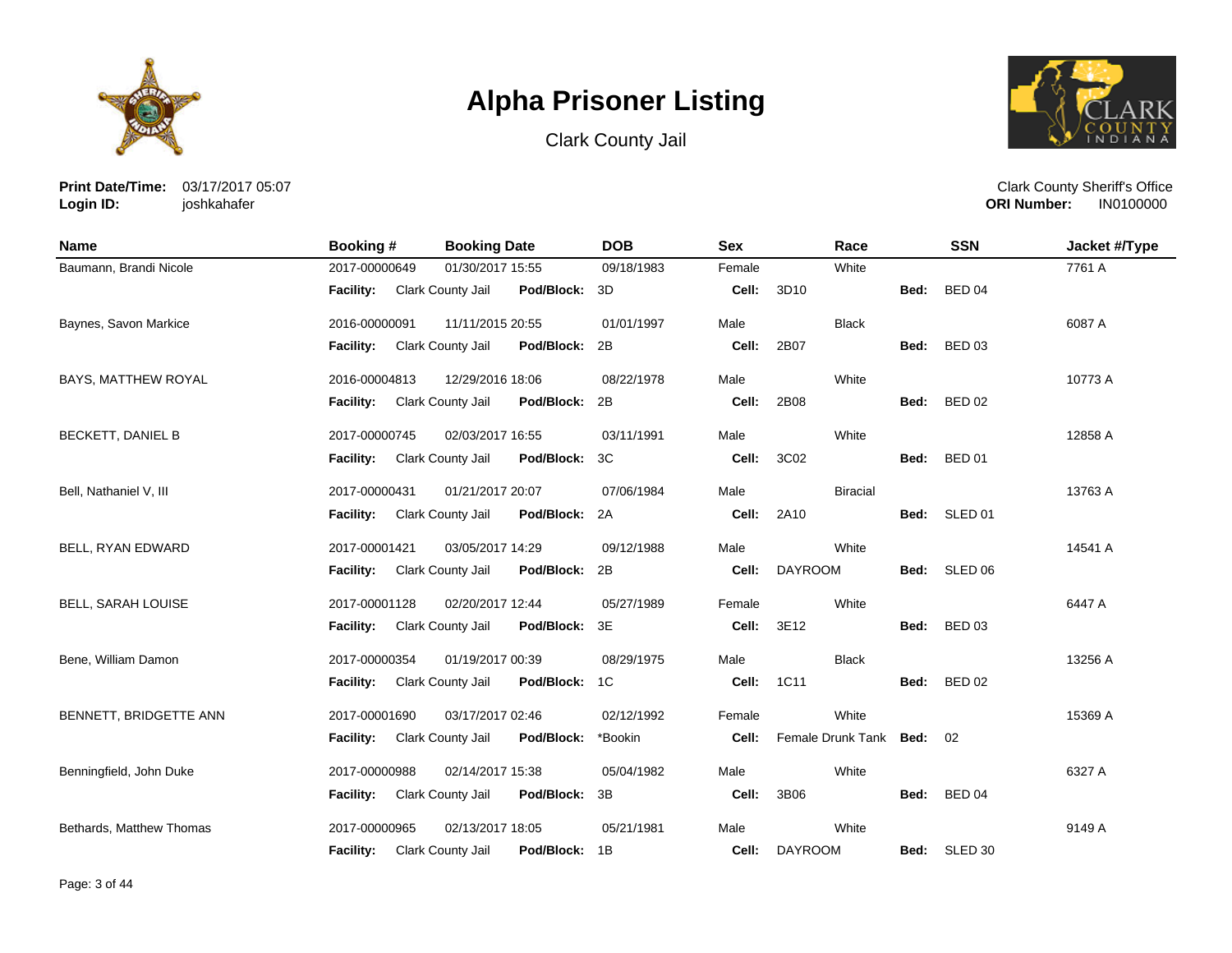





**Print Date/Time:** 03/17/2017 05:07 **Login ID:** joshkahafer

| <b>Name</b>                   | Booking #        | <b>Booking Date</b>                | <b>DOB</b> | <b>Sex</b> | Race           |      | <b>SSN</b>         | Jacket #/Type |
|-------------------------------|------------------|------------------------------------|------------|------------|----------------|------|--------------------|---------------|
| Billingslea, Andrew Danuray   | 2016-00000097    | 04/20/2016 20:36                   | 03/05/1992 | Male       | <b>Black</b>   |      |                    | 6141 A        |
|                               | <b>Facility:</b> | Clark County Jail<br>Pod/Block: 2C |            | Cell:      | 2C08           | Bed: | <b>BED 02</b>      |               |
| <b>BIRDSONG, GARLAND</b>      | 2017-00000461    | 01/22/2017 17:54                   | 09/03/1962 | Male       | <b>Black</b>   |      |                    | 13812 A       |
|                               | <b>Facility:</b> | Clark County Jail<br>Pod/Block:    | 3C         | Cell:      | 3C09           | Bed: | <b>BED 03</b>      |               |
| Blankenship, John Paul        | 2016-00001147    | 07/05/2016 07:27                   | 07/25/1972 | Male       | White          |      |                    | 7614 A        |
|                               | <b>Facility:</b> | Clark County Jail<br>Pod/Block:    | 3B         | Cell:      | 3B02           | Bed: | <b>BED 02</b>      |               |
| Bloomer, Joshua R             | 2017-00001289    | 02/26/2017 16:27                   | 06/06/1984 | Male       | White          |      |                    | 9790 A        |
|                               | <b>Facility:</b> | Clark County Jail<br>Pod/Block:    | 2B         | Cell:      | <b>DAYROOM</b> | Bed: | SLED <sub>10</sub> |               |
| BOGGS, PHILLIP PALMER, II     | 2017-00001529    | 03/10/2017 00:25                   | 06/28/1982 | Male       | White          |      |                    | 15086 A       |
|                               | <b>Facility:</b> | Clark County Jail<br>Pod/Block:    | 1B         | Cell:      | <b>DAYROOM</b> | Bed: | SLED <sub>36</sub> |               |
| <b>BOLDS, DEON LAMONT</b>     | 2017-00000409    | 01/21/2017 02:33                   | 03/08/1985 | Male       | <b>Black</b>   |      |                    | 7511 A        |
|                               | Facility:        | Clark County Jail<br>Pod/Block:    | 2C         | Cell:      | 2C10           | Bed: | SLED <sub>01</sub> |               |
| Bolin, Kyle EUGENE, Jr        | 2017-00001639    | 03/15/2017 07:30                   | 07/02/1980 | Male       | White          |      |                    | 10202 A       |
|                               | Facility:        | Clark County Jail<br>Pod/Block:    | 1B         | Cell:      | <b>DAYROOM</b> | Bed: | SLED 33            |               |
| Bolin, Tammi Lee              | 2016-00003042    | 10/02/2016 11:29                   | 02/15/1976 | Female     | White          |      |                    | 2716 A        |
|                               | <b>Facility:</b> | Clark County Jail<br>Pod/Block:    | 3E         | Cell:      | 3E05           | Bed: | <b>BED 01</b>      |               |
| Bottorff, Bradley Scott       | 2016-00002897    | 09/25/2016 00:08                   | 11/06/1989 | Male       | White          |      |                    | 10355 A       |
|                               | <b>Facility:</b> | Clark County Jail<br>Pod/Block:    | 3C         | Cell:      | 3C07           | Bed: | <b>BED 02</b>      |               |
| Bowens, Corey Wayne           | 2016-00004042    | 11/20/2016 14:59                   | 06/12/1990 | Male       | <b>Black</b>   |      |                    | 11433 A       |
|                               | Facility:        | Clark County Jail<br>Pod/Block:    | 1C         | Cell:      | 1C11           | Bed: | <b>BED 01</b>      |               |
| <b>BOWERS, STEVEN WILLIAM</b> | 2017-00000094    | 01/05/2017 17:53                   | 12/12/1972 | Male       | White          |      |                    | 8634 A        |
|                               | <b>Facility:</b> | Pod/Block:<br>Clark County Jail    | 2D         | Cell:      | <b>DAYROOM</b> | Bed: | SLED <sub>05</sub> |               |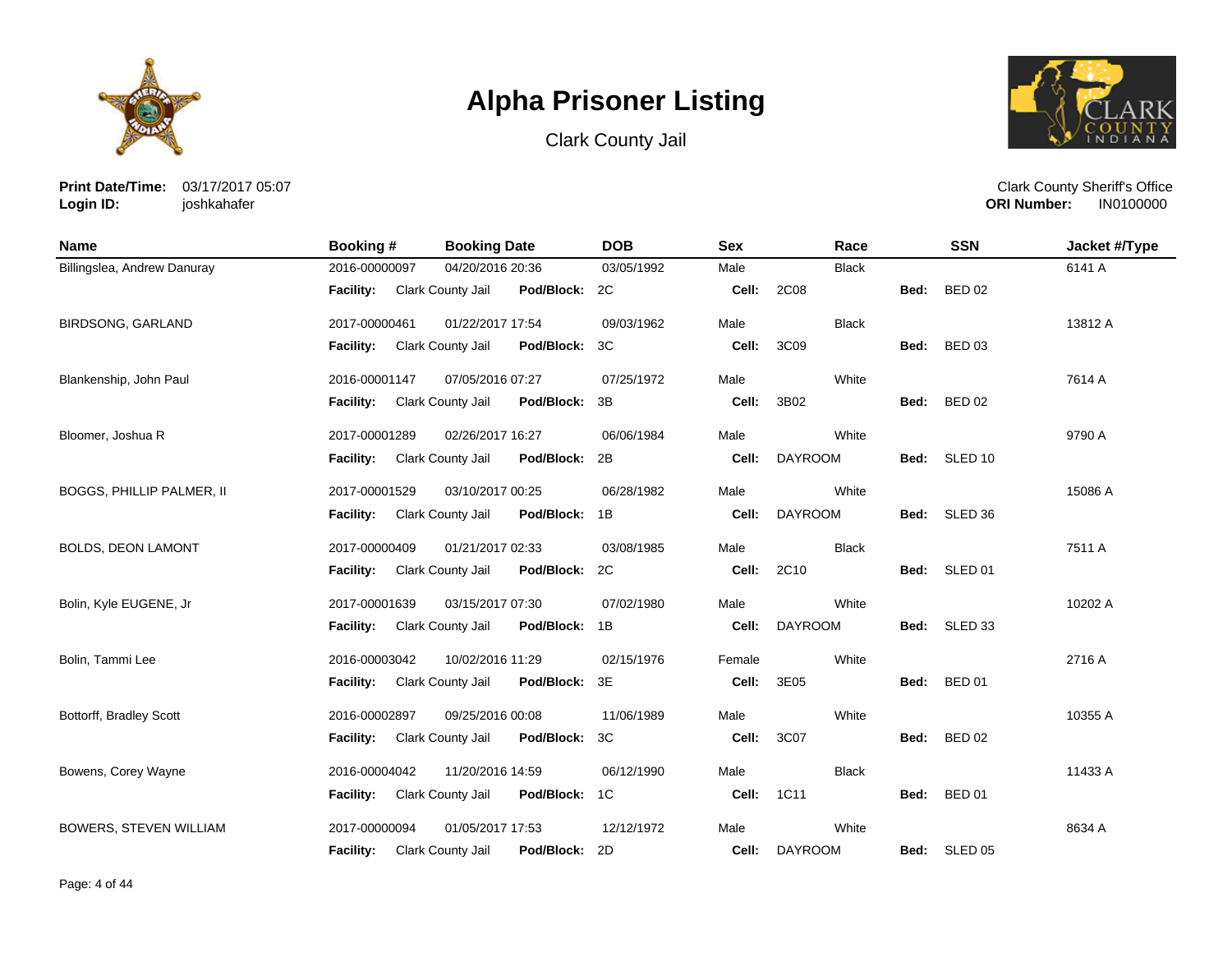





**Print Date/Time:** 03/17/2017 05:07 **Login ID:** joshkahafer

| <b>Name</b>                           | <b>Booking#</b>  | <b>Booking Date</b>                | <b>DOB</b> | <b>Sex</b> | Race            |                | <b>SSN</b>    | Jacket #/Type |
|---------------------------------------|------------------|------------------------------------|------------|------------|-----------------|----------------|---------------|---------------|
| Bradford Ditcharo, Christopher Jordan | 2016-00002705    | 09/15/2016 18:47                   | 05/01/1984 | Male       | White           |                |               | 10102 A       |
|                                       | <b>Facility:</b> | Clark County Jail<br>Pod/Block:    | 3C         | Cell:      | 3C04            | Bed:           | <b>BED 02</b> |               |
| BRADSHAW, LINDSEY DENISE              | 2017-00001395    | 03/04/2017 17:54                   | 09/28/1989 | Female     | White           |                |               | 15028 A       |
|                                       | <b>Facility:</b> | Clark County Jail<br>Pod/Block:    | 3A         | Cell:      | 3A02            |                | Bed: BED 02   |               |
| Brendle, Kelli Alexander              | 2017-00001649    | 03/15/2017 14:11                   | 09/05/1990 | Male       | White           |                |               | 15323 A       |
|                                       | <b>Facility:</b> | Clark County Jail<br>Pod/Block:    | 3A         | Cell:      | <b>DAYROOM</b>  | Bed:           | SLED 26       |               |
| Bricker, Dustin JAMES                 | 2017-00000552    | 01/26/2017 14:29                   | 05/20/1992 | Male       | White           |                |               | 14002 A       |
|                                       | <b>Facility:</b> | Clark County Jail<br>Pod/Block:    | *Bookin    | Cell:      | Holding09       | <b>Bed: 01</b> |               |               |
| BRISCOE, JASON ANDREW                 | 2017-00000269    | 01/15/2017 02:09                   | 09/25/1984 | Male       | Vietnamese      |                |               | 6727 A        |
|                                       | <b>Facility:</b> | Clark County Jail<br>Pod/Block:    | ЗC         | Cell:      | 3C02            | Bed:           | <b>BED 02</b> |               |
| <b>BROOKS, JOHN DAVID</b>             | 2017-00001493    | 03/08/2017 21:49                   | 12/10/1953 | Male       | White           |                |               | 7593 A        |
|                                       | <b>Facility:</b> | Clark County Jail<br>Pod/Block: 1B |            | Cell:      | <b>DAYROOM</b>  | Bed:           | SLED 03       |               |
| <b>BROOKS, ROGER LEE</b>              | 2017-00001666    | 03/15/2017 23:23                   | 02/10/1981 | Male       | Unknown         |                |               | 15333 A       |
|                                       | <b>Facility:</b> | Clark County Jail<br>Pod/Block: 1B |            | Cell:      | <b>DAYROOM</b>  |                | Bed: SLED 09  |               |
| <b>BROOKS, SARAH R</b>                | 2017-00001267    | 02/26/2017 04:22                   | 11/06/1980 | Female     | White           |                |               | 13714 A       |
|                                       | Facility:        | Clark County Jail<br>Pod/Block:    | 3A         | Cell:      | <b>DAYROOM</b>  |                | Bed: SLED 03  |               |
| <b>BROWN, DEANDRE LAMONT</b>          | 2017-00001689    | 03/17/2017 02:10                   | 04/23/1992 | Male       | <b>Black</b>    |                |               | 7384 A        |
|                                       | <b>Facility:</b> | Clark County Jail<br>Pod/Block:    | *Bookin    | Cell:      | Male Drunk Tank | <b>Bed: 15</b> |               |               |
| Brown, Jeremy Ray                     | 2016-00003669    | 11/02/2016 19:28                   | 08/02/1991 | Male       | White           |                |               | 9207 A        |
|                                       | <b>Facility:</b> | Clark County Jail<br>Pod/Block:    | *Bookin    | Cell:      | Holding01       | <b>Bed: 01</b> |               |               |
| Broy, Amanda Sue                      | 2016-00004046    | 11/20/2016 23:07                   | 04/22/1982 | Female     | White           |                |               | 10978 A       |
|                                       | <b>Facility:</b> | Clark County Jail<br>Pod/Block: 3E |            | Cell:      | 3E06            |                | Bed: BED 03   |               |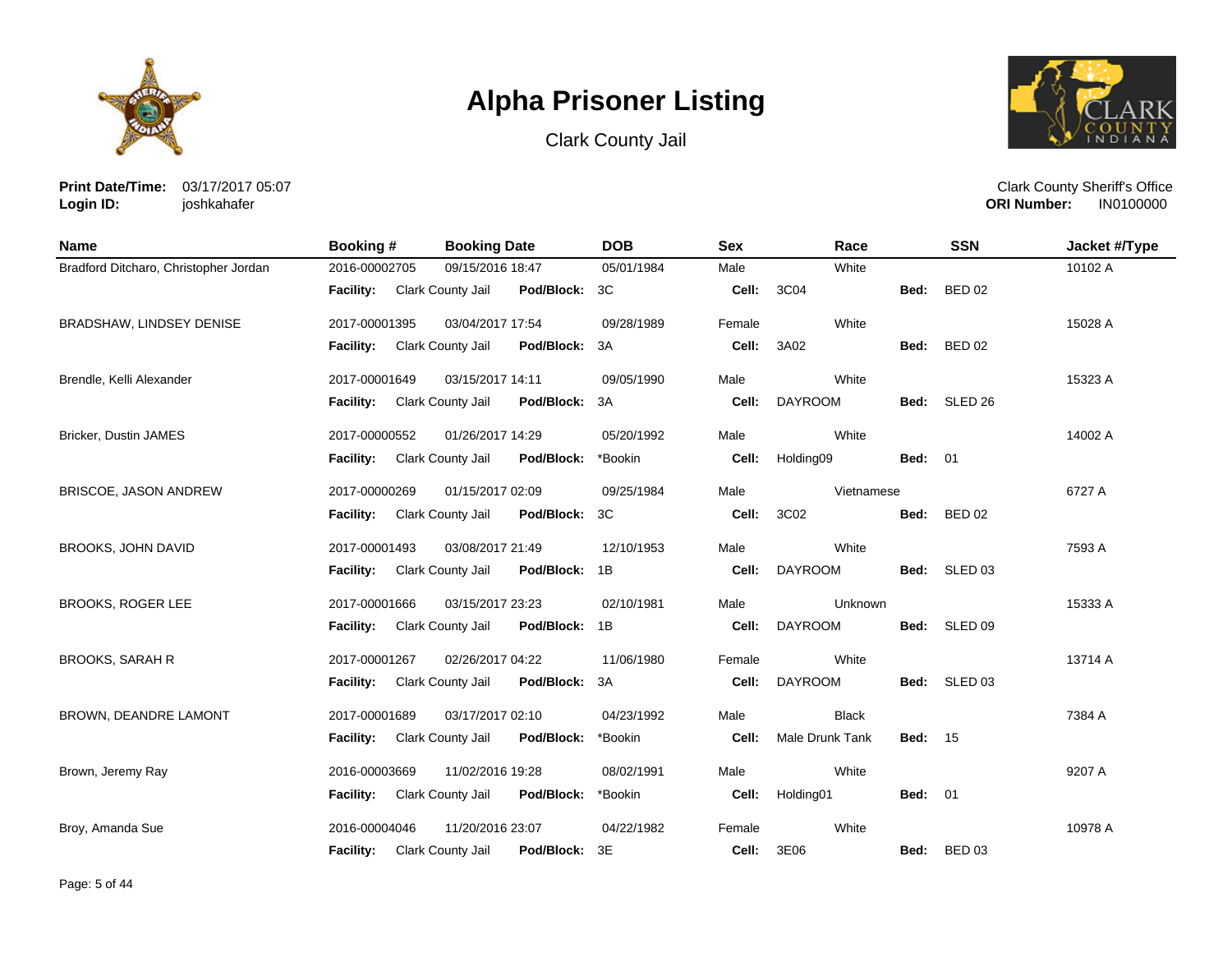





**Print Date/Time:** 03/17/2017 05:07 **Login ID:** joshkahafer

| <b>Name</b>                   | <b>Booking#</b>  | <b>Booking Date</b>                    | <b>DOB</b> | <b>Sex</b> | Race           |                | <b>SSN</b>         | Jacket #/Type |
|-------------------------------|------------------|----------------------------------------|------------|------------|----------------|----------------|--------------------|---------------|
| BROY, TYLER JOE               | 2017-00000179    | 01/10/2017 23:49                       | 08/14/1990 | Male       | White          |                |                    | 5939 A        |
|                               | <b>Facility:</b> | Pod/Block:<br>Clark County Jail        | 3B         | Cell:      | 3B01           | Bed:           | <b>BED 04</b>      |               |
| Brummet, Alexander Lee        | 2016-00003968    | 11/17/2016 17:03                       | 12/05/1997 | Male       | White          |                |                    | 7987 A        |
|                               | <b>Facility:</b> | Clark County Jail<br>Pod/Block:        | *Bookin    | Cell:      | Holding04      | <b>Bed: 01</b> |                    |               |
| Bryant, Edward Dontae, Jr     | 2016-00004463    | 12/11/2016 16:21                       | 02/26/1990 | Male       | <b>Black</b>   |                |                    | 7175 A        |
|                               | <b>Facility:</b> | Clark County Jail<br>Pod/Block:        | 1D         | Cell:      | 1D01           | Bed:           | <b>BED 01</b>      |               |
| Buerk, Mary Catherine         | 2016-00003658    | 11/02/2016 16:44                       | 12/15/1984 | Female     | White          |                |                    | 11463 A       |
|                               | <b>Facility:</b> | Clark County Jail<br>Pod/Block:        | 3E         | Cell:      | 3E10           | Bed:           | <b>BED 03</b>      |               |
| Burk, Kayla Marie             | 2016-00002563    | 09/08/2016 20:55                       | 07/15/1989 | Female     | White          |                |                    | 8605 A        |
|                               | <b>Facility:</b> | Clark County Jail<br>Pod/Block:        | 3E         | Cell:      | 3E12           | Bed:           | <b>BED 02</b>      |               |
| <b>BURKHARD, STACEY LEIGH</b> | 2017-00001436    | 03/06/2017 02:50                       | 10/09/1981 | Female     | White          |                |                    | 8337 A        |
|                               | <b>Facility:</b> | Clark County Jail<br>Pod/Block:        | 3A         | Cell:      | 3A02           | Bed:           | <b>BED 01</b>      |               |
| Burkhart, Charles Ray         | 2016-00000687    | 03/23/2015 19:46                       | 05/14/1961 | Male       | White          |                |                    | 6877 A        |
|                               | <b>Facility:</b> | Clark County Jail<br>Pod/Block:        | 3C         | Cell:      | 3C02           | Bed:           | <b>BED 03</b>      |               |
| BURTON, MACKENZIE TAYLOR      | 2017-00000267    | 01/15/2017 01:48                       | 12/09/1987 | Female     | White          |                |                    | 8717 A        |
|                               | <b>Facility:</b> | Clark County Jail<br>Pod/Block:        | 3E         | Cell:      | 3E05           | Bed:           | <b>BED 03</b>      |               |
| Burton, Roderick Allen, Jr    | 2016-00000329    | 03/05/2016 14:41                       | 04/29/1992 | Male       | <b>Black</b>   |                |                    | 5436 A        |
|                               | <b>Facility:</b> | <b>Clark County Jail</b><br>Pod/Block: | *Bookin    | Cell:      | Padded Cell 01 | Bed:           | Bed 01             |               |
| Byers, James G, Jr            | 2017-00001660    | 03/15/2017 21:03                       | 02/19/1961 | Male       | White          |                |                    | 15328 A       |
|                               | <b>Facility:</b> | Clark County Jail<br>Pod/Block:        | 1B         | Cell:      | <b>DAYROOM</b> | Bed:           | SLED <sub>02</sub> |               |
| CAIN, KEVIN AARON             | 2017-00000132    | 01/08/2017 00:05                       | 07/09/1995 | Male       | White          |                |                    | 7345 A        |
|                               | <b>Facility:</b> | Clark County Jail<br>Pod/Block:        | 3B         | Cell:      | 3B05           | Bed:           | <b>BED 01</b>      |               |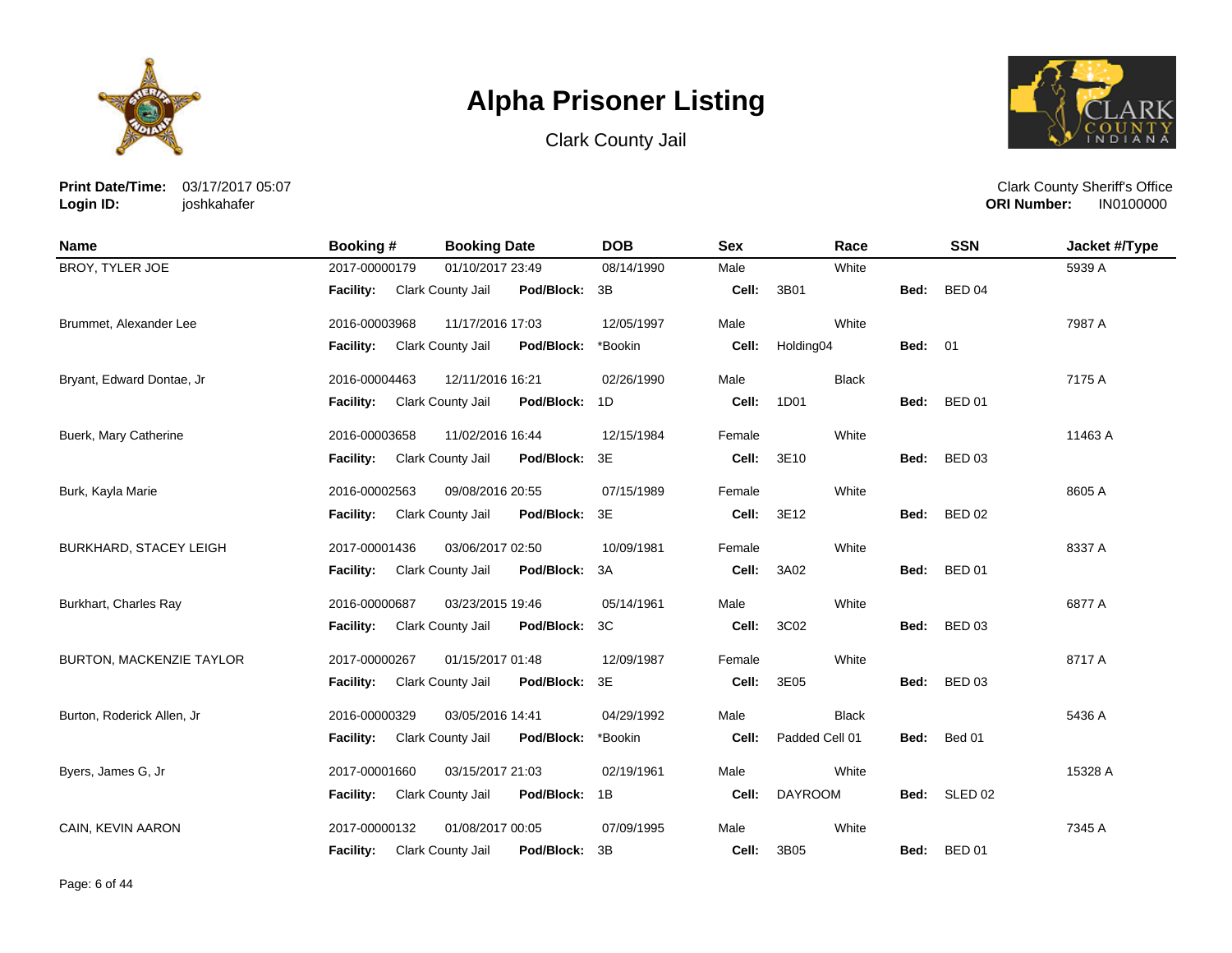





**Print Date/Time:** 03/17/2017 05:07 **Login ID:** joshkahafer

| <b>Name</b>                  | <b>Booking #</b> | <b>Booking Date</b>                | <b>DOB</b> | <b>Sex</b> | Race           |      | <b>SSN</b>    | Jacket #/Type |
|------------------------------|------------------|------------------------------------|------------|------------|----------------|------|---------------|---------------|
| Calfee, William Chandler     | 2016-00004697    | 12/23/2016 15:36                   | 08/27/1987 | Male       | White          |      |               | 9543 A        |
|                              | <b>Facility:</b> | Clark County Jail<br>Pod/Block: 3C |            | Cell:      | 3C01           | Bed: | <b>BED 02</b> |               |
| CALLIS, JERROD LANE          | 2017-00000547    | 01/26/2017 07:37                   | 06/16/1981 | Male       | White          |      |               | 6494 A        |
|                              | Facility:        | Clark County Jail<br>Pod/Block: 2C |            | Cell:      | 2C07           | Bed: | <b>BED 01</b> |               |
| CAMPBELL, RODNEY DARRELL     | 2017-00001353    | 03/02/2017 11:31                   | 07/02/1985 | Male       | White          |      |               | 14899 A       |
|                              | Facility:        | Clark County Jail<br>Pod/Block: 3C |            | Cell:      | <b>DAYROOM</b> |      | Bed: SLED 09  |               |
| CAMPBELL, WHITNEY LUELLEN    | 2017-00001640    | 03/15/2017 07:56                   | 03/29/1988 | Female     | White          |      |               | 5372 A        |
|                              | Facility:        | Clark County Jail<br>Pod/Block: 3A |            | Cell:      | <b>DAYROOM</b> |      | Bed: SLED 23  |               |
| CAMPOS-GOMEZ, LUIS FRANCISCO | 2017-00001562    | 03/11/2017 12:18                   | 06/21/1989 | Male       | Hispanic       |      |               | 15215 A       |
|                              | Facility:        | Clark County Jail<br>Pod/Block: 1B |            | Cell:      | 1B15           | Bed: | <b>BED 01</b> |               |
| Carlisle, Amy Jo             | 2016-00000248    | 04/29/2016 18:50                   | 03/12/1980 | Female     | White          |      |               | 6371 A        |
|                              | <b>Facility:</b> | Clark County Jail<br>Pod/Block:    | 3D         | Cell:      | 3D01           | Bed: | <b>BED 03</b> |               |
| Carroll, Adam Taylor         | 2017-00001183    | 02/22/2017 16:49                   | 08/07/1987 | Male       | White          |      |               | 8242 A        |
|                              | Facility:        | Clark County Jail<br>Pod/Block: 2B |            | Cell:      | 2B01           | Bed: | <b>BED 02</b> |               |
| Carroll, Casey T             | 2017-00001621    | 03/14/2017 17:08                   | 05/12/1991 | Male       | White          |      |               | 3078 A        |
|                              | <b>Facility:</b> | Clark County Jail<br>Pod/Block: 1B |            | Cell:      | <b>DAYROOM</b> |      | Bed: SLED 25  |               |
| Carroll, Joshua Emmanuel     | 2016-00002269    | 08/27/2016 01:58                   | 10/04/1984 | Male       | White          |      |               | 9500 A        |
|                              | <b>Facility:</b> | Clark County Jail<br>Pod/Block: 2D |            | Cell:      | 2D01           | Bed: | <b>BED 01</b> |               |
| CARROLL, RODNEY WAYNE        | 2017-00000529    | 01/25/2017 22:24                   | 06/11/1975 | Male       | White          |      |               | 13967 A       |
|                              | Facility:        | Clark County Jail<br>Pod/Block: 2C |            | Cell:      | 2C10           | Bed: | <b>BED 01</b> |               |
| CARTER, CHRISTOPHER SCOTT    | 2017-00001098    | 02/18/2017 08:09                   | 09/27/1964 | Male       | <b>Black</b>   |      |               | 14634 A       |
|                              | <b>Facility:</b> | Pod/Block: 2B<br>Clark County Jail |            | Cell:      | 2B13           |      | Bed: BED 01   |               |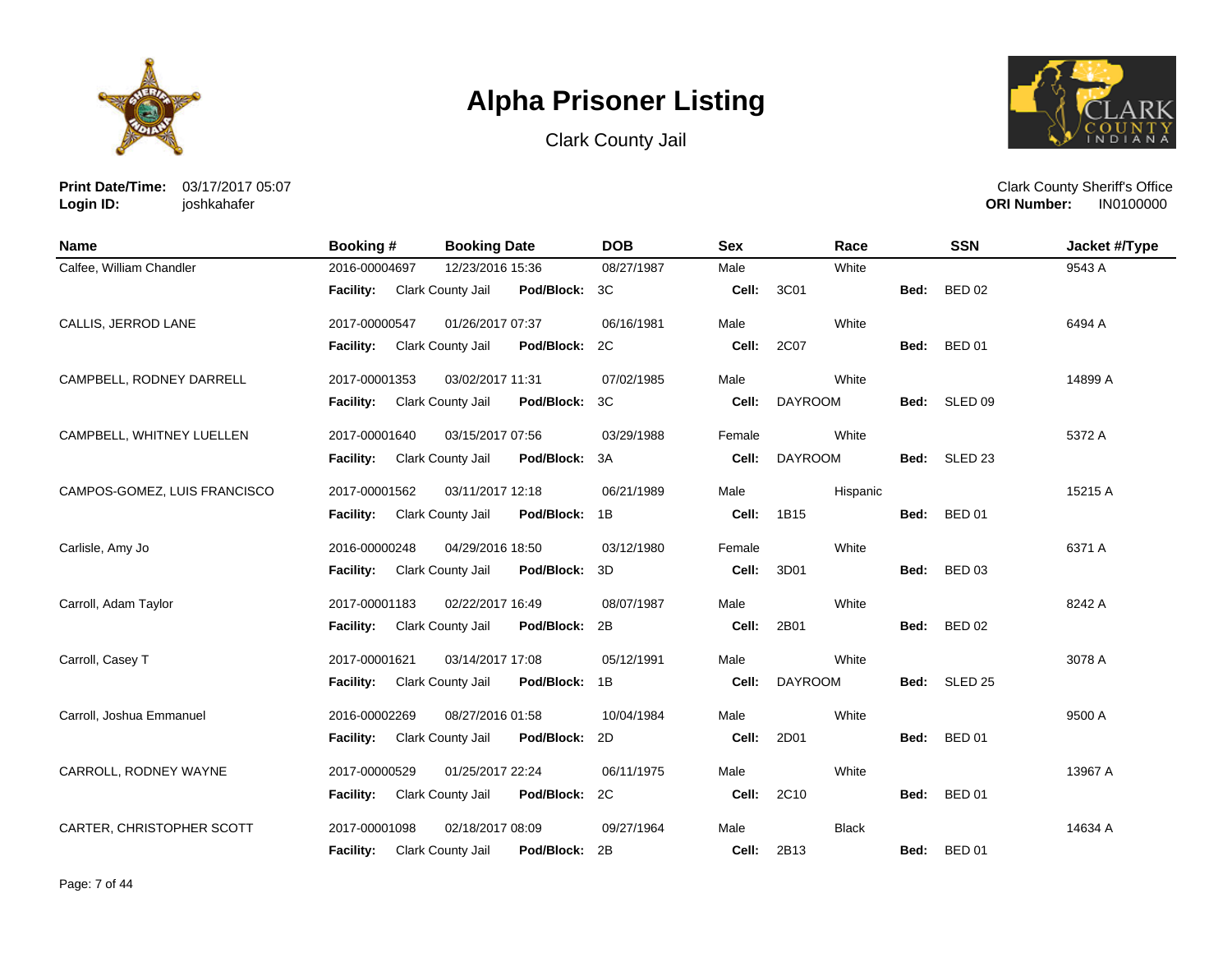





**Print Date/Time:** 03/17/2017 05:07 **Login ID:** joshkahafer

| <b>Name</b>              | Booking #<br><b>Booking Date</b> |                                    | <b>DOB</b><br><b>Sex</b> |                   |                |                | <b>SSN</b>         | Jacket #/Type |
|--------------------------|----------------------------------|------------------------------------|--------------------------|-------------------|----------------|----------------|--------------------|---------------|
| Casey, Tony L            | 2017-00000938                    | 02/12/2017 14:48                   | 01/07/1967               | Male              | <b>Black</b>   |                |                    | 14200 A       |
|                          | <b>Facility:</b>                 | Clark County Jail<br>Pod/Block:    | *Bookin                  | Cell:             | Padded Cell 02 | Bed:           | Bed 02             |               |
| Cash, Morgan Shelby      | 2017-00001338                    | 03/01/2017 09:10                   | 11/10/1991               | Female            | White          |                |                    | 6526 A        |
|                          | <b>Facility:</b>                 | Clark County Jail<br>Pod/Block:    | 3A                       | Cell:             | <b>DAYROOM</b> | Bed:           | SLED <sub>22</sub> |               |
| Castillo, Cleo Anthony   | 2016-00003608                    | 10/31/2016 01:55                   | 05/21/1990               | Male              | Hispanic       |                |                    | 11394 A       |
|                          | <b>Facility:</b>                 | Clark County Jail<br>Pod/Block:    | 1D                       | Cell:             | 1D08           | Bed:           | <b>BED 02</b>      |               |
| CASTRO, GAGE CHRISTOPHER | 2017-00001130                    | 02/20/2017 16:06                   | 12/14/1994               | Male              | White          |                |                    | 13513 A       |
|                          | Facility:                        | Clark County Jail<br>Pod/Block:    | Out of County            | Cell:             | Floyd          | <b>Bed: 01</b> |                    |               |
| Cave, Darren Thomas      | 2016-00000260                    | 10/09/2015 20:05                   | 11/25/1981               | Male              | White          |                |                    | 6382 A        |
|                          | <b>Facility:</b>                 | Clark County Jail<br>Pod/Block:    | 2A                       | Cell:             | 2A06           | Bed:           | <b>BED 01</b>      |               |
| CHAPMAN, JOHN ADAM       | 2017-00001141                    | 02/20/2017 22:52                   | 07/17/1980               | Male              | White          |                |                    | 13609 A       |
|                          | Facility:                        | Clark County Jail<br>Pod/Block:    | 1D                       | Cell:             | <b>DAYROOM</b> | Bed:           | SLED <sub>03</sub> |               |
| CHESTER, DANIEL PALMER   | 2017-00001307                    | 02/27/2017 21:58                   | 04/15/1968               | Male              | White          |                |                    | 10814 A       |
|                          | Facility:                        | Clark County Jail<br>Pod/Block:    | 3C                       | Cell:             | <b>DAYROOM</b> | Bed:           | SLED <sub>04</sub> |               |
| CHILDS, DENNIS TREVOR    | 2017-00001287                    | 02/26/2017 15:18                   | 06/15/1985               | Male              | White          |                |                    | 6838 A        |
|                          | <b>Facility:</b>                 | Clark County Jail<br>Pod/Block: 1C |                          | Cell:             | <b>DAYROOM</b> | Bed:           | SLED <sub>09</sub> |               |
| CLUBB, EDWARD JONATHAN   | 2017-00000864                    | 02/08/2017 20:14                   | 11/07/1963               | Male              | White          |                |                    | 14373 A       |
|                          | Facility:                        | Clark County Jail<br>Pod/Block:    | 2B                       | Cell:             | 2B07           | Bed:           | <b>BED 02</b>      |               |
| CODA, RALPH, III         | 2017-00001537                    | 03/10/2017 18:25                   | 05/10/1972               | Male              | White          |                |                    | 10579 A       |
|                          | <b>Facility:</b>                 | Clark County Jail<br>Pod/Block:    | 1B                       | Cell:             | 1B02           | Bed:           | <b>BED 02</b>      |               |
| COFFEY, SHAIN NICHOLAS   | 2016-00004495                    | 12/13/2016 04:45                   | 02/26/1987               | Male              | White          |                |                    | 11810 A       |
|                          | <b>Facility:</b>                 | Pod/Block: 1C<br>Clark County Jail |                          | <b>Cell: 1C09</b> |                | Bed:           | <b>BED 02</b>      |               |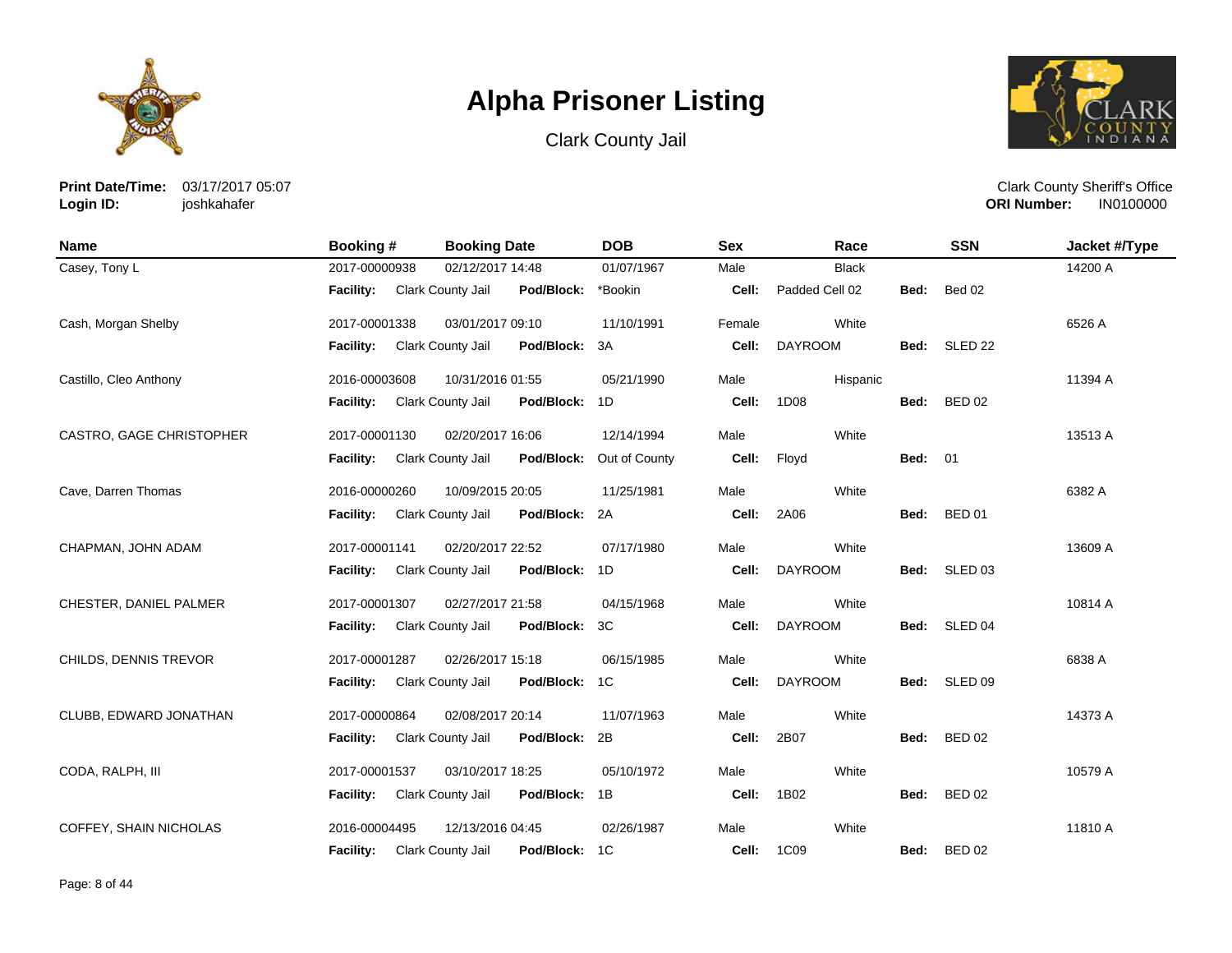





**Print Date/Time:** 03/17/2017 05:07 **Login ID:** joshkahafer

| <b>Name</b>                  | <b>Booking#</b>             | <b>Booking Date</b>                | <b>DOB</b>    | <b>Sex</b> | Race                   |                | <b>SSN</b>    | Jacket #/Type |
|------------------------------|-----------------------------|------------------------------------|---------------|------------|------------------------|----------------|---------------|---------------|
| COFFMAN, CHRISTOPHER KENNETH | 2016-00003672               | 11/02/2016 19:58                   | 10/21/1988    | Male       | White                  |                |               | 7560 A        |
|                              | Facility: Clark County Jail | Pod/Block: 3C                      |               | Cell:      | 3C08                   | Bed:           | <b>BED 03</b> |               |
| COLE, DEXTER ELIJAH          | 2017-00000581               | 01/27/2017 03:52                   | 11/06/1993    | Male       | <b>Black</b>           |                |               | 7993 A        |
|                              | <b>Facility:</b>            | Clark County Jail<br>Pod/Block:    | - 1D          | Cell:      | 1D04                   | Bed:           | <b>BED 01</b> |               |
| Collard, Christopher Allan   | 2016-00002387               | 08/31/2016 19:17                   | 01/26/1992    | Male       | White                  |                |               | 9618 A        |
|                              | <b>Facility:</b>            | Clark County Jail<br>Pod/Block: 3B |               | Cell:      | 3B08                   | Bed:           | <b>BED 02</b> |               |
| COLLINS, CURTIS DEWAYNE      | 2017-00000542               | 01/26/2017 02:45                   | 08/23/1979    | Male       | White                  |                |               | 13975 A       |
|                              | <b>Facility:</b>            | Clark County Jail<br>Pod/Block: 2D |               | Cell:      | <b>DAYROOM</b>         |                | Bed: SLED 04  |               |
| Collins, Paul Michael        | 2016-00000684               | 05/24/2016 16:44                   | 04/04/1980    | Male       | White                  |                |               | 6872 A        |
|                              | <b>Facility:</b>            | Clark County Jail<br>Pod/Block: 1C |               | Cell:      | 1C07                   |                | Bed: BED 01   |               |
| COMBS, JONATHON MICHAEL      | 2017-00001692               | 03/17/2017 04:15                   | 01/06/1991    | Male       | White                  |                |               | 10580 A       |
|                              | Facility:                   | Clark County Jail<br>Pod/Block:    | *Bookin       | Cell:      | <b>Male Drunk Tank</b> | <b>Bed: 03</b> |               |               |
| COMBS, RONALD                | 2017-00000110               | 01/06/2017 18:18                   | 07/01/1973    | Male       | <b>Black</b>           |                |               | 9887 A        |
|                              | Facility:                   | Clark County Jail<br>Pod/Block: 2B |               | Cell:      | 2B12                   |                | Bed: BED 02   |               |
| CONLEY, GEORGE ALLEN         | 2017-00001226               | 02/24/2017 04:20                   | 10/17/1977    | Male       | White                  |                |               | 14796 A       |
|                              | <b>Facility:</b>            | Clark County Jail<br>Pod/Block: 1C |               | Cell:      | <b>DAYROOM</b>         |                | Bed: SLED 16  |               |
| CONLEY, SAMANTHA JOLENE      | 2017-00000523               | 01/25/2017 18:53                   | 03/16/1988    | Female     | White                  |                |               | 11232 A       |
|                              | <b>Facility:</b>            | Pod/Block: 3D<br>Clark County Jail |               | Cell:      | 3D02                   | Bed:           | <b>BED 02</b> |               |
| COOLEY, JAMMIE SCOTT         | 2016-00000367               | 03/10/2016 12:05                   | 09/04/1980    | Male       | White                  |                |               | 6502 A        |
|                              | <b>Facility:</b>            | Clark County Jail<br>Pod/Block:    | Out of County | Cell:      | Harrison               | <b>Bed: 01</b> |               |               |
| COONEY, BLAINE DANIEL        | 2017-00001378               | 03/03/2017 08:02                   | 09/27/1991    | Male       | White                  |                |               | 9453 A        |
|                              | <b>Facility:</b>            | Clark County Jail<br>Pod/Block:    | 3B            | Cell:      | <b>DAYROOM</b>         | Bed:           | SLED 09       |               |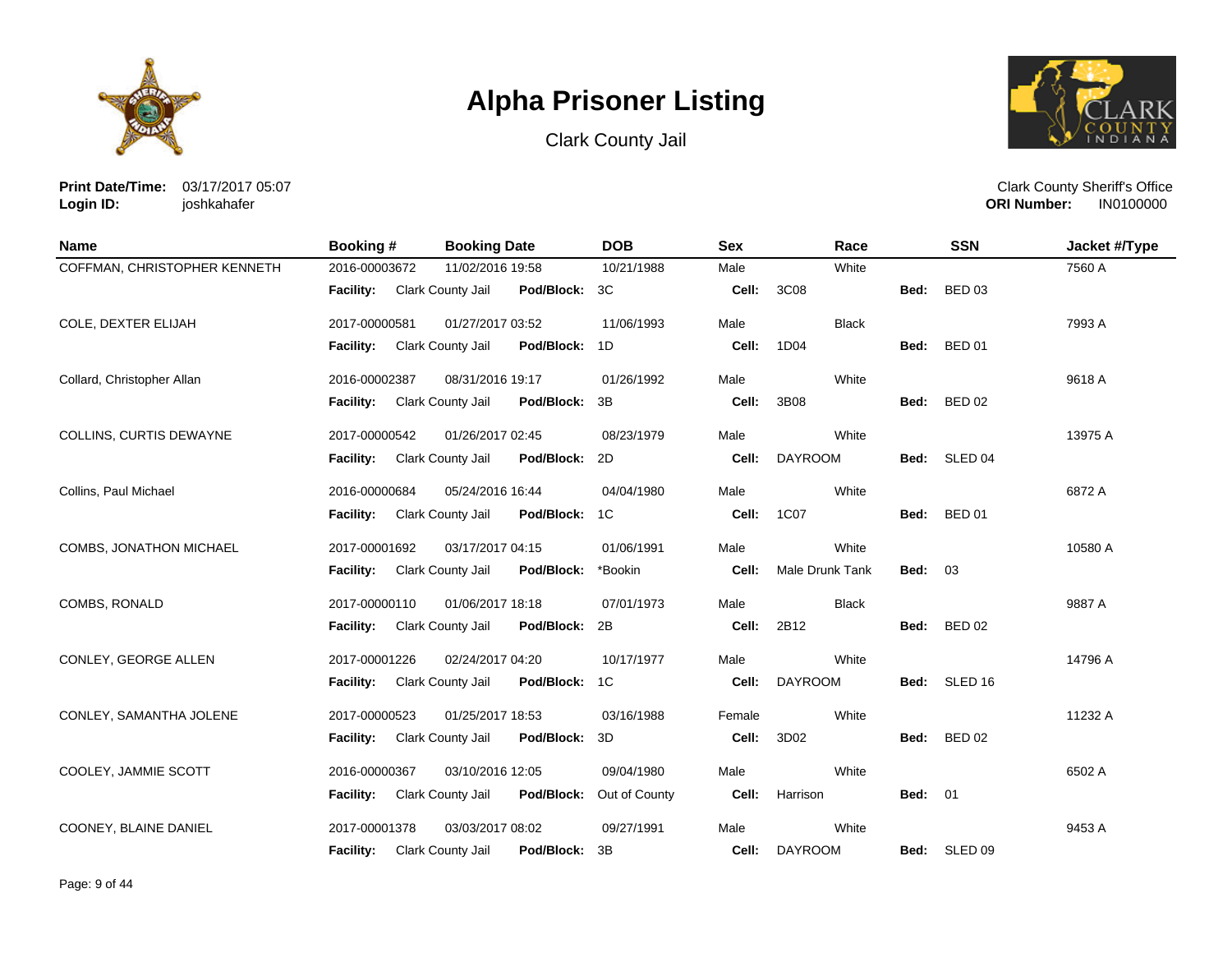





**Print Date/Time:** 03/17/2017 05:07 **Login ID:** joshkahafer

| <b>Name</b>                 | <b>Booking#</b>  | <b>Booking Date</b> |            | <b>DOB</b> | <b>Sex</b> | Race           |      | <b>SSN</b>         | Jacket #/Type |
|-----------------------------|------------------|---------------------|------------|------------|------------|----------------|------|--------------------|---------------|
| CORNETT, TRUMAN, Jr         | 2017-00000855    | 02/08/2017 15:23    |            | 02/09/1958 | Male       | White          |      |                    | 11161 A       |
|                             | <b>Facility:</b> | Clark County Jail   | Pod/Block: | 3B         | Cell:      | <b>DAYROOM</b> | Bed: | SLED <sub>02</sub> |               |
| COTTRELL, GREGORY EUGENE    | 2016-00003671    | 11/02/2016 19:47    |            | 02/03/1967 | Male       | White          |      |                    | 8136 A        |
|                             | <b>Facility:</b> | Clark County Jail   | Pod/Block: | 2B         | Cell:      | 2B09           | Bed: | <b>BED 02</b>      |               |
| COURSEY, JOSHUA EUGENE      | 2017-00001443    | 03/06/2017 11:47    |            | 10/11/1990 | Male       | White          |      |                    | 15066 A       |
|                             | Facility:        | Clark County Jail   | Pod/Block: | 3C         | Cell:      | <b>DAYROOM</b> | Bed: | SLED 02            |               |
| COX, BENJAMIN DOUGLAS       | 2017-00001601    | 03/13/2017 19:22    |            | 02/16/1984 | Male       | White          |      |                    | 15286 A       |
|                             | <b>Facility:</b> | Clark County Jail   | Pod/Block: | 1B         | Cell:      | <b>DAYROOM</b> |      | Bed: SLED 16       |               |
| COY, KRISTIN S              | 2016-00003554    | 10/28/2016 18:10    |            | 05/14/1980 | Female     | White          |      |                    | 9762 A        |
|                             | <b>Facility:</b> | Clark County Jail   | Pod/Block: | 3D         | Cell:      | 3D06           | Bed: | <b>BED 02</b>      |               |
| CRABTRE, COURTNEY ELIZABETH | 2017-00001070    | 02/17/2017 07:26    |            | 12/17/1982 | Female     | White          |      |                    | 14602 A       |
|                             | Facility:        | Clark County Jail   | Pod/Block: | 3D         | Cell:      | 3D05           | Bed: | <b>BED 04</b>      |               |
| CRANE, TODD MICHAEL         | 2017-00000163    | 01/10/2017 07:49    |            | 09/16/1975 | Male       | White          |      |                    | 13396 A       |
|                             | <b>Facility:</b> | Clark County Jail   | Pod/Block: | 1D         | Cell:      | 1D03           | Bed: | <b>BED 02</b>      |               |
| Crotchett, James Keith      | 2016-00003841    | 11/10/2016 23:12    |            | 04/19/1972 | Male       | White          |      |                    | 3187 A        |
|                             | <b>Facility:</b> | Clark County Jail   | Pod/Block: | 3B         | Cell:      | 3B01           | Bed: | <b>BED 02</b>      |               |
| CRUZ, CECILLIA KAYE         | 2017-00000922    | 02/11/2017 10:07    |            | 08/13/1985 | Female     | White          |      |                    | 7979 A        |
|                             | <b>Facility:</b> | Clark County Jail   | Pod/Block: | 3D         | Cell:      | 3D03           | Bed: | <b>BED 01</b>      |               |
| CURETON, WILLIAM RAY        | 2016-00003655    | 11/02/2016 08:02    |            | 09/01/1971 | Male       | White          |      |                    | 6666 A        |
|                             | Facility:        | Clark County Jail   | Pod/Block: | 3B         | Cell:      | 3B08           | Bed: | <b>BED 03</b>      |               |
| Curry, Doran Jamon          | 2016-00003637    | 11/01/2016 12:09    |            | 08/15/1977 | Male       | <b>Black</b>   |      |                    | 6742 A        |
|                             | <b>Facility:</b> | Clark County Jail   | Pod/Block: | 2B         | Cell:      | 2B04           | Bed: | SLED 01            |               |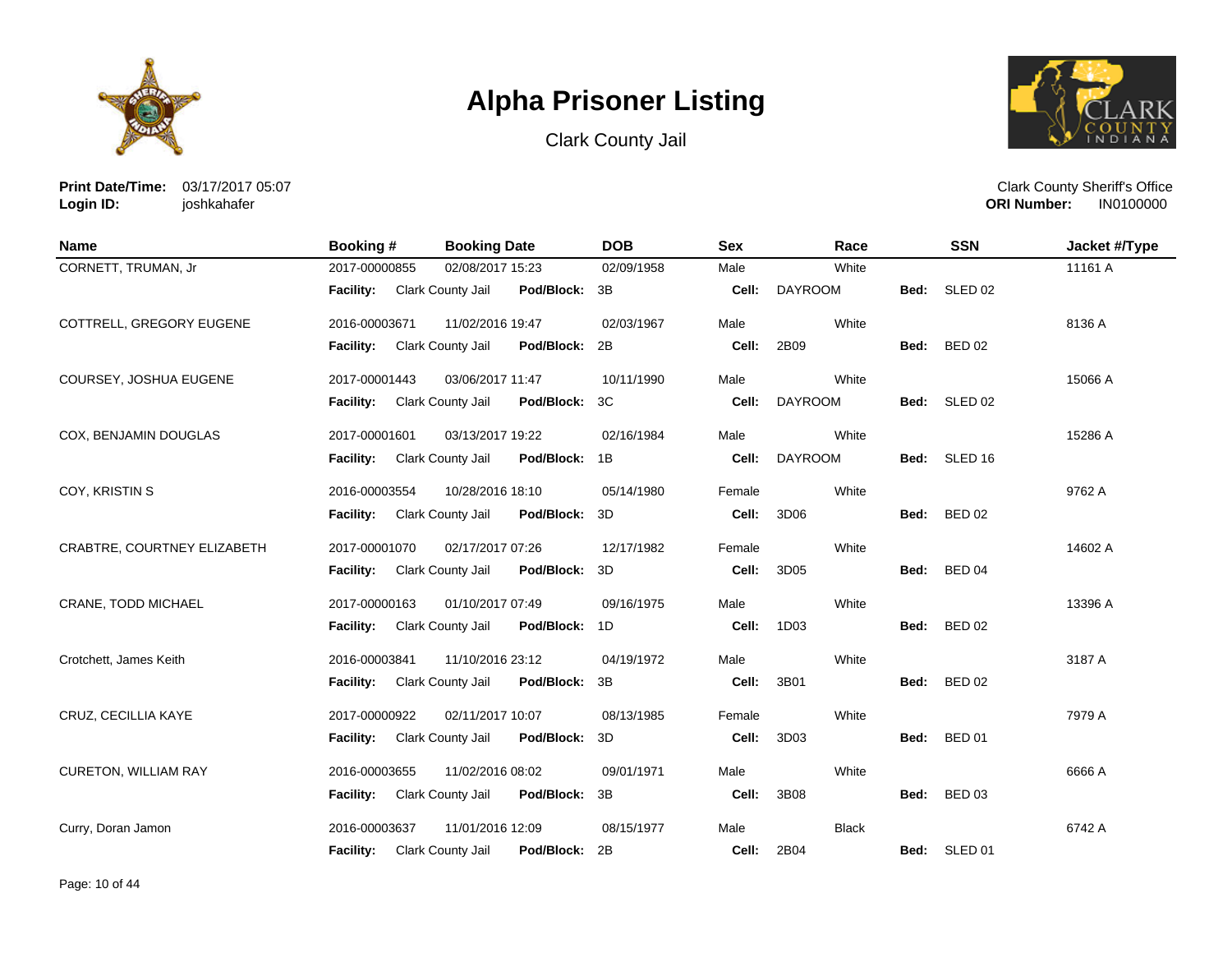





**Print Date/Time:** 03/17/2017 05:08 **Login ID:** joshkahafer

| <b>Name</b>                   | <b>Booking #</b> | <b>Booking Date</b>                | <b>DOB</b> | <b>Sex</b> | Race            |                | <b>SSN</b>    | Jacket #/Type |
|-------------------------------|------------------|------------------------------------|------------|------------|-----------------|----------------|---------------|---------------|
| CURRY, KRYSTAL KAY            | 2017-00000500    | 01/24/2017 16:50                   | 01/26/1985 | Female     | White           |                |               | 6582 A        |
|                               | <b>Facility:</b> | Clark County Jail<br>Pod/Block: 3D |            | Cell:      | 3D07            | Bed:           | <b>BED 04</b> |               |
| CURTLEY, ARIELE JAKEE         | 2017-00000622    | 01/28/2017 21:59                   | 11/20/1988 | Male       | <b>Black</b>    |                |               | 9455 A        |
|                               | <b>Facility:</b> | Clark County Jail<br>Pod/Block: 2C |            | Cell:      | 2C01            |                | Bed: BED 03   |               |
| DANIEL, LARA K                | 2016-00003176    | 10/10/2016 16:12                   | 12/31/1989 | Female     | White           |                |               | 6422 A        |
|                               | <b>Facility:</b> | Clark County Jail<br>Pod/Block: 3E |            | Cell:      | 3E12            |                | Bed: BED 01   |               |
| dannenfelser, brayden ANTHONY | 2017-00001327    | 02/28/2017 22:05                   | 04/27/1991 | Male       | White           |                |               | 14923 A       |
|                               | Facility:        | Clark County Jail<br>Pod/Block: 1C |            | Cell:      | <b>DAYROOM</b>  |                | Bed: SLED 10  |               |
| DAVEY, JEFFREY LAMAR          | 2017-00000098    | 01/05/2017 20:11                   | 04/19/1971 | Male       | <b>Black</b>    |                |               | 6664 A        |
|                               | <b>Facility:</b> | Clark County Jail<br>Pod/Block: 3B |            | Cell:      | 3B02            |                | Bed: BED 01   |               |
| DAVEY, MABRIN                 | 2016-00002695    | 09/15/2016 06:08                   | 08/13/1965 | Male       | <b>Black</b>    |                |               | 4789 A        |
|                               | Facility:        | Clark County Jail<br>Pod/Block: 2D |            | Cell:      | 2D02            |                | Bed: BED 01   |               |
| DAVIS, JOE LEONARD, III       | 2017-00001691    | 03/17/2017 03:21                   | 08/23/1995 | Male       | <b>Biracial</b> |                |               | 15370 A       |
|                               | Facility:        | Clark County Jail<br>Pod/Block:    | *Bookin    | Cell:      | Male Drunk Tank | <b>Bed: 02</b> |               |               |
| DAYTON, ROBERT DUANE          | 2016-00002768    | 09/18/2016 22:29                   | 09/17/1983 | Male       | White           |                |               | 10194 A       |
|                               | <b>Facility:</b> | Clark County Jail<br>Pod/Block: 2D |            | Cell:      | 2D10            |                | Bed: BED 02   |               |
| DEAN, EUGENE LOUIS            | 2017-00000274    | 01/15/2017 04:33                   | 10/13/1986 | Male       | White           |                |               | 7199 A        |
|                               | <b>Facility:</b> | Clark County Jail<br>Pod/Block: 3B |            | Cell:      | <b>DAYROOM</b>  | Bed:           | <b>BED 03</b> |               |
| DECKER, JERRY D               | 2016-00001370    | 07/15/2016 20:51                   | 03/18/1979 | Male       | White           |                |               | 8051 A        |
|                               | Facility:        | Clark County Jail<br>Pod/Block: 1D |            | Cell:      | 1D12            |                | Bed: BED 02   |               |
| DEELY, KYLE T                 | 2016-00003286    | 10/15/2016 13:08                   | 11/07/1984 | Male       | White           |                |               | 9924 A        |
|                               | <b>Facility:</b> | Clark County Jail<br>Pod/Block: 2B |            | Cell:      | 2B11            | Bed:           | <b>BED 02</b> |               |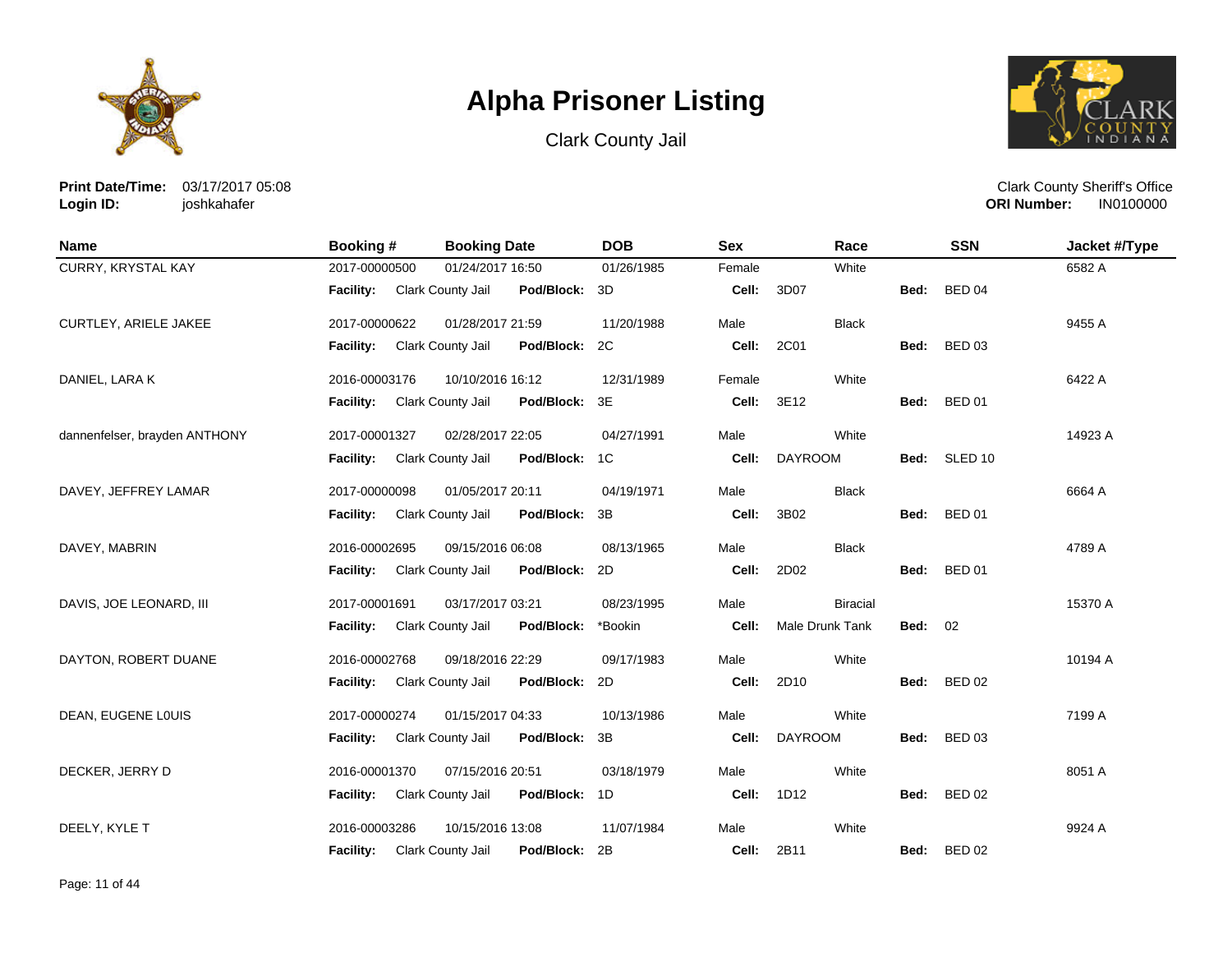





**Print Date/Time:** 03/17/2017 05:08 **Login ID:** joshkahafer

| Name                        | <b>Booking #</b> | <b>Booking Date</b>      |               | <b>DOB</b> | <b>Sex</b> |                   | Race         |      | <b>SSN</b>    | Jacket #/Type |
|-----------------------------|------------------|--------------------------|---------------|------------|------------|-------------------|--------------|------|---------------|---------------|
| Deleon, Jorge Luis          | 2016-00000579    | 05/30/2015 09:29         |               | 11/27/1985 | Male       |                   |              |      |               | 2162 A        |
|                             | <b>Facility:</b> | Clark County Jail        | Pod/Block: 2C |            | Cell:      | 2C04              |              | Bed: | <b>BED 02</b> |               |
| DENHAM, SHANNON RAY         | 2016-00003729    | 11/05/2016 04:21         |               | 08/22/1973 | Male       |                   | White        |      |               | 11528 A       |
|                             | <b>Facility:</b> | <b>Clark County Jail</b> | Pod/Block:    | 2B         | Cell:      | 2B12              |              |      | Bed: SLED 01  |               |
| Dickerson, Terry Glenn      | 2016-00000674    | 03/15/2016 12:31         |               | 09/03/1967 | Male       |                   | <b>Black</b> |      |               | 6856 A        |
|                             | Facility:        | Clark County Jail        | Pod/Block:    | 1D         | Cell:      | 1D07              |              | Bed: | <b>BED 02</b> |               |
| DOAN, ANTHONY WAYNE         | 2017-00000458    | 01/22/2017 16:53         |               | 10/29/1966 | Male       |                   | White        |      |               | 13809 A       |
|                             | Facility:        | Clark County Jail        | Pod/Block:    | ЗC         | Cell:      | 3C05              |              | Bed: | <b>BED 01</b> |               |
| DRAKE, JORDAN MACKENZIE     | 2016-00004054    | 11/21/2016 20:20         |               | 03/31/1993 | Male       |                   | <b>Black</b> |      |               | 11711 A       |
|                             | <b>Facility:</b> | Clark County Jail        | Pod/Block:    | 2D         | Cell:      | 2D05              |              | Bed: | <b>BED 02</b> |               |
| Drake, Ryan Christopher     | 2016-00000420    | 06/13/2016 06:57         |               | 01/12/1984 | Male       |                   | White        |      |               | 6545 A        |
|                             | Facility:        | Clark County Jail        | Pod/Block:    | 3C         | Cell:      | 3C10              |              | Bed: | <b>BED 04</b> |               |
| DULAK, RALPH, II            | 2016-00002163    | 08/22/2016 17:14         |               | 12/31/1978 | Male       |                   | White        |      |               | 9338 A        |
|                             | <b>Facility:</b> | Clark County Jail        | Pod/Block:    | 2C         | Cell:      | 2C05              |              | Bed: | <b>BED 02</b> |               |
| DUNN, BOBBY RAY             | 2016-00004793    | 12/28/2016 15:13         |               | 03/30/1946 | Male       |                   | White        |      |               | 7432 A        |
|                             | <b>Facility:</b> | Clark County Jail        | Pod/Block:    | 3C         | Cell:      | 3C06              |              | Bed: | <b>BED 03</b> |               |
| DURAN-JIMENEZ, LUIS EDUARDO | 2017-00001082    | 02/17/2017 22:18         |               | 04/05/1990 | Male       |                   | Hispanic     |      |               | 14614 A       |
|                             | <b>Facility:</b> | Clark County Jail        | Pod/Block:    | 2B         | Cell:      | 2B14              |              | Bed: | <b>BED 03</b> |               |
| Durbin, Kara M              | 2017-00001381    | 03/03/2017 15:37         |               | 06/10/1991 | Female     |                   | White        |      |               | 14998 A       |
|                             | Facility:        | Clark County Jail        | Pod/Block:    | 3A         | Cell:      | <b>DAYROOM</b>    |              |      | Bed: SLED 06  |               |
| Eads, Benjamin James        | 2017-00000028    | 01/02/2017 17:00         |               | 10/26/1983 | Male       |                   | White        |      |               | 13179 A       |
|                             | <b>Facility:</b> | Clark County Jail        | Pod/Block: 1D |            |            | <b>Cell: 1D02</b> |              |      | Bed: SLED 02  |               |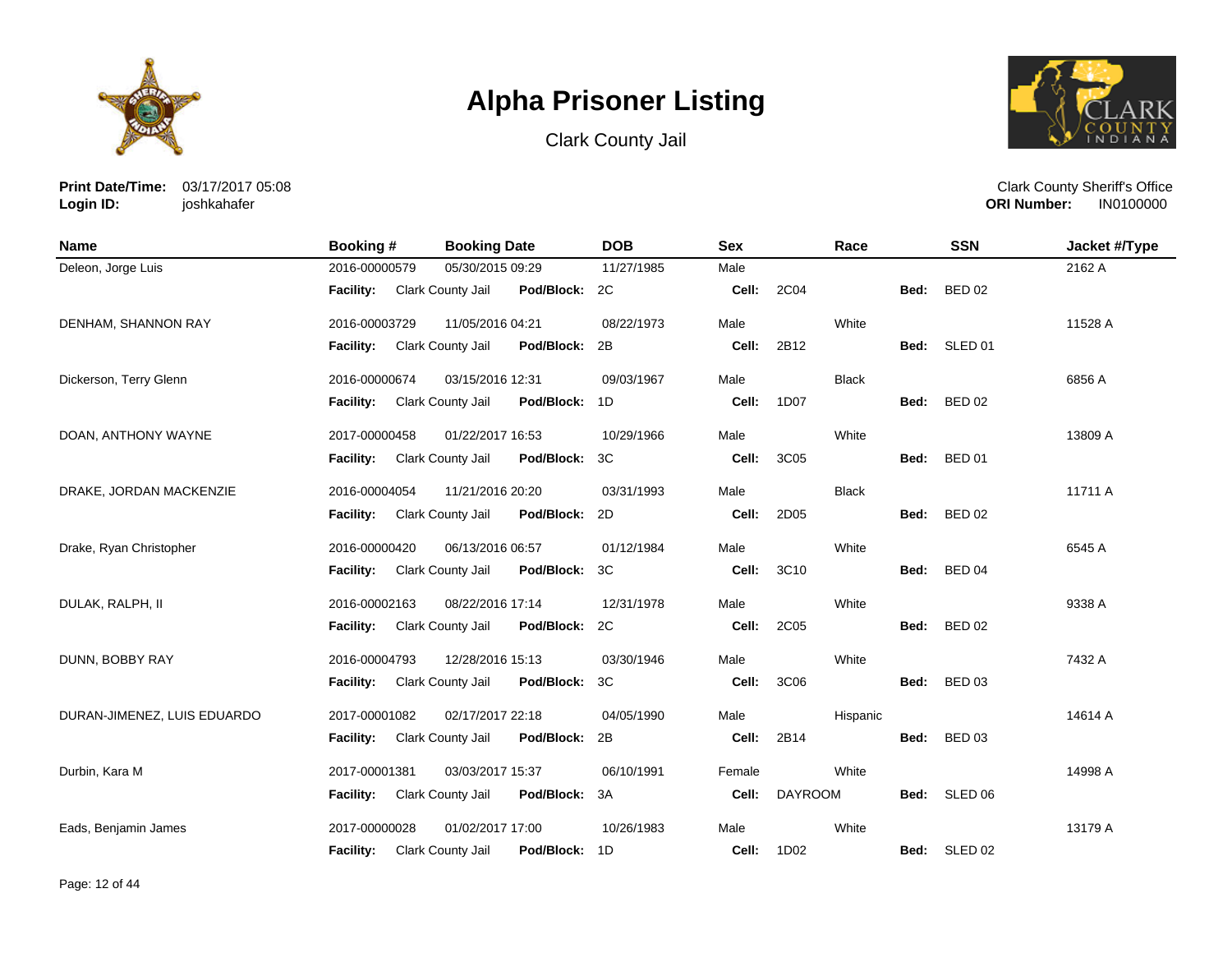





**Print Date/Time:** 03/17/2017 05:08 **Login ID:** joshkahafer

| <b>Name</b>                | Booking #                   | <b>Booking Date</b>                | <b>DOB</b> | <b>Sex</b> | Race           |      | <b>SSN</b>    | Jacket #/Type |
|----------------------------|-----------------------------|------------------------------------|------------|------------|----------------|------|---------------|---------------|
| EARP, CHRISTOPHER WYATT    | 2017-00001447               | 03/06/2017 15:49                   | 03/01/1983 | Male       | White          |      |               | 15075 A       |
|                            | Facility: Clark County Jail | Pod/Block: 2C                      |            | Cell:      | <b>DAYROOM</b> | Bed: | SLED 06       |               |
| Eden, Teddy CHRISTOPHER    | 2017-00001594               | 03/13/2017 14:43                   | 04/24/1962 | Male       | White          |      |               | 15274 A       |
|                            | <b>Facility:</b>            | Clark County Jail<br>Pod/Block:    | 1B         | Cell:      | <b>DAYROOM</b> |      | Bed: SLED 20  |               |
| <b>EMERY, LEVI CHESTER</b> | 2017-00000980               | 02/14/2017 03:20                   | 01/05/1985 | Male       | White          |      |               | 7504 A        |
|                            | <b>Facility:</b>            | Clark County Jail<br>Pod/Block: 1C |            | Cell:      | 1C07           | Bed: | <b>BED 02</b> |               |
| ENTEMAN, JENNIFER ANN      | 2016-00003642               | 11/01/2016 18:20                   | 08/16/1980 | Female     | White          |      |               | 11443 A       |
|                            | <b>Facility:</b>            | Clark County Jail<br>Pod/Block: 3D |            | Cell:      | 3D08           | Bed: | <b>BED 01</b> |               |
| ERB, ELIZABETH ANN         | 2017-00000355               | 01/19/2017 01:11                   | 08/27/1984 | Female     | White          |      |               | 6548 A        |
|                            | <b>Facility:</b>            | Clark County Jail<br>Pod/Block: 3E |            | Cell:      | 3E04           | Bed: | <b>BED 03</b> |               |
| Estill, Cecil L            | 2017-00000515               | 01/25/2017 14:47                   | 06/05/1982 | Male       | White          |      |               | 13915 A       |
|                            | <b>Facility:</b>            | Clark County Jail<br>Pod/Block: 1D |            | Cell:      | <b>DAYROOM</b> | Bed: | SLED 10       |               |
| Eubank, Krystyna DAWN      | 2017-00000397               | 01/20/2017 15:35                   | 03/27/1992 | Female     | White          |      |               | 4931 A        |
|                            | <b>Facility:</b>            | Clark County Jail<br>Pod/Block: 1A |            | Cell:      | 1A6            | Bed: | <b>BED 01</b> |               |
| EVANS, JUNE MARIE          | 2017-00000805               | 02/06/2017 08:50                   | 05/03/1979 | Female     | White          |      |               | 6431 A        |
|                            | <b>Facility:</b>            | Pod/Block: 3D<br>Clark County Jail |            | Cell:      | 3D09           | Bed: | <b>BED 03</b> |               |
| Everett. Charles Jacob     | 2017-00001255               | 02/25/2017 16:15                   | 07/29/1992 | Male       | White          |      |               | 14828 A       |
|                            | <b>Facility:</b>            | Pod/Block: 3C<br>Clark County Jail |            | Cell:      | <b>DAYROOM</b> | Bed: | SLED 15       |               |
| FANT, DAVID FRANKLIN       | 2016-00004819               | 12/30/2016 06:46                   | 12/18/1961 | Male       | <b>Black</b>   |      |               | 13065 A       |
|                            | Facility:                   | Clark County Jail<br>Pod/Block: 2C |            | Cell:      | 2C10           | Bed: | <b>BED 02</b> |               |
| Farler, Michael Kent       | 2017-00001646               | 03/15/2017 12:36                   | 04/10/1980 | Male       | White          |      |               | 6763 A        |
|                            | <b>Facility:</b>            | Clark County Jail<br>Pod/Block: 1B |            | Cell:      | <b>DAYROOM</b> |      | Bed: SLED 15  |               |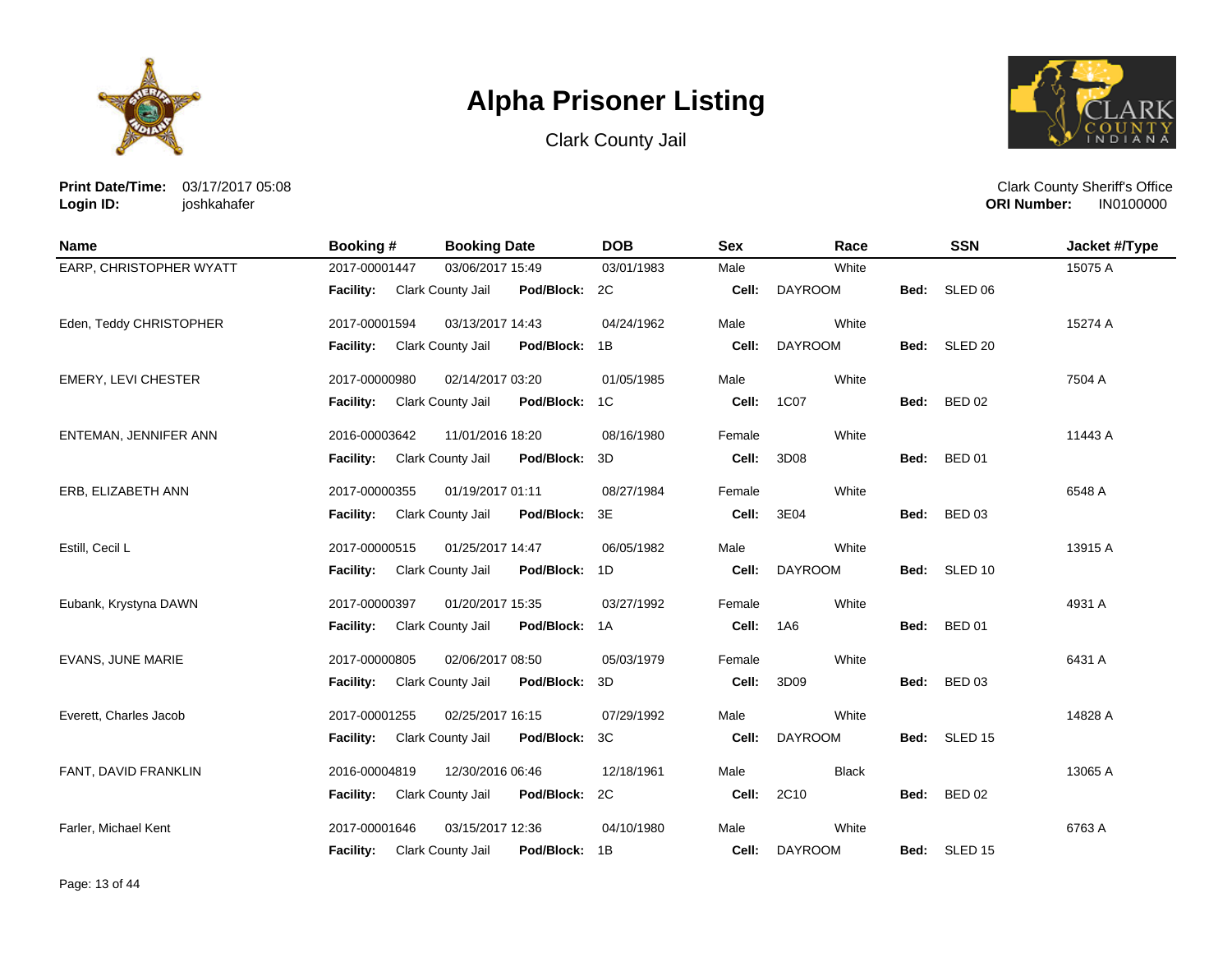





**Print Date/Time:** 03/17/2017 05:08 **Login ID:** joshkahafer

| <b>Name</b>               | <b>Booking #</b> | <b>Booking Date</b>                | <b>DOB</b>    | <b>Sex</b> | Race           |                | <b>SSN</b>         | Jacket #/Type |
|---------------------------|------------------|------------------------------------|---------------|------------|----------------|----------------|--------------------|---------------|
| FAUST, ANDREA LYNN        | 2017-00001178    | 02/22/2017 13:22                   | 10/25/1978    | Female     | White          |                |                    | 13030 A       |
|                           | <b>Facility:</b> | Clark County Jail<br>Pod/Block: 3A |               | Cell:      | <b>DAYROOM</b> | Bed:           | SLED 07            |               |
| FIELDS, BRANDY ANNE       | 2017-00000705    | 02/01/2017 18:45                   | 05/24/1984    | Female     | White          |                |                    | 11363 A       |
|                           | <b>Facility:</b> | Clark County Jail<br>Pod/Block:    | Out of County | Cell:      | Jackson        | <b>Bed: 01</b> |                    |               |
| FITZGERALD, DANIEL CASEY  | 2017-00001680    | 03/16/2017 14:53                   | 11/22/1991    | Male       | White          |                |                    | 8475 A        |
|                           | Facility:        | Clark County Jail<br>Pod/Block:    | 1B            | Cell:      | <b>DAYROOM</b> | Bed:           | SLED <sub>22</sub> |               |
| FLETCHER, THOMAS JORDAN   | 2017-00001000    | 02/14/2017 20:00                   | 06/13/1989    | Male       | White          |                |                    | 9502 A        |
|                           | Facility:        | Clark County Jail<br>Pod/Block:    | 3C            | Cell:      | 3C04           | Bed:           | <b>BED 03</b>      |               |
| FLYNN, ITSUKO LASHAWN     | 2017-00001066    | 02/17/2017 07:07                   | 08/20/1975    | Female     | <b>Black</b>   |                |                    | 14599 A       |
|                           | <b>Facility:</b> | Clark County Jail<br>Pod/Block:    | 3E            | Cell:      | 3E08           | Bed:           | <b>BED 04</b>      |               |
| FORESTER, BETH ANNE       | 2016-00002572    | 09/09/2016 00:54                   | 01/19/1981    | Female     | White          |                |                    | 9907 A        |
|                           | Facility:        | Clark County Jail<br>Pod/Block:    | 3E            | Cell:      | 3E01           | Bed:           | <b>BED 03</b>      |               |
| FOUNTAIN, RYAN RANDAL     | 2017-00000539    | 01/26/2017 01:20                   | 02/16/1988    | Male       | White          |                |                    | 10100 A       |
|                           | <b>Facility:</b> | Clark County Jail<br>Pod/Block:    | 1D            | Cell:      | 1D08           |                | Bed: SLED 01       |               |
| Foushee, Eric Wayne       | 2017-00001111    | 02/19/2017 20:12                   | 01/06/1975    | Male       | White          |                |                    | 7377 A        |
|                           | <b>Facility:</b> | Clark County Jail<br>Pod/Block:    | 1D            | Cell:      | <b>DAYROOM</b> |                | Bed: SLED 15       |               |
| Franklin, Richard Rollin  | 2016-00000672    | 05/05/2015 08:01                   | 04/01/1971    | Male       | White          |                |                    | 6854 A        |
|                           | Facility:        | Clark County Jail<br>Pod/Block:    | 2C            | Cell:      | 2C12           | Bed:           | <b>BED 01</b>      |               |
| FRAZIER, JOHNATHON EDWARD | 2016-00001644    | 07/27/2016 02:04                   | 11/17/1996    | Male       | White          |                |                    | 8427 A        |
|                           | Facility:        | Pod/Block:<br>Clark County Jail    | 1C            | Cell:      | <b>1C08</b>    | Bed:           | <b>BED 02</b>      |               |
| FUNK, LUCAS TIMOTHY       | 2017-00000548    | 01/26/2017 08:07                   | 04/25/1983    | Male       | White          |                |                    | 10559 A       |
|                           | <b>Facility:</b> | Pod/Block:<br>Clark County Jail    | 3B            | Cell:      | 3B04           | Bed:           | <b>BED 03</b>      |               |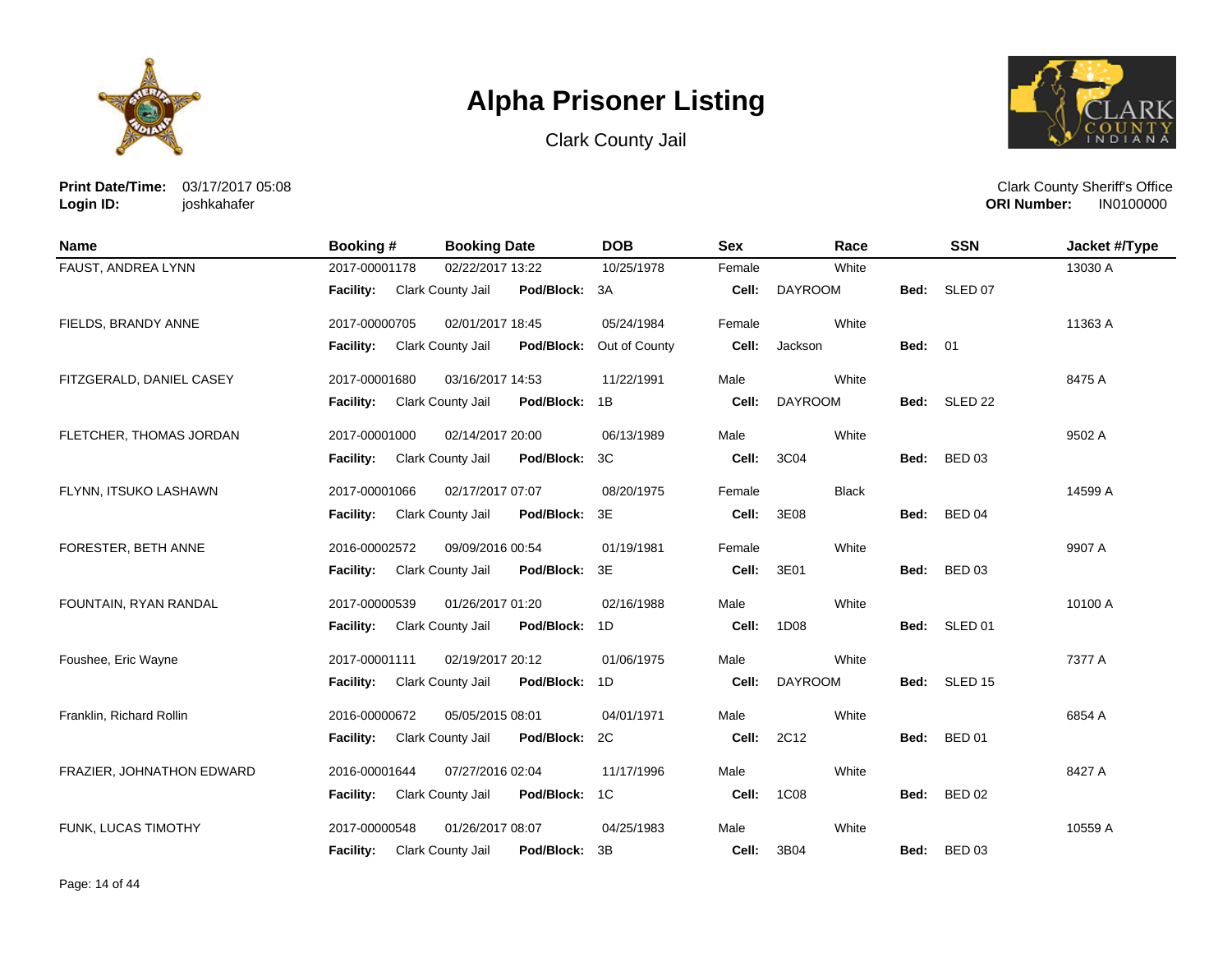





**Print Date/Time:** 03/17/2017 05:08 **Login ID:** joshkahafer

| <b>Name</b>                    | <b>Booking #</b>            | <b>Booking Date</b>                    | <b>DOB</b>    | <b>Sex</b> | Race            |                | <b>SSN</b>         | Jacket #/Type |
|--------------------------------|-----------------------------|----------------------------------------|---------------|------------|-----------------|----------------|--------------------|---------------|
| <b>GAINER, AARON DEMETRIS</b>  | 2016-00003711               | 11/04/2016 08:26                       | 08/20/1990    | Male       | <b>Black</b>    |                |                    | 11509 A       |
|                                | Facility: Clark County Jail | Pod/Block: 1D                          |               | Cell:      | 1D09            | Bed:           | <b>BED 01</b>      |               |
| <b>GARNER, MICAH ISAIAH</b>    | 2016-00002902               | 09/25/2016 06:14                       | 04/25/1989    | Male       |                 |                |                    | 4195 A        |
|                                | <b>Facility:</b>            | Clark County Jail<br>Pod/Block:        | 1C            | Cell:      | 1C06            | Bed:           | <b>BED 02</b>      |               |
| GATLIN, MARQUIS KEYSHAWN       | 2016-00002935               | 09/27/2016 12:55                       | 04/07/1999    | Male       | <b>Black</b>    |                |                    | 762 J         |
|                                | <b>Facility:</b>            | <b>Clark County Jail</b><br>Pod/Block: | *Bookin       | Cell:      | Holding07       | Bed:           | Floor              |               |
| GENDICS, MICHAEL VINCENT, II   | 2016-00004081               | 11/22/2016 23:52                       | 11/05/1984    | Male       | White           |                |                    | 8715 A        |
|                                | <b>Facility:</b>            | Clark County Jail<br>Pod/Block:        | 2C            | Cell:      | 2C07            | Bed:           | <b>BED 03</b>      |               |
| Gifford, Allen Ray             | 2016-00000310               | 06/11/2016 21:58                       | 03/17/1967    | Male       | White           |                |                    | 6439 A        |
|                                | Facility:                   | Clark County Jail<br>Pod/Block:        | 1D            | Cell:      | 1D06            | Bed:           | <b>BED 02</b>      |               |
| GLADDEN, CRYSTAL GAYLE         | 2017-00001513               | 03/09/2017 15:18                       | 09/24/1978    | Female     | White           |                |                    | 15034 A       |
|                                | <b>Facility:</b>            | Clark County Jail<br>Pod/Block:        | 3A            | Cell:      | <b>DAYROOM</b>  | Bed:           | SLED <sub>33</sub> |               |
| GOHL, DAMEN ALLAN              | 2017-00001466               | 03/07/2017 16:05                       | 08/29/1980    | Male       | White           |                |                    | 8301 A        |
|                                | <b>Facility:</b>            | Clark County Jail<br>Pod/Block:        | ЗC            | Cell:      | <b>DAYROOM</b>  |                | Bed: SLED 20       |               |
| GOMAR, MERRISSA JANE           | 2017-00000962               | 02/13/2017 16:46                       | 02/14/1988    | Female     | <b>Biracial</b> |                |                    | 10327 A       |
|                                | <b>Facility:</b>            | Pod/Block:<br>Clark County Jail        | 3E            | Cell:      | 3E11            | Bed:           | <b>BED 02</b>      |               |
| GOODLETT, NICHOLAS C           | 2017-00001515               | 03/09/2017 16:27                       | 05/29/1983    | Male       | White           |                |                    | 14608 A       |
|                                | <b>Facility:</b>            | Clark County Jail<br>Pod/Block:        | 1B            | Cell:      | <b>DAYROOM</b>  | Bed:           | SLED <sub>28</sub> |               |
| Gordon, Martin ALBERT          | 2017-00000994               | 02/14/2017 17:30                       | 06/09/1956    | Male       | <b>Black</b>    |                |                    | 9551 A        |
|                                | Facility:                   | Clark County Jail<br>Pod/Block:        | 1D            | Cell:      | <b>DAYROOM</b>  |                | Bed: SLED 05       |               |
| <b>GORDON, MICHAEL ANTHONY</b> | 2016-00000369               | 03/23/2016 16:04                       | 04/23/1981    | Male       | <b>Black</b>    |                |                    | 6504 A        |
|                                | <b>Facility:</b>            | Clark County Jail<br>Pod/Block:        | Out of County | Cell:      | Washington      | <b>Bed: 01</b> |                    |               |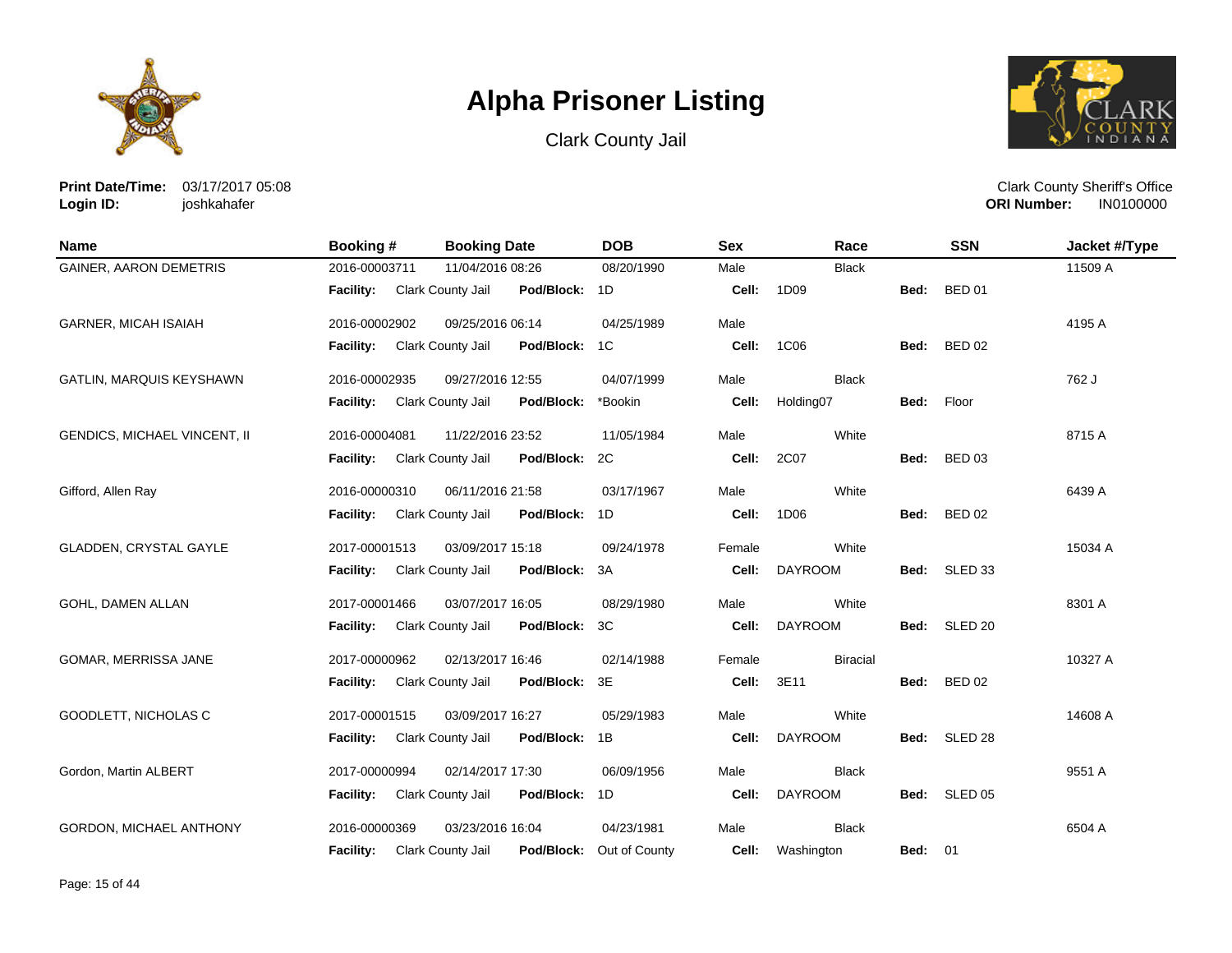





**Print Date/Time:** 03/17/2017 05:08 **Login ID:** joshkahafer

| <b>Name</b>                    | <b>Booking#</b>             | <b>Booking Date</b>                | <b>DOB</b> | <b>Sex</b> | Race           |      | <b>SSN</b>    | Jacket #/Type |
|--------------------------------|-----------------------------|------------------------------------|------------|------------|----------------|------|---------------|---------------|
| <b>GORE, CHAD EVERETT</b>      | 2016-00002370               | 08/31/2016 04:21                   | 10/12/1975 | Male       | White          |      |               | 7782 A        |
|                                | Facility: Clark County Jail | Pod/Block: 3B                      |            | Cell:      | 3B01           | Bed: | <b>BED 03</b> |               |
| GRAHAM, CHARLES LEROY          | 2017-00000823               | 02/07/2017 04:38                   | 12/18/1966 | Male       | White          |      |               | 9718 A        |
|                                | <b>Facility:</b>            | Clark County Jail<br>Pod/Block: 3B |            | Cell:      | <b>DAYROOM</b> | Bed: | <b>BED 02</b> |               |
| <b>GRAHAM, RONALD FLOYD</b>    | 2017-00001319               | 02/28/2017 12:18                   | 08/06/1973 | Male       | White          |      |               | 14917 A       |
|                                | <b>Facility:</b>            | Clark County Jail<br>Pod/Block: 1C |            | Cell:      | <b>DAYROOM</b> |      | Bed: SLED 03  |               |
| <b>GRAVISS, FRANK L</b>        | 2017-00000527               | 01/25/2017 20:47                   | 01/22/1979 | Male       | White          |      |               | 1051 A        |
|                                | <b>Facility:</b>            | Clark County Jail<br>Pod/Block: 3F |            | Cell:      | 3F03           | Bed: | <b>BED 04</b> |               |
| <b>GRIDER, JAMES JEREMY</b>    | 2016-00002838               | 09/21/2016 14:07                   | 03/07/1981 | Male       | White          |      |               | 448 A         |
|                                | Facility: Clark County Jail | Pod/Block: 2C                      |            | Cell:      | 2C06           |      | Bed: BED 01   |               |
| Grinage, Tyre Lamonte          | 2016-00000575               | 01/30/2016 18:21                   | 07/30/1982 |            |                |      |               | 4341 A        |
|                                | Facility: Clark County Jail | Pod/Block: 3F                      |            | Cell:      | 3F04           |      | Bed: BED 02   |               |
| <b>GRISSOM, TRAVIS ANTHONY</b> | 2017-00001145               | 02/21/2017 00:05                   | 05/12/1992 | Male       | White          |      |               | 10704 A       |
|                                | <b>Facility:</b>            | Clark County Jail<br>Pod/Block: 3C |            | Cell:      | 3C09           | Bed: | <b>BED 01</b> |               |
| HALL, CHRISTOPHER WAYNE        | 2016-00004261               | 12/01/2016 12:52                   | 11/05/1989 | Male       | White          |      |               | 9534 A        |
|                                | <b>Facility:</b>            | Pod/Block: 3C<br>Clark County Jail |            | Cell:      | 3C02           |      | Bed: BED 04   |               |
| HALL, GWENDOLYN NMN            | 2017-00000418               | 01/21/2017 14:34                   | 04/23/1960 | Female     | <b>Black</b>   |      |               | 13754 A       |
|                                | Facility: Clark County Jail | Pod/Block: 3E                      |            | Cell:      | 3E09           | Bed: | <b>BED 01</b> |               |
| Hall, Jake Douglas             | 2016-00000694               | 04/29/2016 01:48                   | 12/22/1992 | Male       | White          |      |               | 5682 A        |
|                                | <b>Facility:</b>            | Clark County Jail<br>Pod/Block: 1C |            | Cell:      | 1C10           | Bed: | <b>BED 02</b> |               |
| HALL, MEGAN SUZANNE            | 2017-00001405               | 03/05/2017 00:16                   | 02/22/1978 | Female     | White          |      |               | 15032 A       |
|                                | <b>Facility:</b>            | Clark County Jail<br>Pod/Block:    | 3A         | Cell:      | <b>DAYROOM</b> | Bed: | SLED 19       |               |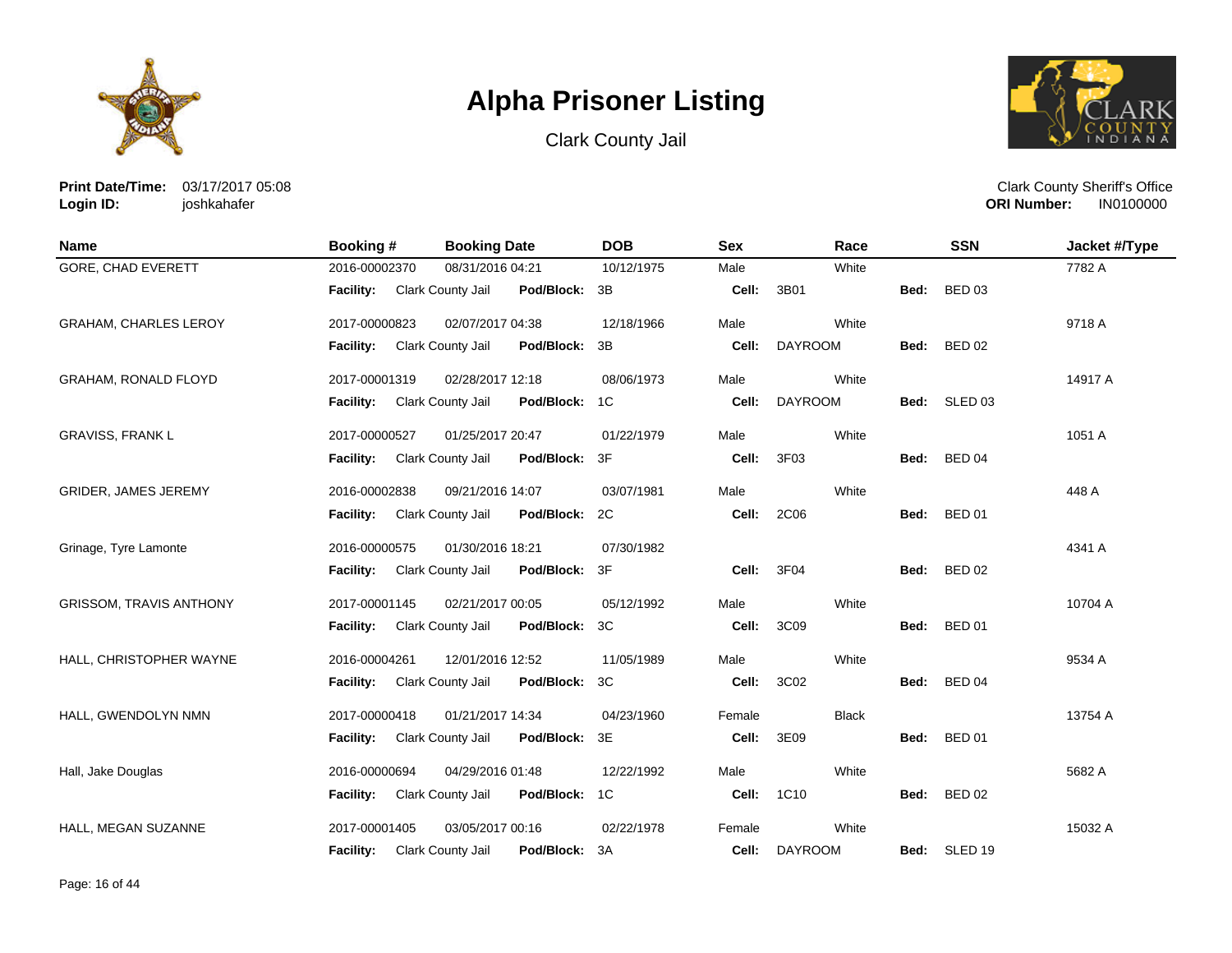





**Print Date/Time:** 03/17/2017 05:08 **Login ID:** joshkahafer

| <b>Name</b>             | <b>Booking#</b>             | <b>Booking Date</b>                | <b>DOB</b>               | <b>Sex</b> | Race                      |                | <b>SSN</b>    | Jacket #/Type |
|-------------------------|-----------------------------|------------------------------------|--------------------------|------------|---------------------------|----------------|---------------|---------------|
| Hambrick, Eli S         | 2016-00004832               | 12/30/2016 22:12                   | 08/22/1995               | Male       | White                     |                |               | 13096 A       |
|                         | Facility: Clark County Jail | Pod/Block: 1C                      |                          | Cell:      | 1C06                      | Bed:           | <b>BED 03</b> |               |
| Hammer, Jamiey Lynn     | 2017-00000032               | 01/02/2017 21:02                   | 03/24/1977               | Male       | White                     |                |               | 13181 A       |
|                         | <b>Facility:</b>            | Clark County Jail<br>Pod/Block: 3F |                          | Cell:      | 3F01                      | Bed:           | <b>BED 04</b> |               |
| HARDIN, BRITTANY NICOLE | 2016-00001623               | 07/26/2016 01:09                   | 08/23/1988               | Female     | White                     |                |               | 4526 A        |
|                         | <b>Facility:</b>            | Clark County Jail<br>Pod/Block: 3D |                          | Cell:      | 3D08                      |                | Bed: BED 04   |               |
| Hardin, Ryan Lee        | 2017-00000664               | 01/31/2017 05:09                   | 10/27/1978               | Male       | White                     |                |               | 14124 A       |
|                         | <b>Facility:</b>            | Clark County Jail                  | Pod/Block: Out of County | Cell:      | zOther                    | <b>Bed: 06</b> |               |               |
| HARMON, ROY ALLEN       | 2016-00003386               | 10/20/2016 21:13                   | 08/18/1977               | Male       | White                     |                |               | 4605 A        |
|                         | <b>Facility:</b>            | Pod/Block: 3F<br>Clark County Jail |                          | Cell:      | 3F03                      | Bed:           | <b>BED 01</b> |               |
| HART, JAMES B           | 2017-00001668               | 03/16/2017 00:10                   | 12/05/1985               | Male       | White                     |                |               | 12426 A       |
|                         | <b>Facility:</b>            | Clark County Jail<br>Pod/Block: 1B |                          | Cell:      | <b>DAYROOM</b>            |                | Bed: SLED 27  |               |
| Hart, Jay Jackson       | 2016-00000702               | 06/16/2016 15:59                   | 12/15/1960               | Male       | White                     |                |               | 4925 A        |
|                         | <b>Facility:</b>            | Clark County Jail<br>Pod/Block: 3B |                          | Cell:      | 3B01                      | Bed:           | <b>BED 01</b> |               |
| Harvey, David Lewis     | 2016-00000438               | 06/03/2016 20:35                   | 05/28/1973               | Male       | White                     |                |               | 6575 A        |
|                         | Facility: Clark County Jail | Pod/Block: 1C                      |                          | Cell:      | 1C06                      | Bed:           | <b>BED 04</b> |               |
| HASLEY, HEATHER RENEE   | 2017-00001657               | 03/15/2017 19:02                   | 03/07/1979               | Female     | White                     |                |               | 15326 A       |
|                         | <b>Facility:</b>            | Clark County Jail<br>Pod/Block:    | *Bookin                  | Cell:      | Female Drunk Tank Bed: 12 |                |               |               |
| HASTING, JOSHUA STEPHEN | 2017-00000483               | 01/23/2017 16:34                   | 12/01/1991               | Male       | White                     |                |               | 13849 A       |
|                         | Facility:                   | Clark County Jail<br>Pod/Block: 2C |                          | Cell:      | 2C03                      | Bed:           | <b>BED 01</b> |               |
| Hasty, Luke A           | 2016-00001792               | 08/03/2016 14:50                   | 02/26/1980               | Male       | White                     |                |               | 8664 A        |
|                         | <b>Facility:</b>            | Clark County Jail<br>Pod/Block: 2C |                          | Cell:      | 2C01                      | Bed:           | <b>BED 01</b> |               |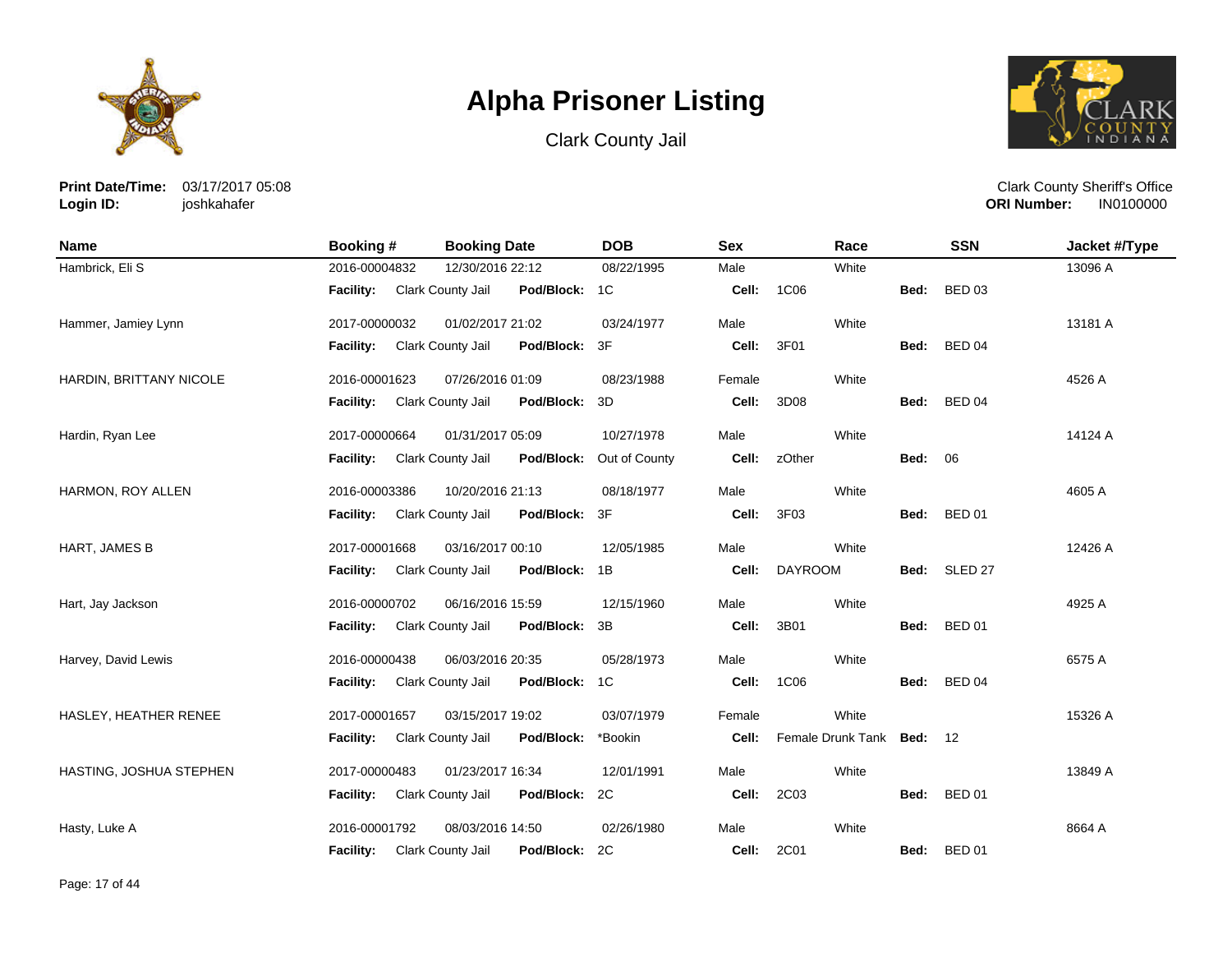





**Print Date/Time:** 03/17/2017 05:08 **Login ID:** joshkahafer

| <b>Name</b>                | <b>Booking#</b>  | <b>Booking Date</b>                | <b>DOB</b> | <b>Sex</b> | Race           |      | <b>SSN</b>         | Jacket #/Type |
|----------------------------|------------------|------------------------------------|------------|------------|----------------|------|--------------------|---------------|
| HATHAWAY, BRITTANY MARIE   | 2017-00000620    | 01/28/2017 21:16                   | 09/22/1985 | Female     | White          |      |                    | 4337 A        |
|                            | <b>Facility:</b> | Clark County Jail<br>Pod/Block: 3E |            | Cell:      | 3E04           | Bed: | <b>BED 02</b>      |               |
| HATZMAN, TIMOTHY BRIAN     | 2016-00004672    | 12/22/2016 07:59                   | 09/01/1976 | Male       | White          |      |                    | 8630 A        |
|                            | <b>Facility:</b> | Clark County Jail<br>Pod/Block:    | 3C         | Cell:      | 3C07           | Bed: | <b>BED 04</b>      |               |
| HAUGABOOK, MICHAEL ANTONIO | 2017-00001217    | 02/23/2017 23:02                   | 10/25/1984 | Male       | <b>Black</b>   |      |                    | 14776 A       |
|                            | Facility:        | Pod/Block: 2B<br>Clark County Jail |            | Cell:      | 2B05           | Bed: | <b>BED 02</b>      |               |
| HERNANDEZ, JIMMIE ARMANDO  | 2017-00000588    | 01/27/2017 18:44                   | 02/19/1987 | Male       | Hispanic       |      |                    | 2458 A        |
|                            | <b>Facility:</b> | Clark County Jail<br>Pod/Block: 2A |            | Cell:      | 2A04           | Bed: | <b>BED 01</b>      |               |
| HERRINGTON, VANUS LEE, III | 2017-00001392    | 03/04/2017 04:41                   | 07/29/1984 | Male       | White          |      |                    | 8177 A        |
|                            | <b>Facility:</b> | Pod/Block: 3C<br>Clark County Jail |            | Cell:      | <b>DAYROOM</b> | Bed: | SLED 07            |               |
| Heustis, Joseph Manson     | 2016-00000303    | 09/05/2015 10:27                   | 03/18/1961 | Male       | White          |      |                    | 6428 A        |
|                            | <b>Facility:</b> | Clark County Jail<br>Pod/Block: 2A |            | Cell:      | 2A05           | Bed: | <b>BED 01</b>      |               |
| Hill, Jason Adam           | 2016-00004185    | 11/28/2016 22:17                   | 05/02/1983 | Male       | White          |      |                    | 11430 A       |
|                            | <b>Facility:</b> | Clark County Jail<br>Pod/Block: 2C |            | Cell:      | 2C07           | Bed: | <b>BED 04</b>      |               |
| Hills, Richard David, Jr   | 2016-00002655    | 09/13/2016 19:36                   | 12/04/1979 | Male       | White          |      |                    | 10016 A       |
|                            | <b>Facility:</b> | Clark County Jail<br>Pod/Block: 3C |            | Cell:      | 3C10           | Bed: | <b>BED 02</b>      |               |
| HISER, CHRISTOPHER KELLY   | 2017-00001600    | 03/13/2017 18:27                   | 04/05/1978 | Male       | White          |      |                    | 15285 A       |
|                            | <b>Facility:</b> | Pod/Block: 1B<br>Clark County Jail |            | Cell:      | <b>DAYROOM</b> | Bed: | SLED <sub>05</sub> |               |
| HOBBS, MATTHEW TYLER       | 2016-00004541    | 12/15/2016 02:57                   | 01/05/1991 | Male       | White          |      |                    | 8265 A        |
|                            | <b>Facility:</b> | Clark County Jail<br>Pod/Block: 2B |            | Cell:      | 2B14           | Bed: | <b>BED 04</b>      |               |
| HODGES, LINDSEY ANNETTE    | 2017-00001357    | 03/02/2017 14:56                   | 02/05/1985 | Female     | White          |      |                    | 8282 A        |
|                            | <b>Facility:</b> | Pod/Block: 3A<br>Clark County Jail |            | Cell:      | <b>DAYROOM</b> | Bed: | SLED 14            |               |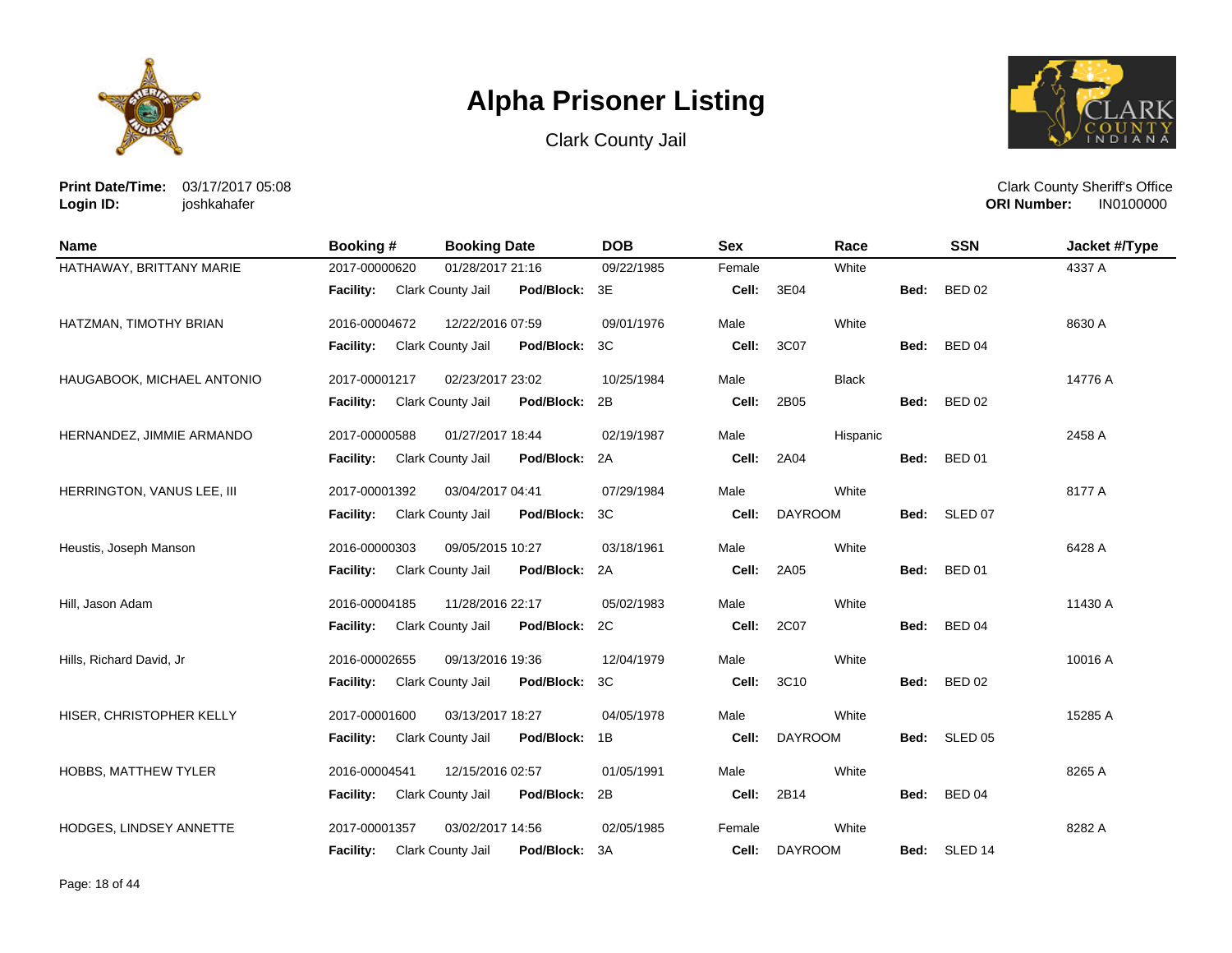





**Print Date/Time:** 03/17/2017 05:08 **Login ID:** joshkahafer

| <b>Name</b>               | <b>Booking#</b>  | <b>Booking Date</b>                       | <b>DOB</b> | <b>Sex</b> | Race            |                | <b>SSN</b>    | Jacket #/Type |
|---------------------------|------------------|-------------------------------------------|------------|------------|-----------------|----------------|---------------|---------------|
| HOFFMAN, KRISTINE NICHOLE | 2016-00002686    | 09/14/2016 22:58                          | 02/18/1984 | Female     | White           |                |               | 2689 A        |
|                           | <b>Facility:</b> | Clark County Jail<br>Pod/Block: 3E        |            | Cell:      | 3E11            | Bed:           | <b>BED 01</b> |               |
| Holbrook, Steven Nick     | 2017-00001605    | 03/13/2017 20:40                          | 11/28/1988 | Male       | White           |                |               | 13676 A       |
|                           | <b>Facility:</b> | Clark County Jail<br>Pod/Block: 1B        |            | Cell:      | <b>DAYROOM</b>  | Bed:           | SLED 06       |               |
| HOLCOMB, NICHOLAS ALLEN   | 2017-00001578    | 03/12/2017 06:11                          | 06/11/1984 | Male       | White           |                |               | 13841 A       |
|                           | <b>Facility:</b> | <b>Clark County Jail</b><br>Pod/Block: 1B |            | Cell:      | 1B16            | Bed:           | <b>BED 02</b> |               |
| HOLMES, NICHOLE MICHELLE  | 2016-00004312    | 12/03/2016 23:12                          | 01/29/1981 | Female     | White           |                |               | 6687 A        |
|                           | <b>Facility:</b> | Clark County Jail<br>Pod/Block: 3D        |            | Cell:      | 3D10            | Bed:           | <b>BED 03</b> |               |
| HORN, DEANNA LEIGHA       | 2017-00001472    | 03/08/2017 06:21                          | 04/09/1979 | Female     | White           |                |               | 9535 A        |
|                           | <b>Facility:</b> | Pod/Block: 3A<br>Clark County Jail        |            | Cell:      | <b>DAYROOM</b>  |                | Bed: SLED 29  |               |
| HORN, PAUL SHERMAN        | 2017-00001688    | 03/17/2017 01:48                          | 08/15/1974 | Male       | White           |                |               | 15368 A       |
|                           | <b>Facility:</b> | Clark County Jail<br>Pod/Block:           | *Bookin    | Cell:      | Male Drunk Tank | <b>Bed: 13</b> |               |               |
| HOWARD, TODD ALLEN        | 2017-00001674    | 03/16/2017 10:28                          | 07/13/1969 | Male       | White           |                |               | 15345 A       |
|                           | <b>Facility:</b> | Clark County Jail<br>Pod/Block: 1B        |            | Cell:      | <b>DAYROOM</b>  |                | Bed: SLED 14  |               |
| HUFF, RODNEY WAYNE        | 2017-00001239    | 02/24/2017 18:24                          | 09/30/1979 | Male       | White           |                |               | 6624 A        |
|                           | <b>Facility:</b> | Pod/Block: 2B<br>Clark County Jail        |            | Cell:      | 2B02            | Bed:           | <b>BED 02</b> |               |
| HUMPHREY, TODD MASON      | 2017-00000866    | 02/08/2017 22:47                          | 05/23/1997 | Male       | White           |                |               | 14375 A       |
|                           | <b>Facility:</b> | Pod/Block: 2B<br>Clark County Jail        |            | Cell:      | 2B10            | Bed:           | <b>BED 02</b> |               |
| Hunter, Antone Lavelle    | 2017-00000553    | 01/26/2017 15:03                          | 05/18/1983 | Male       | <b>Black</b>    |                |               | 10801 A       |
|                           | Facility:        | Clark County Jail<br>Pod/Block: 1D        |            | Cell:      | 1D01            | Bed:           | <b>BED 03</b> |               |
| HUTCHENS, DONALD NELSON   | 2017-00000933    | 02/12/2017 03:34                          | 09/13/1979 | Male       | White           |                |               | 7983 A        |
|                           | <b>Facility:</b> | Clark County Jail<br>Pod/Block:           | 1C         | Cell:      | 1C12            | Bed:           | <b>BED 04</b> |               |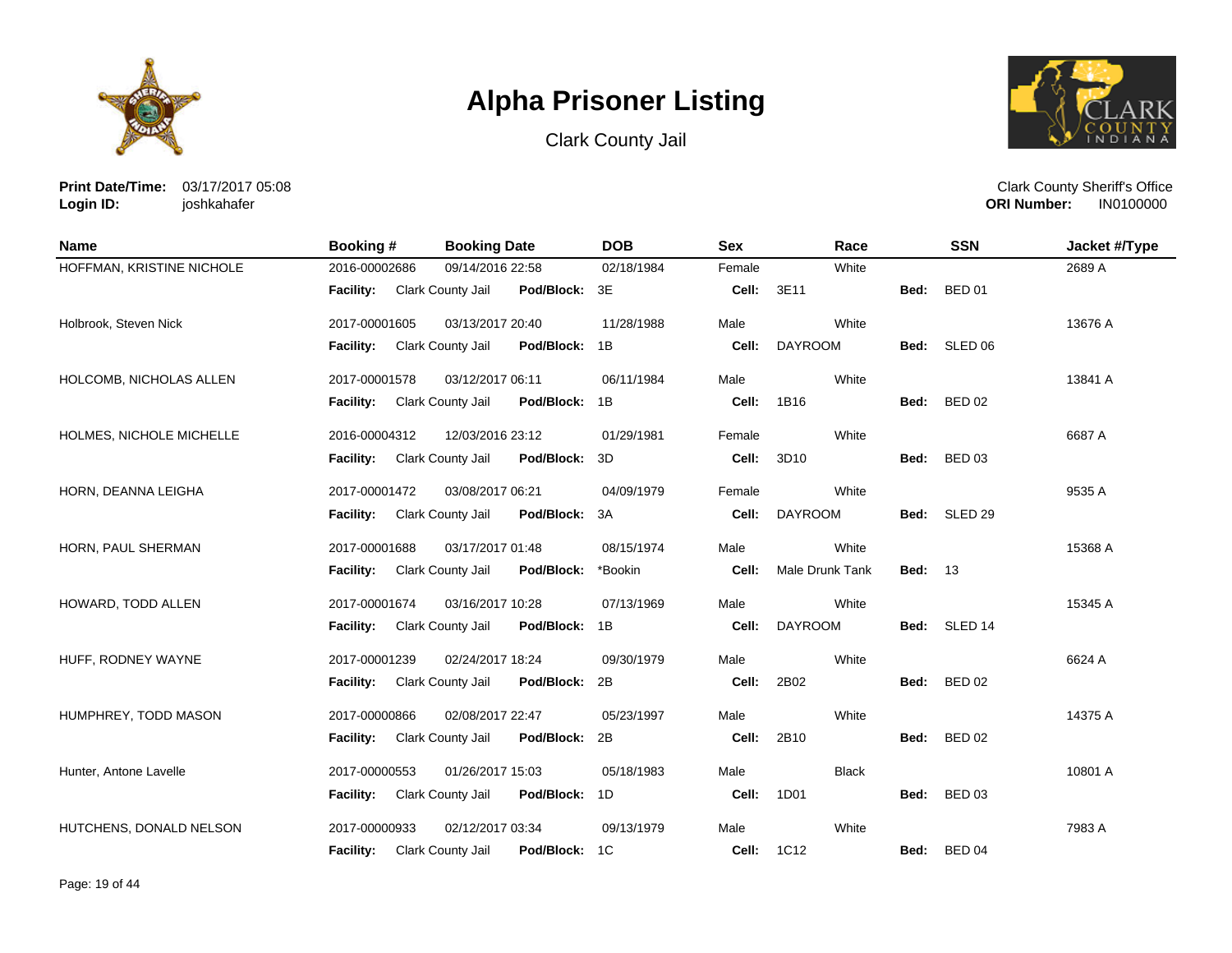





**Print Date/Time:** 03/17/2017 05:08 **Login ID:** joshkahafer

| <b>Name</b>             | Booking #                   | <b>Booking Date</b>                | <b>DOB</b> | <b>Sex</b> | Race           |             | <b>SSN</b>    | Jacket #/Type |
|-------------------------|-----------------------------|------------------------------------|------------|------------|----------------|-------------|---------------|---------------|
| HYRE, DAVID OLIVER      | 2016-00003631               | 11/01/2016 04:37                   | 03/02/1978 | Male       | White          |             |               | 11415 A       |
|                         | Facility: Clark County Jail | Pod/Block: 3F                      |            | Cell:      | 3F04           | Bed:        | <b>BED 01</b> |               |
| INGRAM, JOHN FITZGERALD | 2017-00001550               | 03/11/2017 03:40                   | 10/01/1964 | Male       | <b>Black</b>   |             |               | 12019 A       |
|                         | <b>Facility:</b>            | Clark County Jail<br>Pod/Block: 1B |            | Cell:      | 1B16           | Bed: BED 01 |               |               |
| JACKSON, ROBERT AARON   | 2017-00000963               | 02/13/2017 17:12                   | 03/23/1975 | Male       | White          |             |               | 1693 A        |
|                         | <b>Facility:</b>            | Clark County Jail<br>Pod/Block: 3F |            | Cell:      | 3F04           | Bed: BED 04 |               |               |
| JACKSON, SHAUN PATRICK  | 2016-00003937               | 11/16/2016 02:35                   | 01/01/1988 | Male       | White          |             |               | 6338 A        |
|                         | Facility:                   | Pod/Block: 2A<br>Clark County Jail |            | Cell:      | <b>DAYROOM</b> | Bed:        | SLED 01       |               |
| JACKSON, TEDDY DON, Jr  | 2017-00001449               | 03/06/2017 17:37                   | 02/22/1966 | Male       | White          |             |               | 10077 A       |
|                         | <b>Facility:</b>            | Pod/Block: 2C<br>Clark County Jail |            | Cell:      | <b>DAYROOM</b> |             | Bed: SLED 07  |               |
| Jeffers, Isaiah Deshawn | 2016-00000633               | 05/18/2016 17:38                   | 03/25/1998 | Male       | <b>Black</b>   |             |               | 6806 A        |
|                         | <b>Facility:</b>            | Clark County Jail<br>Pod/Block: 2B |            | Cell:      | 2B10           | Bed:        | <b>BED 01</b> |               |
| JENKINS, MICHAEL RAY    | 2017-00000959               | 02/13/2017 15:27                   | 07/17/1972 | Male       | White          |             |               | 14502 A       |
|                         | Facility:                   | Clark County Jail<br>Pod/Block: 3B |            | Cell:      | <b>DAYROOM</b> |             | Bed: SLED 04  |               |
| JOHNSON, ANNA GRACE     | 2017-00000983               | 02/14/2017 04:05                   | 01/26/1982 | Male       | White          |             |               | 14516 A       |
|                         | <b>Facility:</b>            | Clark County Jail<br>Pod/Block: 3E |            | Cell:      | 3E04           | Bed:        | <b>BED 01</b> |               |
| JOHNSON, LASHELLE JEAN  | 2017-00001352               | 03/02/2017 10:23                   | 04/24/1968 | Female     | <b>Black</b>   |             |               | 13691 A       |
|                         | <b>Facility:</b>            | Pod/Block: 3A<br>Clark County Jail |            | Cell:      | <b>DAYROOM</b> | Bed:        | SLED 02       |               |
| JOHNSON, REGGIE LINCOLN | 2017-00000423               | 01/21/2017 17:23                   | 07/15/1983 | Male       | <b>Black</b>   |             |               | 13758 A       |
|                         | <b>Facility:</b>            | Clark County Jail<br>Pod/Block: 3C |            | Cell:      | 3C10           | Bed:        | <b>BED 01</b> |               |
| Johnson, William Joseph | 2017-00000430               | 01/21/2017 19:53                   | 05/16/1981 | Male       | White          |             |               | 13762 A       |
|                         | <b>Facility:</b>            | Clark County Jail<br>Pod/Block:    | 2A         | Cell:      | 2A09           | Bed:        | <b>BED 01</b> |               |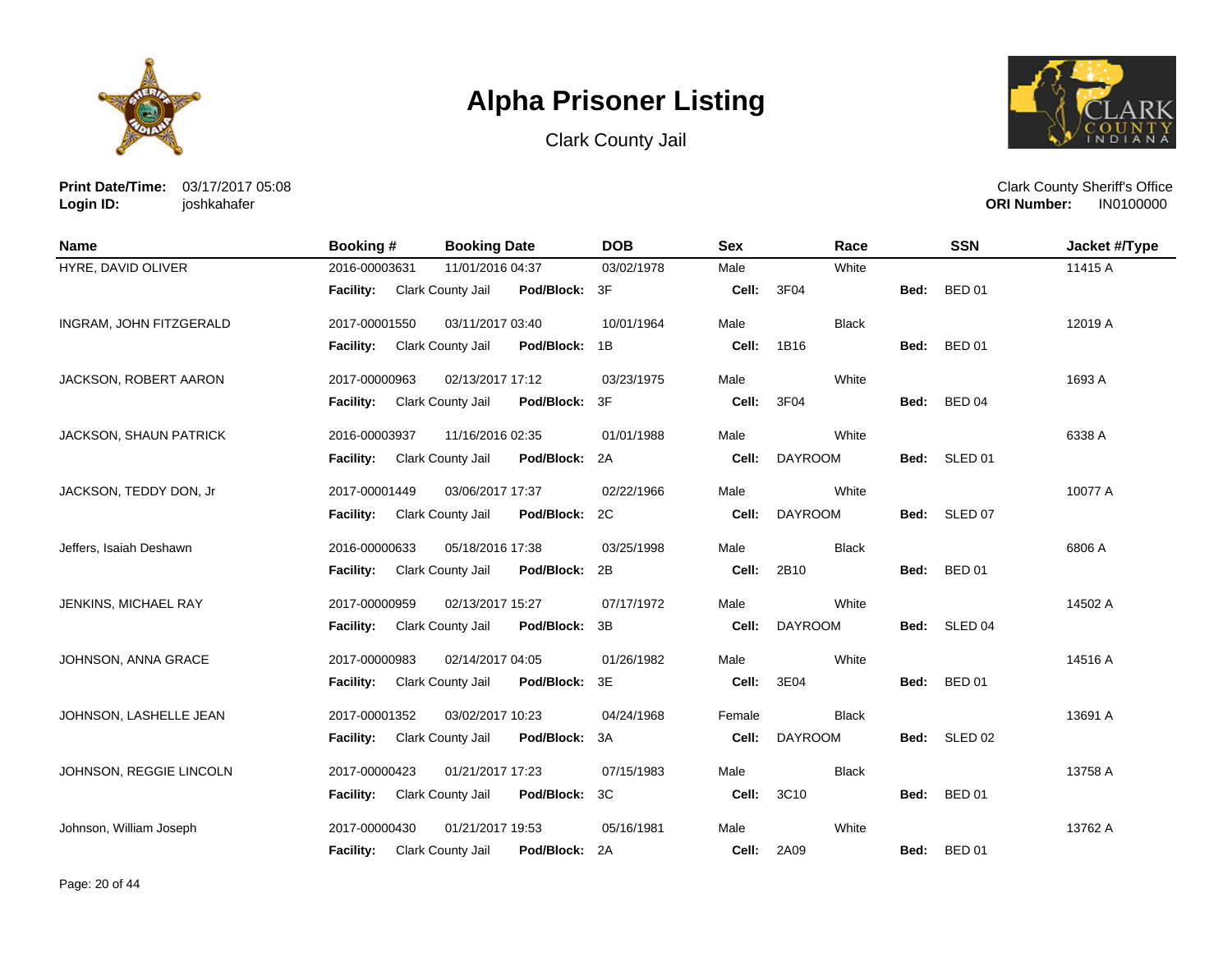





**Print Date/Time:** 03/17/2017 05:08 **Login ID:** joshkahafer

| Name                       | Booking#         | <b>Booking Date</b>             | <b>DOB</b> | <b>Sex</b> | Race           |      | <b>SSN</b>    | Jacket #/Type |
|----------------------------|------------------|---------------------------------|------------|------------|----------------|------|---------------|---------------|
| JOINES, JENNIFER NICHOLE   | 2017-00001069    | 02/17/2017 07:22                | 09/12/1979 | Female     | White          |      |               | 14601 A       |
|                            | <b>Facility:</b> | Pod/Block:<br>Clark County Jail | 3D         | Cell:      | 3D05           | Bed: | <b>BED 02</b> |               |
| JONES, ANTON LOUELLE, Jr   | 2017-00001478    | 03/08/2017 10:38                | 04/17/1991 | Male       | <b>Black</b>   |      |               | 7972 A        |
|                            | <b>Facility:</b> | Clark County Jail<br>Pod/Block: | 1B         | Cell:      | <b>DAYROOM</b> |      | Bed: SLED 19  |               |
| JONES, JOSHUA OLIN         | 2016-00001429    | 07/18/2016 14:15                | 03/28/1979 | Male       | White          |      |               | 5487 A        |
|                            | Facility:        | Clark County Jail<br>Pod/Block: | 2B         | Cell:      | <b>DAYROOM</b> | Bed: | SLED 08       |               |
| JONES, RUSSELL CUTIS       | 2017-00001137    | 02/20/2017 20:50                | 04/10/1980 | Male       | White          |      |               | 14697 A       |
|                            | <b>Facility:</b> | Clark County Jail<br>Pod/Block: | 3C         | Cell:      | 3C03           | Bed: | <b>BED 03</b> |               |
| KAELIN, NICOLE JEAN        | 2016-00002839    | 09/21/2016 14:29                | 04/27/1983 | Female     | White          |      |               | 6524 A        |
|                            | <b>Facility:</b> | Clark County Jail<br>Pod/Block: | 3E         | Cell:      | 3E10           | Bed: | <b>BED 01</b> |               |
| KALCHBRENNER, DANIEL KEITH | 2016-00004288    | 12/03/2016 00:21                | 04/01/1980 | Male       | White          |      |               | 11164 A       |
|                            | <b>Facility:</b> | Clark County Jail<br>Pod/Block: | 3C         | Cell:      | 3C07           | Bed: | <b>BED 01</b> |               |
| KEITH, ALE ROY             | 2016-00002529    | 09/07/2016 15:19                | 03/19/1974 | Male       | White          |      |               | 9858 A        |
|                            | <b>Facility:</b> | Clark County Jail<br>Pod/Block: | 3C         | Cell:      | 3C05           | Bed: | <b>BED 03</b> |               |
| KEITH, RACHEL ANN          | 2016-00001892    | 08/09/2016 17:27                | 09/03/1988 | Female     | White          |      |               | 8810 A        |
|                            | <b>Facility:</b> | Clark County Jail<br>Pod/Block: | 3D         | Cell:      | 3D06           | Bed: | <b>BED 01</b> |               |
| KELLER, STEVEN WAYNE       | 2017-00001160    | 02/21/2017 20:17                | 08/09/1989 | Male       | White          |      |               | 7141 A        |
|                            | <b>Facility:</b> | Clark County Jail<br>Pod/Block: | *Bookin    | Cell:      | Holding10      | Bed: | Floor         |               |
| Kelley, Travis Cyle        | 2016-00000668    | 03/21/2016 17:24                | 10/29/1966 | Male       | White          |      |               | 6849 A        |
|                            | Facility:        | Clark County Jail<br>Pod/Block: | 1D         | Cell:      | 1D07           | Bed: | <b>BED 01</b> |               |
| KELLY, WILLIAM THOMAS      | 2017-00001424    | 03/05/2017 16:59                | 06/08/1988 | Male       | White          |      |               | 3191 A        |
|                            | <b>Facility:</b> | Pod/Block:<br>Clark County Jail | 2Β         | Cell:      | <b>DAYROOM</b> | Bed: | SLED 05       |               |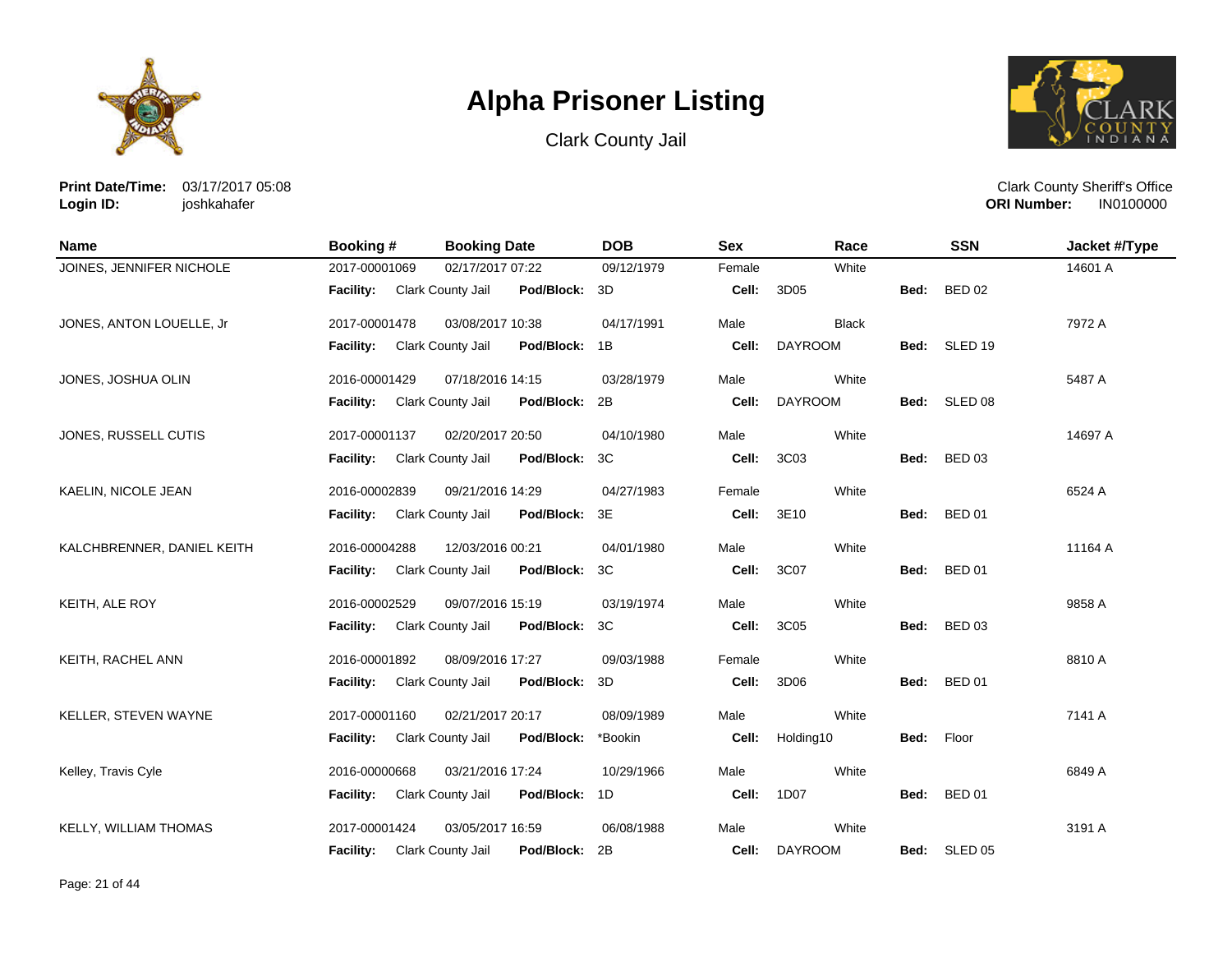





**Print Date/Time:** 03/17/2017 05:08 **Login ID:** joshkahafer

| <b>Name</b>              | Booking #        | <b>Booking Date</b>                | <b>DOB</b>           | <b>Sex</b>        | Race                      |      | <b>SSN</b>         | Jacket #/Type |
|--------------------------|------------------|------------------------------------|----------------------|-------------------|---------------------------|------|--------------------|---------------|
| KENNEY, HOLLY MICHELLE   | 2017-00001068    | 02/17/2017 07:17                   | 12/20/1985           | Female            | White                     |      |                    | 8314 A        |
|                          | <b>Facility:</b> | Clark County Jail<br>Pod/Block: 3E |                      | Cell:             | 3E01                      | Bed: | <b>BED 04</b>      |               |
| <b>KENT, MARTIN R</b>    | 2017-00000343    | 01/18/2017 16:07                   | 10/17/1967           | Male              | White                     |      |                    | 13495 A       |
|                          | Facility:        | Clark County Jail<br>Pod/Block:    | zClark Mental Health | Cell:             | Hospital                  | Bed: | Bed 03             |               |
| KIME, ADAM CHRISTOPHER   | 2016-00003151    | 10/08/2016 16:38                   | 10/16/1987           | Male              | White                     |      |                    | 10815 A       |
|                          | <b>Facility:</b> | Clark County Jail<br>Pod/Block:    | 2C                   | Cell:             | 2C06                      | Bed: | <b>BED 02</b>      |               |
| KINDRED, CORDELL CORY    | 2017-00001568    | 03/11/2017 17:15                   | 04/21/1988           | Male              | <b>Black</b>              |      |                    | 7235 A        |
|                          | <b>Facility:</b> | Clark County Jail<br>Pod/Block:    | 1B                   | Cell:             | <b>DAYROOM</b>            | Bed: | SLED 08            |               |
| Kindred, Deangelo Lamont | 2016-00002817    | 09/20/2016 16:33                   | 07/13/1989           | Male              | <b>Black</b>              |      |                    | 7555 A        |
|                          | <b>Facility:</b> | Clark County Jail<br>Pod/Block:    | zClark Mental Health |                   | <b>Cell:</b> Hospital     | Bed: | Bed 01             |               |
| King, Christian M        | 2017-00000618    | 01/28/2017 19:51                   | 11/17/1980           | Male              | White                     |      |                    | 14071 A       |
|                          | <b>Facility:</b> | Clark County Jail<br>Pod/Block:    | 2A                   | Cell:             | 2A10                      | Bed: | <b>BED 01</b>      |               |
| KINSEY, AMBER LYNN       | 2017-00001369    | 03/03/2017 01:28                   | 07/27/1977           | Female            | White                     |      |                    | 6547 A        |
|                          | <b>Facility:</b> | Pod/Block:<br>Clark County Jail    | 3A                   | Cell:             | <b>DAYROOM</b>            | Bed: | SLED <sub>28</sub> |               |
| Kinslow, Terry Lamont    | 2016-00000685    | 03/30/2016 02:19                   | 05/15/1968           | Male              | <b>Black</b>              |      |                    | 6874 A        |
|                          | <b>Facility:</b> | Clark County Jail<br>Pod/Block:    | 3B                   | Cell:             | 3B08                      | Bed: | <b>BED 01</b>      |               |
| KISTE, JUSTIN DANIEL     | 2016-00004569    | 12/16/2016 15:30                   | 02/11/1981           | Male              | White                     |      |                    | 12747 A       |
|                          | <b>Facility:</b> | Clark County Jail<br>Pod/Block:    | 3B                   | Cell:             | 3B06                      | Bed: | <b>BED 03</b>      |               |
| Klingler, Jennifer L     | 2017-00001659    | 03/15/2017 20:26                   | 11/05/1985           | Female            | White                     |      |                    | 15327 A       |
|                          | <b>Facility:</b> | Clark County Jail<br>Pod/Block:    | *Bookin              | Cell:             | Female Drunk Tank Bed: 13 |      |                    |               |
| KONKLE, RYAN MICHAEL     | 2016-00003750    | 11/06/2016 07:06                   | 07/11/1989           | Male              | White                     |      |                    | 11549 A       |
|                          | <b>Facility:</b> | Pod/Block:<br>Clark County Jail    | - 2D                 | <b>Cell: 2D09</b> |                           | Bed: | <b>BED 02</b>      |               |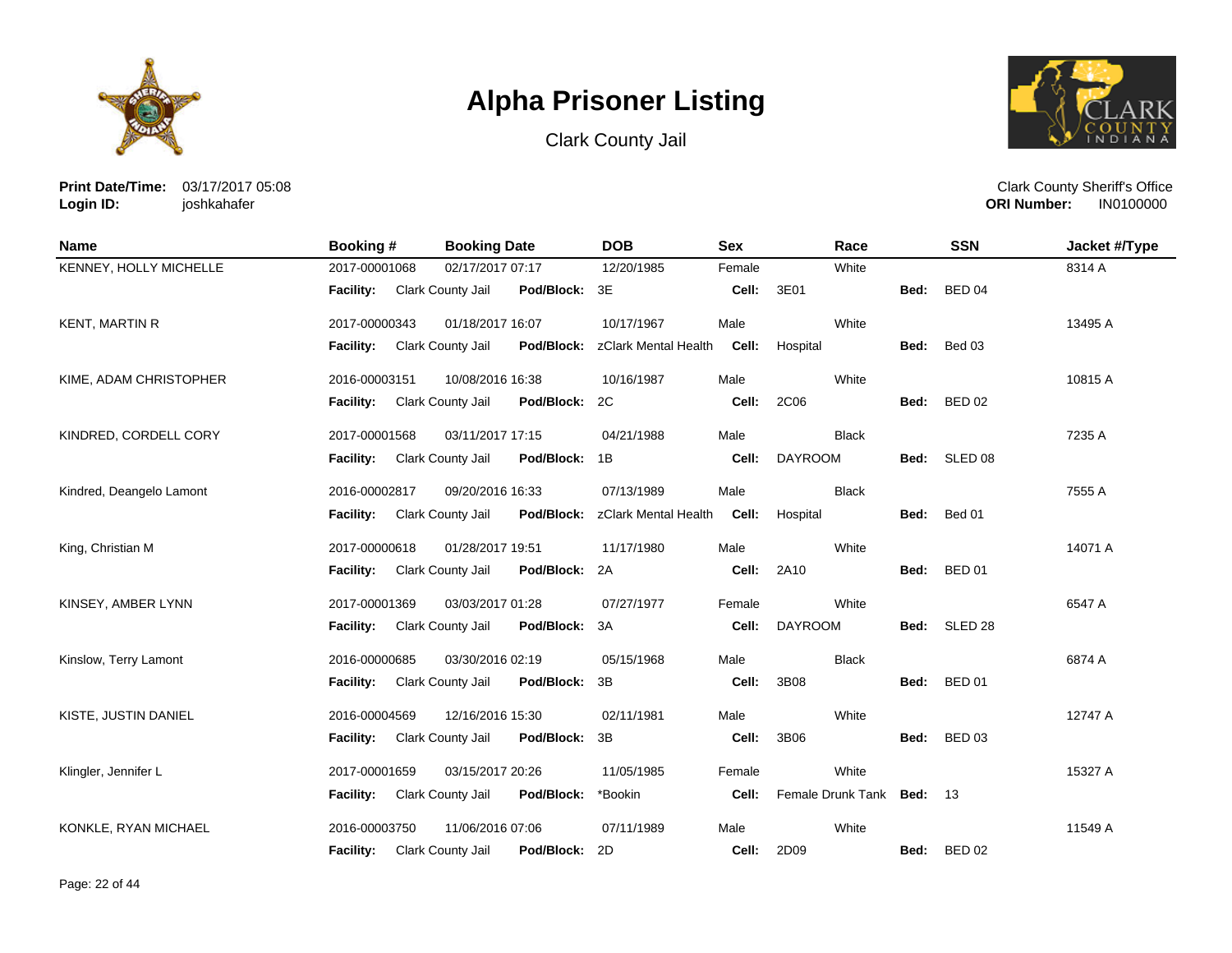





**Print Date/Time:** 03/17/2017 05:08 **Login ID:** joshkahafer

| <b>Name</b>                 | Booking #                   | <b>Booking Date</b>                | <b>DOB</b> | <b>Sex</b> | Race           |      | <b>SSN</b>    | Jacket #/Type |
|-----------------------------|-----------------------------|------------------------------------|------------|------------|----------------|------|---------------|---------------|
| <b>KRAUSE, ERIC ROBERT</b>  | 2016-00004273               | 12/01/2016 23:24                   | 07/13/1968 | Male       | White          |      |               | 1982 A        |
|                             | Facility: Clark County Jail | Pod/Block: 3B                      |            | Cell:      | 3B06           | Bed: | <b>BED 01</b> |               |
| KRUGER, MICHAEL CHRISTOPHER | 2017-00000425               | 01/21/2017 18:14                   | 06/25/1988 | Male       | White          |      |               | 13760 A       |
|                             | Facility: Clark County Jail | Pod/Block: 3C                      |            | Cell:      | 3C10           | Bed: | <b>BED 03</b> |               |
| LAMES, ASHLEY NICOLE        | 2017-00001519               | 03/09/2017 19:49                   | 07/10/1986 | Female     | White          |      |               | 4131 A        |
|                             | Facility: Clark County Jail | Pod/Block: 3A                      |            | Cell:      | <b>DAYROOM</b> |      | Bed: SLED 31  |               |
| LANDERS, DAKOTA SHANE       | 2016-00004354               | 12/06/2016 17:11                   | 11/28/1993 | Male       | White          |      |               | 12243 A       |
|                             | <b>Facility:</b>            | Clark County Jail<br>Pod/Block: 1D |            | Cell:      | 1D08           |      | Bed: BED 03   |               |
| Lanham, Michael J           | 2017-00001223               | 02/24/2017 03:12                   | 03/25/1981 | Male       | White          |      |               | 14746 A       |
|                             | Facility: Clark County Jail | Pod/Block: 1C                      |            | Cell:      | <b>DAYROOM</b> |      | Bed: SLED 14  |               |
| LEAVELL, JEREMY JUMA        | 2016-00003643               | 11/01/2016 18:30                   | 09/14/1979 | Male       | <b>Black</b>   |      |               | 11442 A       |
|                             | Facility: Clark County Jail | Pod/Block: 2D                      |            | Cell:      | 2D07           |      | Bed: BED 02   |               |
| LEE, JAMES DOUGLAS          | 2017-00000085               | 01/05/2017 04:34                   | 03/26/1970 | Male       | White          |      |               | 13258 A       |
|                             | <b>Facility:</b>            | Clark County Jail<br>Pod/Block: 2D |            | Cell:      | 2D08           | Bed: | <b>BED 02</b> |               |
| LEE, THEODORE NMN, Jr       | 2017-00001086               | 02/18/2017 02:43                   | 09/21/1968 | Male       | White          |      |               | 11330 A       |
|                             | Facility: Clark County Jail | Pod/Block: 3F                      |            | Cell:      | <b>DAYROOM</b> |      | Bed: SLED 04  |               |
| LEE, THERON JOHN            | 2017-00000228               | 01/12/2017 18:27                   | 02/26/1981 | Male       | White          |      |               | 10003 A       |
|                             | <b>Facility:</b>            | Clark County Jail<br>Pod/Block: 3B |            | Cell:      | <b>DAYROOM</b> | Bed: | <b>BED 05</b> |               |
| LEE, TITUS WAYNE            | 2017-00001494               | 03/08/2017 22:43                   | 04/30/1977 | Male       | White          |      |               | 15154 A       |
|                             | Facility:                   | Clark County Jail<br>Pod/Block: 1B |            | Cell:      | <b>DAYROOM</b> |      | Bed: SLED 26  |               |
| LEEDY, JAMES BRIAN          | 2016-00004056               | 11/21/2016 21:06                   | 05/03/1977 | Male       | White          |      |               | 11212 A       |
|                             | Facility: Clark County Jail | Pod/Block: 2D                      |            |            | Cell: DAYROOM  |      | Bed: SLED 02  |               |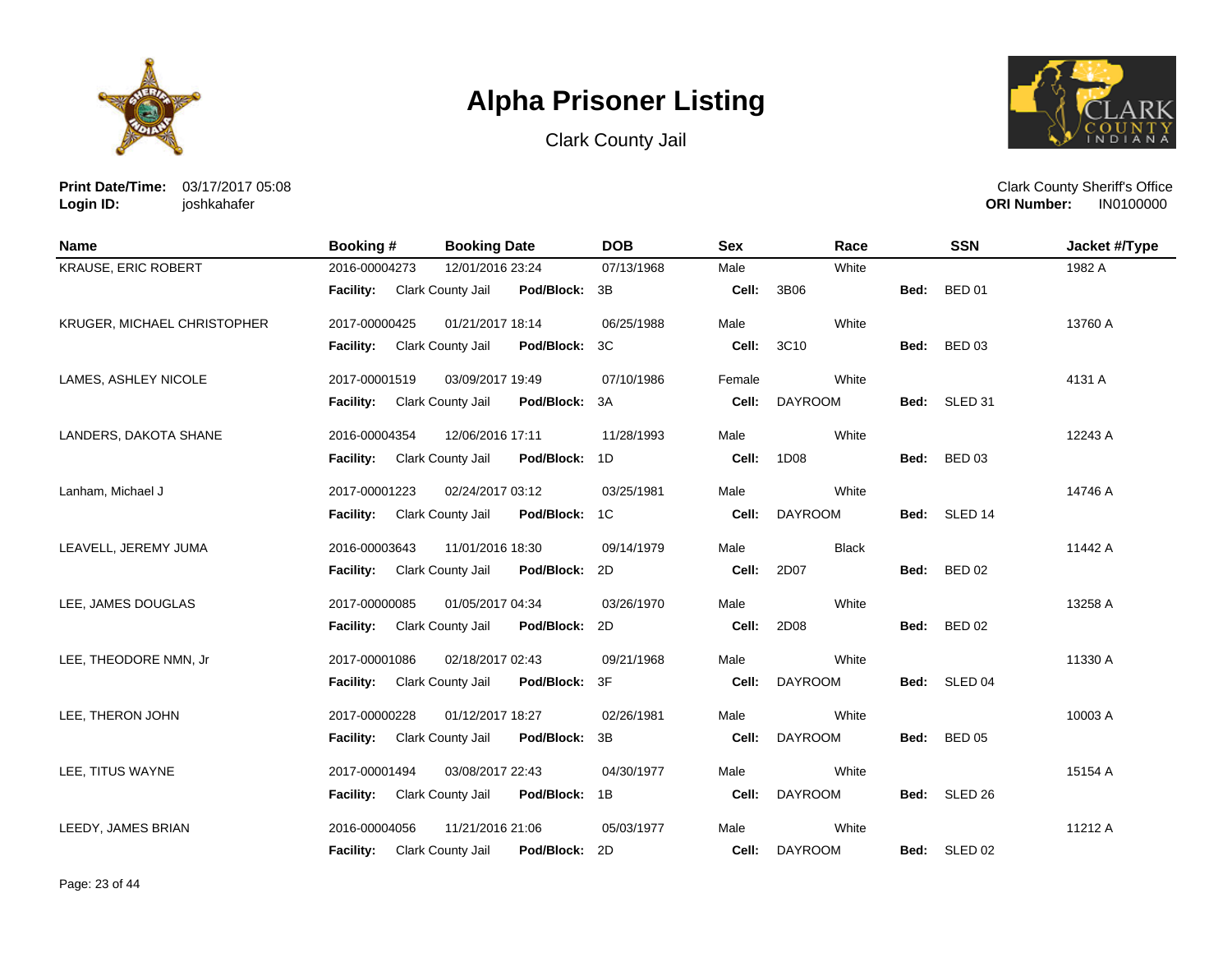





**Print Date/Time:** 03/17/2017 05:08 **Login ID:** joshkahafer

| <b>Name</b>               | <b>Booking#</b>  | <b>Booking Date</b>                       | <b>DOB</b> | <b>Sex</b> | Race           |      | <b>SSN</b>    | Jacket #/Type |
|---------------------------|------------------|-------------------------------------------|------------|------------|----------------|------|---------------|---------------|
| Leezer, James Bradley     | 2016-00000564    | 04/05/2016 14:49                          | 07/01/1985 | Male       | White          |      |               | 6749 A        |
|                           | Facility:        | Clark County Jail<br>Pod/Block: 1D        |            | Cell:      | 1D05           | Bed: | <b>BED 02</b> |               |
| LEVERETT, JUSTIN A        | 2017-00001460    | 03/07/2017 05:11                          | 09/15/1978 | Male       | White          |      |               | 15073 A       |
|                           | <b>Facility:</b> | <b>Clark County Jail</b><br>Pod/Block: 3C |            | Cell:      | <b>DAYROOM</b> |      | Bed: SLED 01  |               |
| LIGTENBERG, LANCE CHARLES | 2017-00001602    | 03/13/2017 19:29                          | 05/03/1984 | Male       | White          |      |               | 8467 A        |
|                           | <b>Facility:</b> | Clark County Jail<br>Pod/Block: 1B        |            | Cell:      | <b>DAYROOM</b> |      | Bed: SLED 13  |               |
| LINTON, BRIAN JAMES       | 2017-00000837    | 02/07/2017 19:38                          | 03/18/1983 | Male       | White          |      |               | 8173 A        |
|                           | <b>Facility:</b> | Clark County Jail<br>Pod/Block: 3B        |            | Cell:      | 3B03           |      | Bed: BED 04   |               |
| LINTON, JACOB MATTHEWS    | 2017-00001682    | 03/16/2017 17:04                          | 04/08/1984 | Male       | White          |      |               | 13558 A       |
|                           | <b>Facility:</b> | Pod/Block: 1B<br>Clark County Jail        |            | Cell:      | <b>DAYROOM</b> |      | Bed: SLED 24  |               |
| LOONEY, MALACHI M         | 2016-00001331    | 07/13/2016 20:52                          | 01/06/1983 | Male       | White          |      |               | 7973 A        |
|                           | <b>Facility:</b> | <b>Clark County Jail</b><br>Pod/Block: 2C |            | Cell:      | 2C07           | Bed: | <b>BED 02</b> |               |
| LORIMER, DENVER J         | 2017-00000292    | 01/16/2017 06:09                          | 03/19/1984 | Male       | White          |      |               | 9919 A        |
|                           | <b>Facility:</b> | Pod/Block: 3C<br>Clark County Jail        |            | Cell:      | 3C03           | Bed: | <b>BED 01</b> |               |
| LOTSPEICH, ANDREW DAVID   | 2017-00000135    | 01/08/2017 01:55                          | 08/17/1984 | Male       | White          |      |               | 13344 A       |
|                           | <b>Facility:</b> | Clark County Jail<br>Pod/Block: 2D        |            | Cell:      | 2D05           |      | Bed: SLED 01  |               |
| LOTT, CHRISTINA RENEE     | 2017-00001354    | 03/02/2017 11:57                          | 04/27/1989 | Female     | White          |      |               | 14970 A       |
|                           | <b>Facility:</b> | <b>Clark County Jail</b><br>Pod/Block: 3A |            | Cell:      | <b>DAYROOM</b> | Bed: | SLED 04       |               |
| LOVE, ANTHONY WAYNE       | 2016-00003357    | 10/19/2016 17:29                          | 10/11/1991 | Male       | White          |      |               | 8291 A        |
|                           | Facility:        | Clark County Jail<br>Pod/Block: 2D        |            | Cell:      | 2D01           | Bed: | <b>BED 02</b> |               |
| LOVEJOY, WILLIE JAMES     | 2017-00001238    | 02/24/2017 18:05                          | 11/21/1977 | Male       | <b>Black</b>   |      |               | 14817 A       |
|                           | <b>Facility:</b> | Pod/Block: 1C<br>Clark County Jail        |            |            | Cell: DAYROOM  |      | Bed: SLED 08  |               |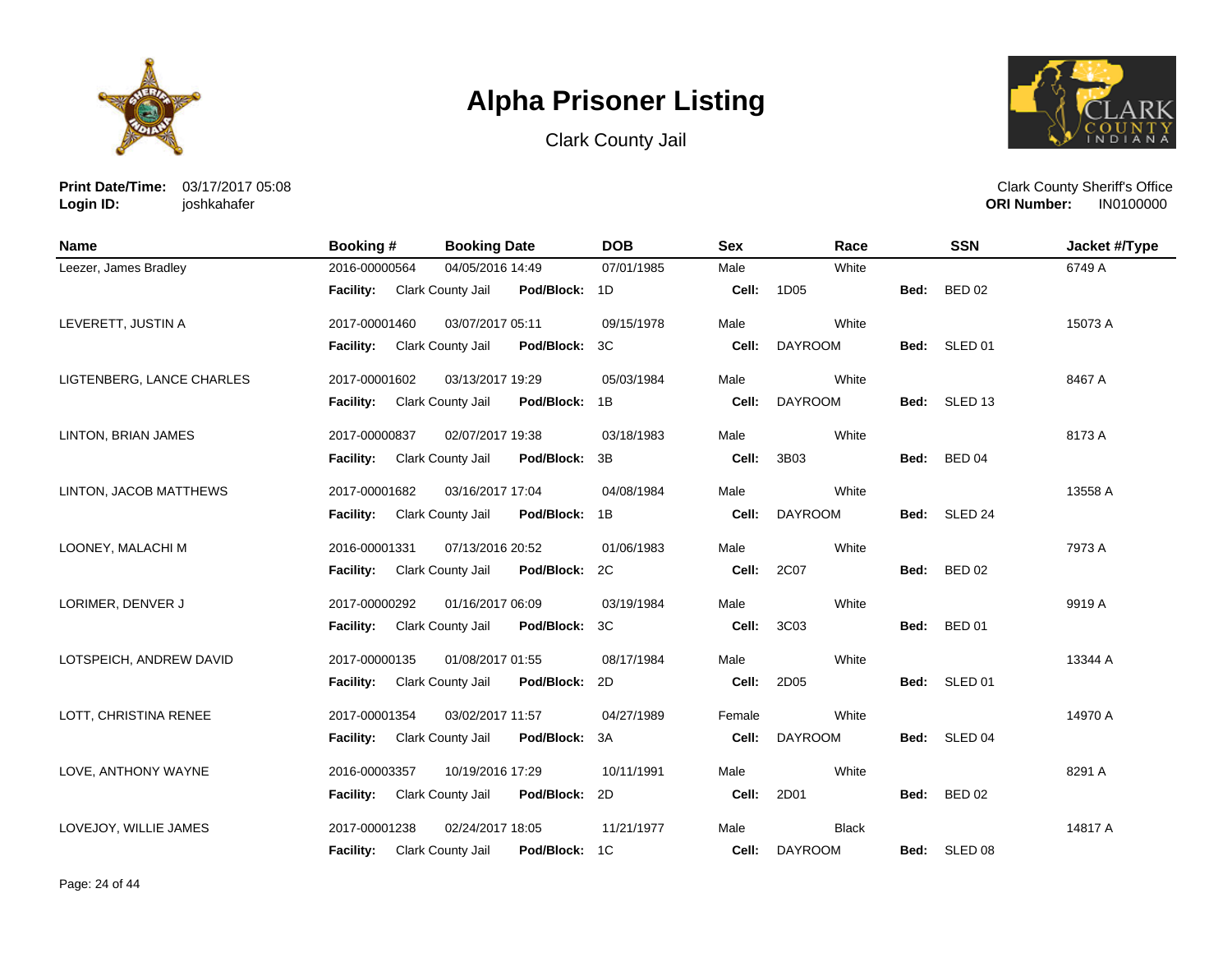





**Print Date/Time:** 03/17/2017 05:08 **Login ID:** joshkahafer

| <b>Name</b>               | <b>Booking#</b>  | <b>Booking Date</b>                    | <b>DOB</b> | <b>Sex</b> | Race           |                | <b>SSN</b>         | Jacket #/Type |
|---------------------------|------------------|----------------------------------------|------------|------------|----------------|----------------|--------------------|---------------|
| LUCAS, KRISTOPHER LEE, Jr | 2017-00001343    | 03/01/2017 22:50                       | 03/17/1996 | Male       | White          |                |                    | 6334 A        |
|                           | <b>Facility:</b> | Clark County Jail<br>Pod/Block: 1D     |            | Cell:      | <b>DAYROOM</b> | Bed:           | SLED <sub>16</sub> |               |
| LUKER, NATHAN FRANCIS     | 2016-00002080    | 08/18/2016 18:41                       | 09/19/1987 | Male       | White          |                |                    | 6785 A        |
|                           | <b>Facility:</b> | Clark County Jail<br>Pod/Block:        | 3B         | Cell:      | 3B07           | Bed:           | <b>BED 01</b>      |               |
| LUKES, ISAAC J            | 2016-00003497    | 10/26/2016 14:10                       | 06/06/1999 | Male       | <b>Black</b>   |                |                    | 188 J         |
|                           | Facility:        | Clark County Jail<br>Pod/Block:        | *Bookin    | Cell:      | Holding07      | <b>Bed: 01</b> |                    |               |
| MAHATHA, MELISSA J        | 2017-00001286    | 02/26/2017 13:41                       | 07/18/1982 | Female     | White          |                |                    | 8468 A        |
|                           | Facility:        | Clark County Jail<br>Pod/Block: 1A     |            | Cell:      | 1A2            | Bed:           | <b>BED 01</b>      |               |
| MALLOY, AMBER M           | 2016-00004450    | 12/10/2016 19:45                       | 12/14/1984 | Female     | White          |                |                    | 12566 A       |
|                           | Facility:        | Clark County Jail<br>Pod/Block:        | 3D         | Cell:      | 3D08           | Bed:           | <b>BED 02</b>      |               |
| MANN, KRISTOPHOR LEIGH    | 2017-00001314    | 02/28/2017 10:00                       | 02/28/1985 | Male       | White          |                |                    | 8672 A        |
|                           | <b>Facility:</b> | Clark County Jail<br>Pod/Block:        | 2A         | Cell:      | <b>DAYROOM</b> | Bed:           | SLED 04            |               |
| Manske, Joseph Charles    | 2016-00000376    | 06/12/2016 20:44                       | 05/31/1988 | Male       | White          |                |                    | 6508 A        |
|                           | Facility:        | Clark County Jail<br>Pod/Block:        | 3F         | Cell:      | 3F02           | Bed:           | <b>BED 02</b>      |               |
| MARICLE, CHARLES DEWAYNE  | 2017-00000952    | 02/12/2017 23:03                       | 10/20/1985 | Male       | White          |                |                    | 6762 A        |
|                           | <b>Facility:</b> | Clark County Jail<br>Pod/Block:        | 3C         | Cell:      | 3C07           | Bed:           | <b>BED 03</b>      |               |
| Martin, Lyndsay Janelle   | 2017-00000898    | 02/10/2017 01:24                       | 03/22/1982 | Female     | White          |                |                    | 14408 A       |
|                           | <b>Facility:</b> | <b>Clark County Jail</b><br>Pod/Block: | 3D         | Cell:      | 3D02           | Bed:           | <b>BED 04</b>      |               |
| MARTIN, MICHAEL DOUGLAS   | 2016-00002535    | 09/07/2016 23:03                       | 03/25/1993 | Male       | White          |                |                    | 6898 A        |
|                           | Facility:        | Clark County Jail<br>Pod/Block:        | 2D         | Cell:      | 2D04           | Bed:           | <b>BED 02</b>      |               |
| MATNEY, CHRISTOPHER RICKY | 2017-00001681    | 03/16/2017 15:53                       | 09/16/1982 | Male       | White          |                |                    | 7815 A        |
|                           | <b>Facility:</b> | Pod/Block: 1B<br>Clark County Jail     |            | Cell:      | <b>DAYROOM</b> | Bed:           | SLED <sub>23</sub> |               |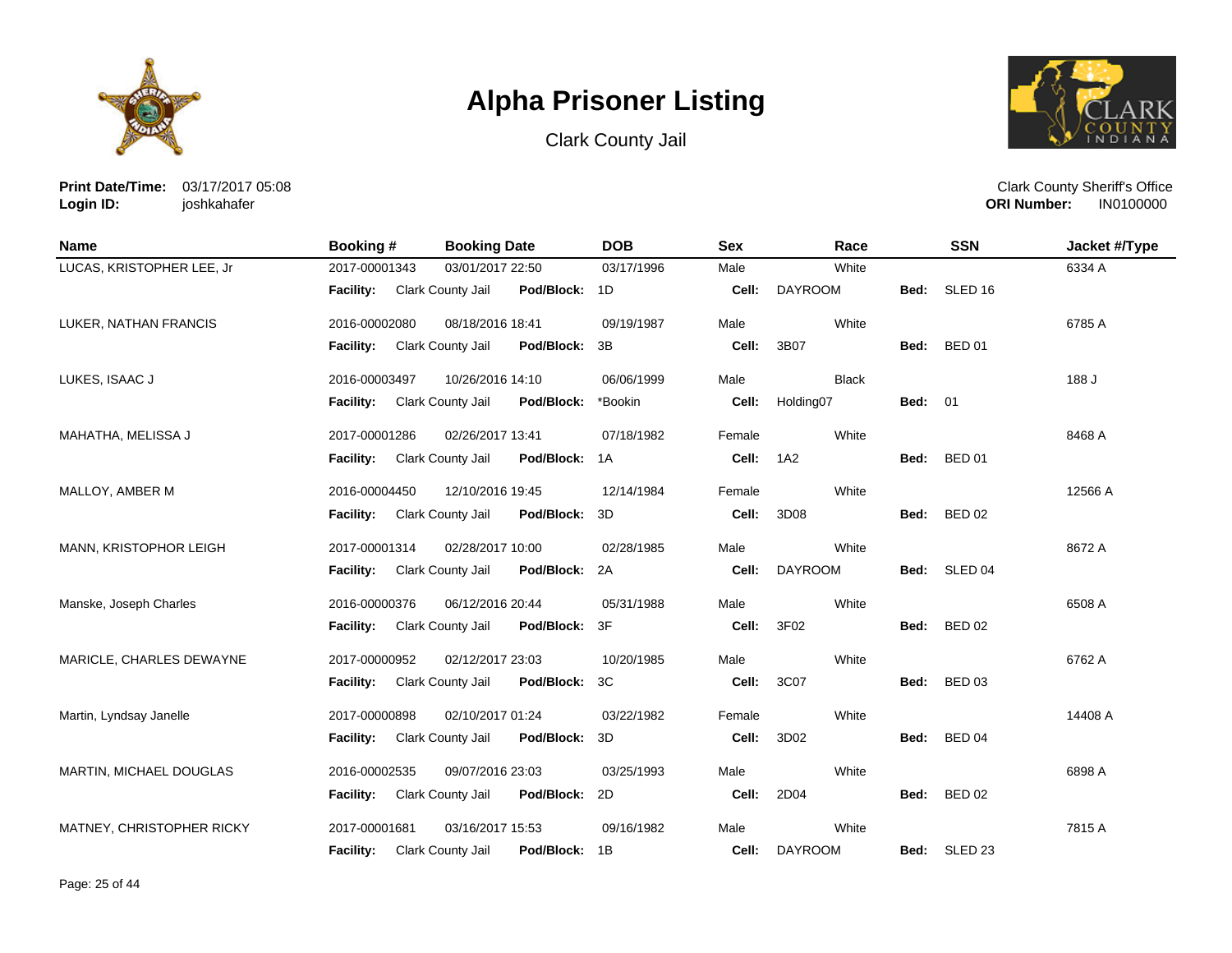





**Print Date/Time:** 03/17/2017 05:08 **Login ID:** joshkahafer

| Name                         | Booking #                          | <b>Booking Date</b>      |            | <b>DOB</b>     | <b>Sex</b> | Race           |      | <b>SSN</b>    | Jacket #/Type |
|------------------------------|------------------------------------|--------------------------|------------|----------------|------------|----------------|------|---------------|---------------|
| MATTHEWS, DEBORAH SUE        | 2017-00001095                      | 02/18/2017 06:38         |            | 05/24/1952     | Female     | White          |      |               | 14631 A       |
|                              | <b>Facility:</b> Clark County Jail |                          | Pod/Block: | 3E             | Cell:      | 3E02           | Bed: | <b>BED 02</b> |               |
| MATTINGLY, DAVID ALLEN, Jr   | 2017-00000496                      | 01/24/2017 14:20         |            | 03/13/1982     | Male       | White          |      |               | 5399 A        |
|                              | <b>Facility:</b>                   | Clark County Jail        | Pod/Block: | 2B             | Cell:      | 2B07           | Bed: | <b>BED 04</b> |               |
| <b>MAYES, ROBERT CHARLES</b> | 2017-00001126                      | 02/20/2017 11:07         |            | 05/25/1968     | Male       | White          |      |               | 6756 A        |
|                              | Facility:                          | Clark County Jail        | Pod/Block: | 1 <sup>C</sup> | Cell:      | <b>DAYROOM</b> |      | Bed: SLED 04  |               |
| Mayfield, Corey Alan         | 2017-00001020                      | 02/15/2017 18:05         |            | 11/03/1983     | Male       | White          |      |               | 14551 A       |
|                              | <b>Facility:</b>                   | Clark County Jail        | Pod/Block: | 3F             | Cell:      | 3F06           |      | Bed: BED 04   |               |
| MAYS, JARROD AUSTIN          | 2017-00000642                      | 01/29/2017 18:56         |            | 05/27/1993     | Male       | White          |      |               | 6735 A        |
|                              | Facility:                          | Clark County Jail        | Pod/Block: | 2A             | Cell:      | 2A01           | Bed: | <b>BED 01</b> |               |
| MBAIDANDE, CHRIS DJASRA      | 2016-00004580                      | 12/17/2016 05:20         |            | 09/04/1991     | Male       | <b>Black</b>   |      |               | 12755 A       |
|                              | <b>Facility:</b>                   | Clark County Jail        | Pod/Block: | 3C             | Cell:      | 3C01           |      | Bed: BED 03   |               |
| MCATEE, MARVIN R             | 2016-00000861                      | 06/22/2016 19:08         |            | 06/20/1973     | Male       | <b>Black</b>   |      |               | 6836 A        |
|                              | <b>Facility:</b>                   | Clark County Jail        | Pod/Block: | 1C             | Cell:      | 1C02           |      | Bed: BED 01   |               |
| MCCUTCHEON, KEVIN SCOTT      | 2016-00004530                      | 12/14/2016 16:09         |            | 10/24/1988     | Male       | White          |      |               | 7185 A        |
|                              | <b>Facility:</b>                   | Clark County Jail        | Pod/Block: | 3F             | Cell:      | 3F05           | Bed: | <b>BED 01</b> |               |
| MCDANIEL, CANDACE RENEE      | 2017-00000709                      | 02/02/2017 04:14         |            | 07/09/1992     | Female     | White          |      |               | 8555 A        |
|                              | <b>Facility:</b>                   | <b>Clark County Jail</b> | Pod/Block: | 3E             | Cell:      | 3E07           | Bed: | <b>BED 03</b> |               |
| MCDANIEL, MELISSA A          | 2016-00003063                      | 10/03/2016 09:04         |            | 09/28/1967     | Female     | White          |      |               | 5847 A        |
|                              | Facility:                          | Clark County Jail        | Pod/Block: | 3E             | Cell:      | 3E10           | Bed: | <b>BED 04</b> |               |
| MCGLOTHLIN, ROBIN RENEE      | 2017-00001065                      | 02/17/2017 07:02         |            | 03/20/1980     | Female     | White          |      |               | 14598 A       |
|                              | <b>Facility:</b>                   | Clark County Jail        | Pod/Block: | 3E             | Cell:      | 3E08           | Bed: | <b>BED 03</b> |               |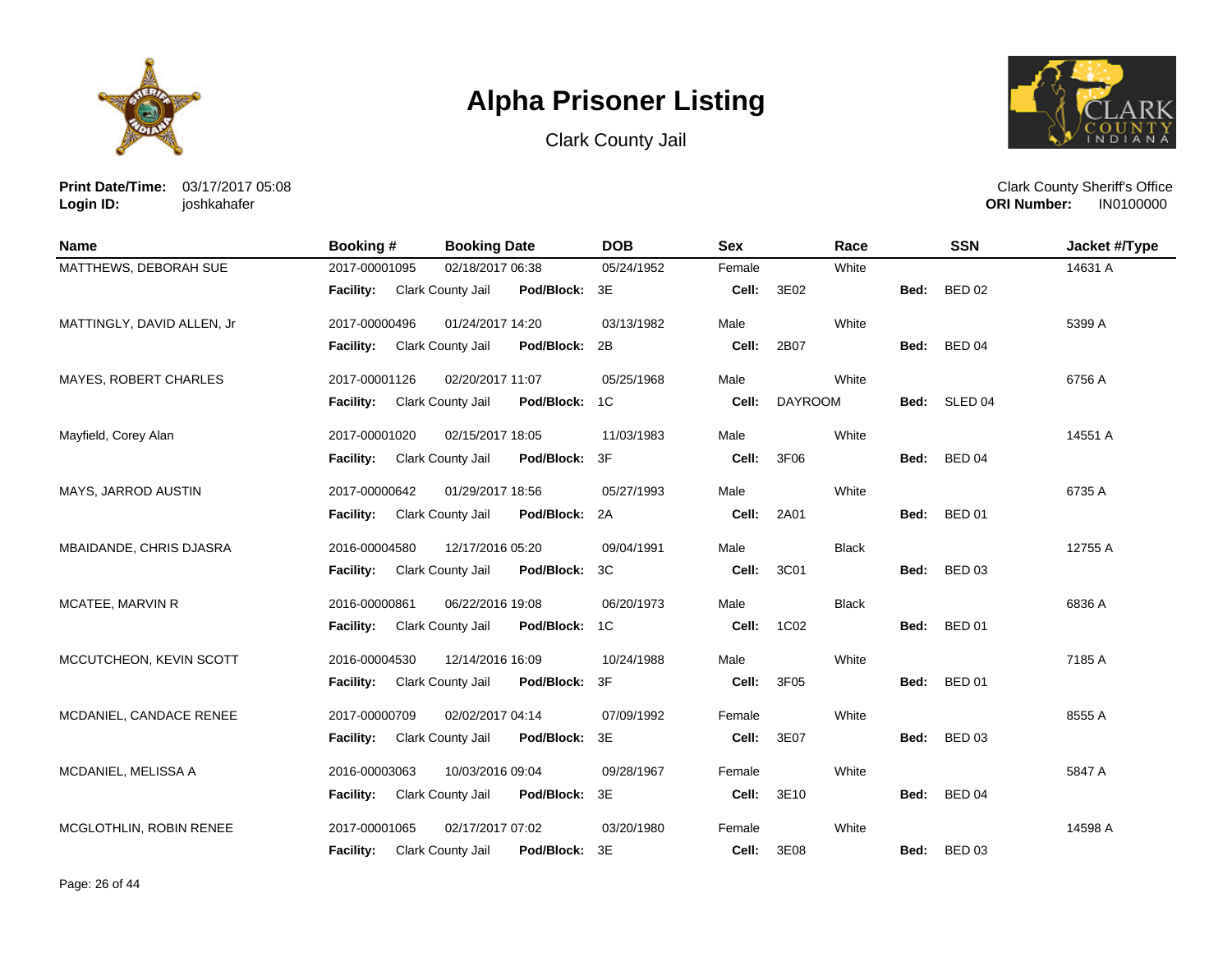





**Print Date/Time:** 03/17/2017 05:08 **Login ID:** joshkahafer

| Name                     | <b>Booking#</b>  | <b>Booking Date</b>                | <b>DOB</b> | <b>Sex</b> | Race            |                | <b>SSN</b>         | Jacket #/Type |
|--------------------------|------------------|------------------------------------|------------|------------|-----------------|----------------|--------------------|---------------|
| MCGUIRE, JAMES PATRICK   | 2017-00001158    | 02/21/2017 16:53                   | 11/30/1977 | Male       | <b>Black</b>    |                |                    | 8146 A        |
|                          | <b>Facility:</b> | Clark County Jail<br>Pod/Block: 2C |            | Cell:      | <b>DAYROOM</b>  | Bed:           | SLED <sub>03</sub> |               |
| MCKINNEY, JOSEPH DWAYNE  | 2017-00001687    | 03/16/2017 23:19                   | 10/28/1969 | Male       | White           |                |                    | 15366 A       |
|                          | Facility:        | Clark County Jail<br>Pod/Block:    | *Bookin    | Cell:      | Male Drunk Tank | <b>Bed: 12</b> |                    |               |
| MCLAUGHLIN, LAURA SUE    | 2017-00001604    | 03/13/2017 20:24                   | 04/25/1966 | Male       | White           |                |                    | 15287 A       |
|                          | Facility:        | Clark County Jail<br>Pod/Block:    | 3A         | Cell:      | <b>DAYROOM</b>  | Bed:           | SLED <sub>05</sub> |               |
| MCQUILLING, SARA ALIN    | 2016-00004287    | 12/02/2016 22:42                   | 06/30/1981 | Female     | White           |                |                    | 12349 A       |
|                          | <b>Facility:</b> | Clark County Jail<br>Pod/Block: 3D |            | Cell:      | 3D09            | Bed:           | <b>BED 02</b>      |               |
| MCWILLIAMS, MELVIN LEROY | 2017-00001342    | 03/01/2017 17:38                   | 01/04/1965 | Male       | <b>Black</b>    |                |                    | 4827 A        |
|                          | Facility:        | Clark County Jail<br>Pod/Block: 1D |            | Cell:      | <b>DAYROOM</b>  |                | Bed: SLED 17       |               |
| MEDRANO, KENDRA DESIREE  | 2017-00001669    | 03/16/2017 00:29                   | 12/29/1984 | Female     | White           |                |                    | 12556 A       |
|                          | Facility:        | Clark County Jail<br>Pod/Block: 3A |            | Cell:      | <b>DAYROOM</b>  | Bed:           | SLED 37            |               |
| MENDEZ, ELMER R          | 2017-00001346    | 03/02/2017 00:57                   | 07/19/1976 | Male       | Hispanic        |                |                    | 14958 A       |
|                          | Facility:        | Clark County Jail<br>Pod/Block: 3C |            | Cell:      | <b>DAYROOM</b>  |                | Bed: SLED 10       |               |
| Merica, Adam Joseph      | 2017-00001651    | 03/15/2017 16:13                   | 06/24/1985 | Male       | White           |                |                    | 15324 A       |
|                          | Facility:        | Pod/Block: 1B<br>Clark County Jail |            | Cell:      | 1B15            | Bed:           | <b>BED 02</b>      |               |
| MICHAELS, THOMAS WAYNE   | 2017-00000561    | 01/26/2017 18:59                   | 07/24/1970 | Male       | White           |                |                    | 10563 A       |
|                          | <b>Facility:</b> | Clark County Jail<br>Pod/Block: 3F |            | Cell:      | 3F01            | Bed:           | <b>BED 03</b>      |               |
| MIDDLETON, KEESHA DAWN   | 2016-00004062    | 11/22/2016 00:53                   | 06/27/1982 | Female     | White           |                |                    | 2930 A        |
|                          | Facility:        | Clark County Jail<br>Pod/Block: 3D |            | Cell:      | 3D06            | Bed:           | BED 04             |               |
| Miller, Douglas C        | 2017-00001333    | 03/01/2017 07:16                   | 10/05/1980 | Male       | White           |                |                    | 11306 A       |
|                          | <b>Facility:</b> | Clark County Jail<br>Pod/Block: 3C |            | Cell:      | <b>DAYROOM</b>  |                | Bed: SLED 17       |               |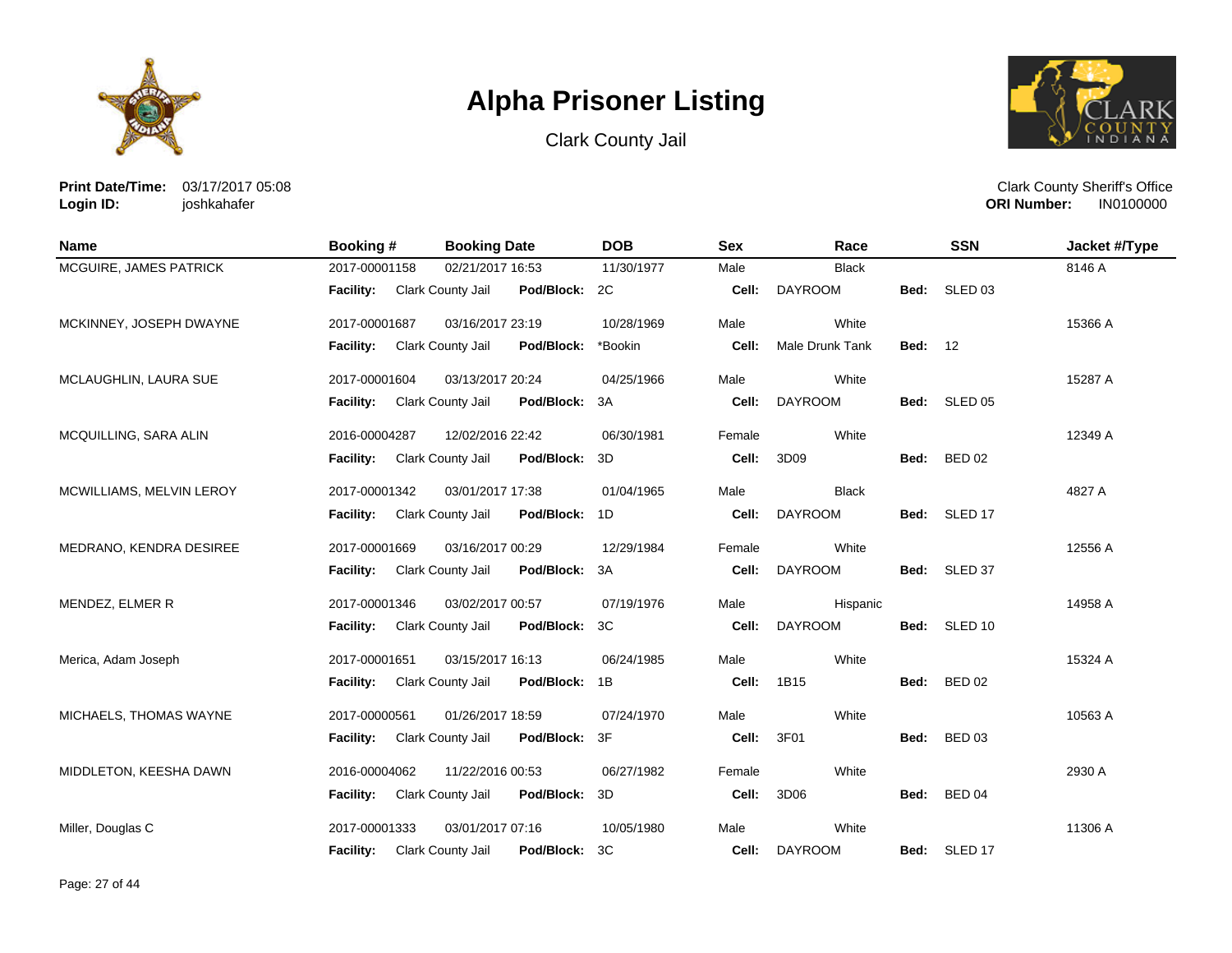





**Print Date/Time:** 03/17/2017 05:08 **Login ID:** joshkahafer

| <b>Name</b>               | Booking #        | <b>Booking Date</b>                | <b>DOB</b> | <b>Sex</b> | Race                   |                | <b>SSN</b>         | Jacket #/Type |
|---------------------------|------------------|------------------------------------|------------|------------|------------------------|----------------|--------------------|---------------|
| Monnin, Kyle Scott        | 2017-00001398    | 03/04/2017 19:04                   | 05/16/1990 | Male       | White                  |                |                    | 6663 A        |
|                           | <b>Facility:</b> | Clark County Jail<br>Pod/Block: 2B |            | Cell:      | <b>DAYROOM</b>         | Bed:           | SLED <sub>04</sub> |               |
| MONTGOMERY, ASHLEY RENEE  | 2016-00002756    | 09/18/2016 04:08                   | 03/05/1976 | Female     | White                  |                |                    | 10186 A       |
|                           | <b>Facility:</b> | Clark County Jail<br>Pod/Block: 3D |            | Cell:      | 3D07                   | Bed:           | <b>BED 02</b>      |               |
| MOOTS, ERIC L             | 2016-00003715    | 11/04/2016 17:21                   | 06/25/1987 | Male       | White                  |                |                    | 4601 A        |
|                           | Facility:        | Pod/Block: 1C<br>Clark County Jail |            | Cell:      | 1C04                   | Bed:           | <b>BED 01</b>      |               |
| MORELAND, NICKLAUS ANDREW | 2017-00000299    | 01/16/2017 15:38                   | 10/28/1989 | Male       | White                  |                |                    | 7382 A        |
|                           | <b>Facility:</b> | Clark County Jail<br>Pod/Block: 3B |            | Cell:      | <b>DAYROOM</b>         | Bed:           | <b>BED 04</b>      |               |
| MORGAN, ZAKARY WAYNE      | 2016-00004465    | 12/11/2016 22:11                   | 08/22/1986 | Male       | White                  |                |                    | 6134 A        |
|                           | <b>Facility:</b> | Pod/Block: 2C<br>Clark County Jail |            | Cell:      | 2C12                   | Bed:           | <b>BED 02</b>      |               |
| MORRISON, JOSEPH ANTHONNY | 2017-00000020    | 01/02/2017 05:58                   | 07/01/1979 | Male       | White                  |                |                    | 9533 A        |
|                           | <b>Facility:</b> | Clark County Jail<br>Pod/Block: 1D |            | Cell:      | 1D07                   | Bed:           | <b>BED 04</b>      |               |
| MOSS, TONY                | 2016-00001893    | 08/09/2016 18:11                   | 02/04/1976 | Male       | <b>Black</b>           |                |                    | 8811 A        |
|                           | <b>Facility:</b> | Clark County Jail<br>Pod/Block: 2D |            | Cell:      | 2D02                   | Bed:           | <b>BED 02</b>      |               |
| Murdock, Matthew Lewis    | 2016-00000451    | 06/04/2016 05:34                   | 05/25/1983 | Male       | White                  |                |                    | 6593 A        |
|                           | <b>Facility:</b> | Clark County Jail<br>Pod/Block: 1D |            | Cell:      | 1D11                   | Bed:           | <b>BED 01</b>      |               |
| MURPHY, CHRISTOPHER ALLEN | 2017-00001686    | 03/16/2017 22:56                   | 02/20/1962 | Male       | Unknown                |                |                    | 15365 A       |
|                           | <b>Facility:</b> | Clark County Jail<br>Pod/Block:    | *Bookin    | Cell:      | <b>Male Drunk Tank</b> | <b>Bed: 11</b> |                    |               |
| <b>MYERS, TAZARIUS C</b>  | 2017-00001125    | 02/20/2017 07:18                   | 08/21/1985 | Male       | <b>Black</b>           |                |                    | 1793 A        |
|                           | <b>Facility:</b> | Clark County Jail<br>Pod/Block: 1C |            | Cell:      | <b>1C05</b>            | Bed:           | <b>BED 01</b>      |               |
| Newbolt, Richard Stanley  | 2016-00000629    | 07/16/2015 23:55                   | 10/02/1952 | Male       | <b>Black</b>           |                |                    | 4394 A        |
|                           | <b>Facility:</b> | Pod/Block: 2B<br>Clark County Jail |            | Cell:      | 2B09                   | Bed:           | <b>BED 01</b>      |               |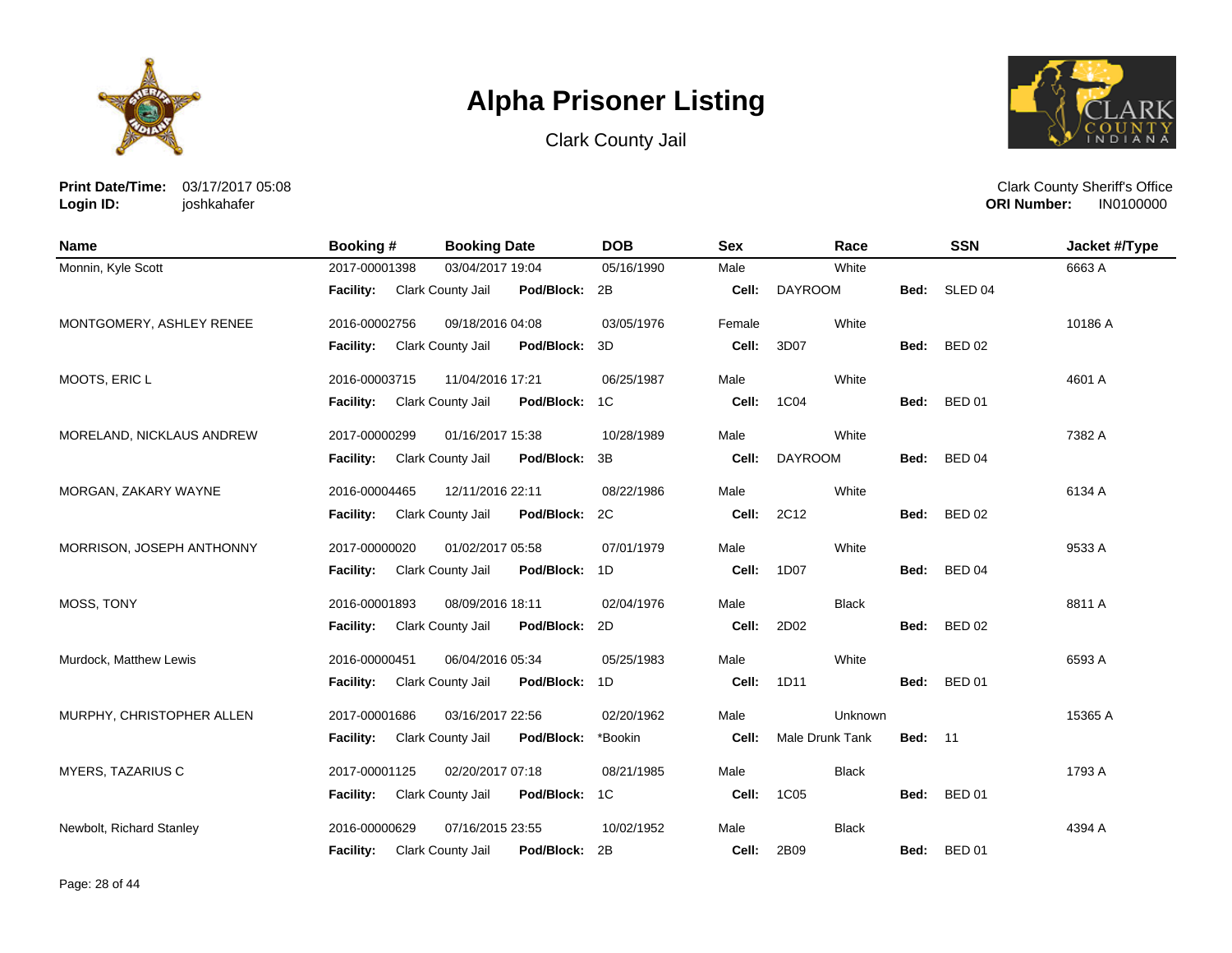





**Print Date/Time:** 03/17/2017 05:08 **Login ID:** joshkahafer

| <b>Name</b>                  | Booking #        | <b>Booking Date</b>                       | <b>DOB</b>    | <b>Sex</b> | Race            |                | <b>SSN</b>         | Jacket #/Type |
|------------------------------|------------------|-------------------------------------------|---------------|------------|-----------------|----------------|--------------------|---------------|
| NEWBY, DIAUNDRE MARQUIS      | 2017-00000335    | 01/18/2017 06:45                          | 10/06/1995    | Male       | <b>Biracial</b> |                |                    | 13608 A       |
|                              | <b>Facility:</b> | <b>Clark County Jail</b><br>Pod/Block: 2C |               | Cell:      | 2C05            | Bed:           | <b>BED 01</b>      |               |
| NEYER, WILLIAM JOSEPH        | 2016-00003527    | 10/27/2016 19:23                          | 11/11/1983    | Male       | White           |                |                    | 7839 A        |
|                              | <b>Facility:</b> | Clark County Jail<br>Pod/Block:           | 3C            | Cell:      | 3C09            | Bed:           | <b>BED 02</b>      |               |
| NICHOLS, JOSH AUSTIN MICHAEL | 2016-00004251    | 12/01/2016 02:37                          | 09/27/1995    | Male       | White           |                |                    | 6789 A        |
|                              | Facility:        | Clark County Jail<br>Pod/Block:           | 3B            | Cell:      | 3B02            | Bed:           | <b>BED 04</b>      |               |
| NICHOLSON, RACHEL NICOLE     | 2017-00001064    | 02/17/2017 06:56                          | 02/19/1983    | Female     | White           |                |                    | 14597 A       |
|                              | <b>Facility:</b> | Clark County Jail<br>Pod/Block: 3E        |               | Cell:      | 3E02            | Bed:           | <b>BED 04</b>      |               |
| Nifong, Corey Nicolas        | 2016-00000707    | 05/10/2016 15:03                          | 08/19/1994    | Male       | <b>Biracial</b> |                |                    | 6899 A        |
|                              | <b>Facility:</b> | Clark County Jail<br>Pod/Block: 2A        |               | Cell:      | <b>DAYROOM</b>  | Bed:           | SLED 02            |               |
| NORRIS, NATHANIEL LEE EDWARD | 2017-00001262    | 02/26/2017 00:49                          | 10/13/1983    | Male       | White           |                |                    | 14852 A       |
|                              | <b>Facility:</b> | Pod/Block: 3C<br>Clark County Jail        |               | Cell:      | <b>DAYROOM</b>  | Bed:           | SLED <sub>11</sub> |               |
| O'BANNON, BRYAN GLENN        | 2017-00001677    | 03/16/2017 12:34                          | 09/18/1978    | Male       | White           |                |                    | 8786 A        |
|                              | <b>Facility:</b> | Clark County Jail<br>Pod/Block: 1C        |               | Cell:      | <b>DAYROOM</b>  | Bed:           | SLED 05            |               |
| O'CONNOR, JASON R            | 2016-00001629    | 07/26/2016 11:35                          | 09/07/1975    | Male       | White           |                |                    | 4326 A        |
|                              | <b>Facility:</b> | Clark County Jail<br>Pod/Block: 2D        |               | Cell:      | 2D05            | Bed:           | <b>BED 01</b>      |               |
| Oberhansley, Joseph A        | 2016-00000372    | 09/11/2014 18:40                          | 03/29/1981    | Male       | White           |                |                    | 6506 A        |
|                              | Facility:        | Clark County Jail<br>Pod/Block:           | Out of County | Cell:      | <b>RDC</b>      | <b>Bed: 01</b> |                    |               |
| OKELLEY, SEAN PATRICK        | 2017-00001676    | 03/16/2017 11:32                          | 10/03/1967    | Male       | White           |                |                    | 6614 A        |
|                              | Facility:        | Clark County Jail<br>Pod/Block: 1B        |               | Cell:      | <b>DAYROOM</b>  | Bed:           | SLED 18            |               |
| Osborne, Michael ALLEN       | 2017-00000109    | 01/06/2017 18:02                          | 05/19/1977    | Male       | White           |                |                    | 13318 A       |
|                              | Facility:        | Pod/Block: 2C<br>Clark County Jail        |               | Cell:      | 2C02            |                | Bed: BED 02        |               |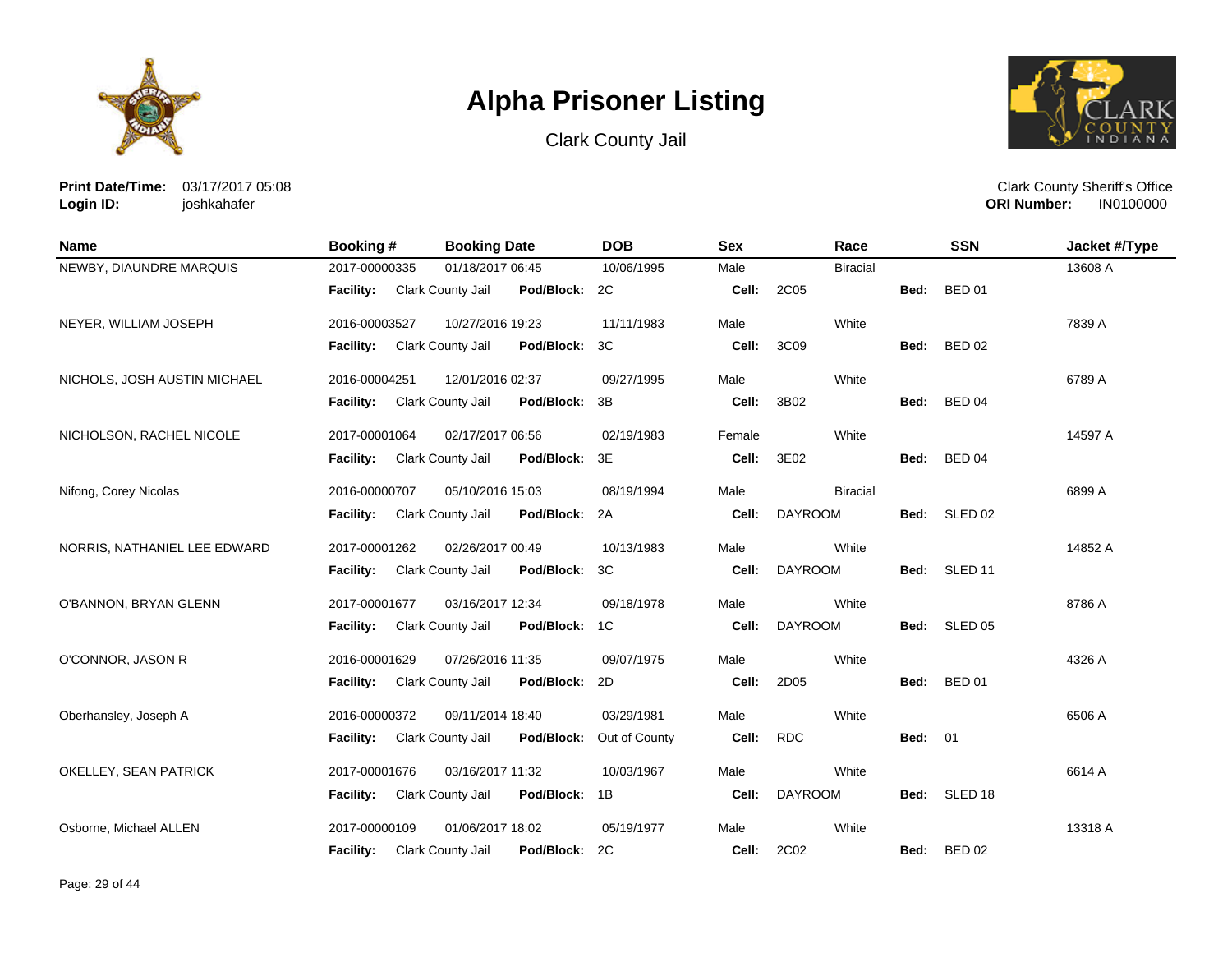





**Print Date/Time:** 03/17/2017 05:08 **Login ID:** joshkahafer

| Name                    | <b>Booking #</b>            | <b>Booking Date</b>             | <b>DOB</b> | <b>Sex</b> | Race            |                | <b>SSN</b>    | Jacket #/Type |
|-------------------------|-----------------------------|---------------------------------|------------|------------|-----------------|----------------|---------------|---------------|
| PATE, MICHAEL DAVID     | 2017-00000492               | 01/23/2017 23:41                | 01/19/1971 | Male       | White           |                |               | 9932 A        |
|                         | Facility: Clark County Jail | Pod/Block: 2B                   |            | Cell:      | 2B08            | Bed:           | <b>BED 01</b> |               |
| PATTERSON, DUSTINE ANN  | 2016-00000452               | 05/26/2016 17:29                | 06/11/1979 | Female     | White           |                |               | 6049 A        |
|                         | <b>Facility:</b>            | Clark County Jail<br>Pod/Block: | 3D         | Cell:      | 3D05            | Bed:           | <b>BED 03</b> |               |
| PATTERSON, MISTY GAIL   | 2016-00000728               | 06/16/2016 22:01                | 04/27/1976 | Female     | White           |                |               | 6050 A        |
|                         | Facility:                   | Clark County Jail<br>Pod/Block: | 3D         | Cell:      | 3D04            | Bed:           | <b>BED 02</b> |               |
| PATTERSON, WILLIAM JESS | 2016-00002779               | 09/19/2016 08:07                | 06/04/1973 | Male       | White           |                |               | 6594 A        |
|                         | <b>Facility:</b>            | Clark County Jail<br>Pod/Block: | 1C         | Cell:      | <b>1C08</b>     | Bed:           | <b>BED 01</b> |               |
| PATTON, VINCENT RAY     | 2017-00000943               | 02/12/2017 16:34                | 04/20/1961 | Male       | <b>Black</b>    |                |               | 12373 A       |
|                         | <b>Facility:</b>            | Pod/Block:<br>Clark County Jail | 3C         | Cell:      | 3C08            | Bed:           | <b>BED 01</b> |               |
| PAYTON, BRANDY DEE      | 2016-00003949               | 11/16/2016 12:02                | 04/29/1977 | Female     | White           |                |               | 1813 A        |
|                         | Facility:                   | Clark County Jail<br>Pod/Block: | 3D         | Cell:      | 3D02            | Bed:           | <b>BED 01</b> |               |
| PIERCE, LARRY JOSHUA    | 2016-00003488               | 10/26/2016 00:07                | 07/10/1981 | Male       | White           |                |               | 11270 A       |
|                         | <b>Facility:</b>            | Pod/Block:<br>Clark County Jail | 3F         | Cell:      | 3F03            |                | Bed: BED 02   |               |
| Plaskett, Terry Joe     | 2016-00000706               | 04/19/2016 21:25                | 04/19/1962 | Male       | White           |                |               | 1483 A        |
|                         | <b>Facility:</b>            | Clark County Jail<br>Pod/Block: | 3C         | Cell:      | 3C03            | Bed:           | <b>BED 02</b> |               |
| PLUMMER, SETH MICHAEL   | 2017-00000007               | 01/01/2017 12:10                | 07/06/1987 | Male       | White           |                |               | 6953 A        |
|                         | <b>Facility:</b>            | Clark County Jail<br>Pod/Block: | 1C         | Cell:      | 1C12            | Bed:           | <b>BED 02</b> |               |
| Pollom, Jeremy D        | 2016-00000659               | 12/18/2015 22:38                | 06/20/1990 | Male       | White           |                |               | 4211 A        |
|                         | Facility:                   | Clark County Jail<br>Pod/Block: | 3B         | Cell:      | <b>DAYROOM</b>  |                | Bed: SLED 08  |               |
| POOLE, JOHN NATHAN      | 2017-00001684               | 03/16/2017 21:46                | 09/09/1966 | Male       | White           |                |               | 15363 A       |
|                         | <b>Facility:</b>            | Clark County Jail<br>Pod/Block: | *Bookin    | Cell:      | Male Drunk Tank | <b>Bed: 01</b> |               |               |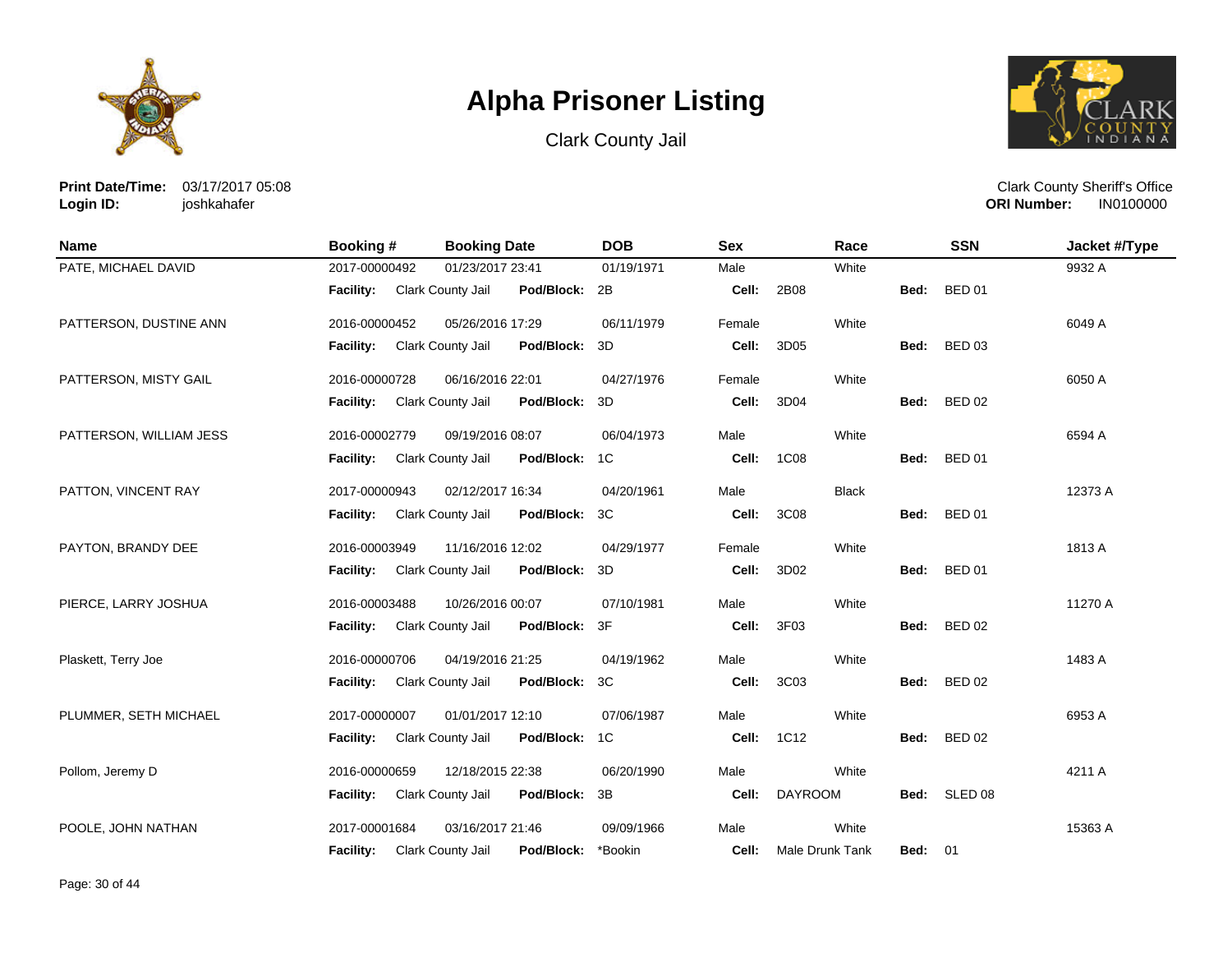





**Print Date/Time:** 03/17/2017 05:08 **Login ID:** joshkahafer

| <b>Name</b>            | Booking #                   | <b>Booking Date</b>                | <b>DOB</b>               | <b>Sex</b> | Race                      |                | <b>SSN</b>    | Jacket #/Type |
|------------------------|-----------------------------|------------------------------------|--------------------------|------------|---------------------------|----------------|---------------|---------------|
| POUND, JOHN JEROME, II | 2017-00001190               | 02/22/2017 22:21                   | 08/27/1968               | Male       | White                     |                |               | 14755 A       |
|                        | Facility: Clark County Jail | Pod/Block: 2B                      |                          | Cell:      | 2B14                      | Bed:           | <b>BED 02</b> |               |
| POWELL, DEVON JACOB    | 2017-00001508               | 03/09/2017 07:23                   | 09/23/1988               | Male       | White                     |                |               | 11545 A       |
|                        | <b>Facility:</b>            | Pod/Block: 1B<br>Clark County Jail |                          | Cell:      | <b>DAYROOM</b>            |                | Bed: SLED 21  |               |
| Powell, Ivan           | 2016-00000100               | 05/04/2016 17:12                   | 04/15/1997               | Male       | <b>Black</b>              |                |               | 6146 A        |
|                        | Facility: Clark County Jail | Pod/Block: 2A                      |                          | Cell:      | 2A08                      | Bed:           | <b>BED 01</b> |               |
| Price, Rebecca A       | 2017-00001679               | 03/16/2017 14:32                   | 05/25/1984               | Female     | White                     |                |               | 10811 A       |
|                        | <b>Facility:</b>            | Clark County Jail<br>Pod/Block:    | *Bookin                  | Cell:      | Female Drunk Tank Bed: 01 |                |               |               |
| PRIDE, DYLAN EDWARD    | 2016-00003928               | 11/15/2016 21:23                   | 10/16/1990               | Male       | White                     |                |               | 11812 A       |
|                        | Facility: Clark County Jail |                                    | Pod/Block: Out of County | Cell:      | zOther                    | <b>Bed: 04</b> |               |               |
| Proffit, Cody K        | 2016-00003659               | 11/02/2016 17:24                   | 03/18/1992               | Male       | White                     |                |               | 11458 A       |
|                        | <b>Facility:</b>            | Clark County Jail<br>Pod/Block:    | 3B                       | Cell:      | 3B03                      | Bed:           | <b>BED 01</b> |               |
| RAKES, DEVIN CARL      | 2017-00001685               | 03/16/2017 22:19                   | 09/13/1998               | Male       | White                     |                |               | 15364 A       |
|                        | <b>Facility:</b>            | Clark County Jail<br>Pod/Block:    | *Bookin                  | Cell:      | Male Drunk Tank           | <b>Bed: 10</b> |               |               |
| RANDALL, CODY ALLEN    | 2017-00001402               | 03/04/2017 20:47                   | 01/16/1997               | Male       | White                     |                |               | 10900 A       |
|                        | Facility: Clark County Jail | Pod/Block: 2C                      |                          | Cell:      | <b>DAYROOM</b>            |                | Bed: SLED 02  |               |
| RASDON, KATHERINE A    | 2017-00000852               | 02/08/2017 07:31                   | 08/30/1983               | Female     | White                     |                |               | 7945 A        |
|                        | <b>Facility:</b>            | Clark County Jail<br>Pod/Block: 3E |                          | Cell:      | 3E01                      | Bed:           | <b>BED 01</b> |               |
| Ray, Earl Dimingo      | 2016-00000104               | 03/23/2016 02:44                   | 12/23/1969               | Male       | <b>Black</b>              |                |               | 6148 A        |
|                        | <b>Facility:</b>            | Clark County Jail<br>Pod/Block: 2D |                          | Cell:      | 2D06                      | Bed:           | <b>BED 02</b> |               |
| Ray, Michael ALLEN, Jr | 2017-00000654               | 01/30/2017 19:47                   | 06/25/1982               | Male       | <b>Black</b>              |                |               | 14118 A       |
|                        | <b>Facility:</b>            | Clark County Jail<br>Pod/Block: 1C |                          | Cell:      | 1C01                      | Bed:           | <b>BED 01</b> |               |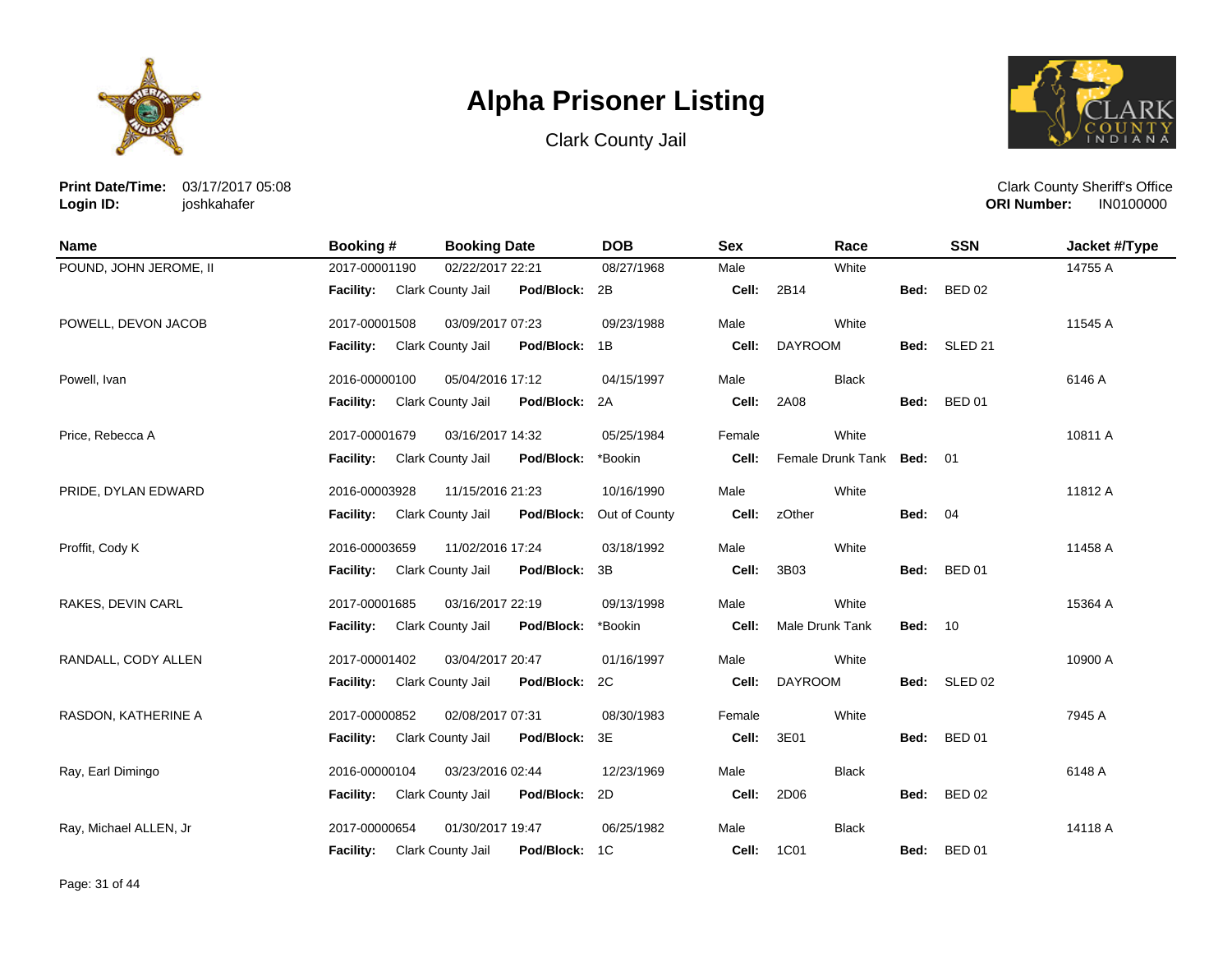





**Print Date/Time:** 03/17/2017 05:08 **Login ID:** joshkahafer

| <b>Name</b>                   | Booking #        | <b>Booking Date</b>                       | <b>DOB</b> | <b>Sex</b> | Race           |      | <b>SSN</b>    | Jacket #/Type |
|-------------------------------|------------------|-------------------------------------------|------------|------------|----------------|------|---------------|---------------|
| Reesor, Rusty Allen           | 2016-00000107    | 04/28/2016 15:48                          | 05/30/1979 | Male       | White          |      |               | 6150 A        |
|                               | <b>Facility:</b> | Clark County Jail<br>Pod/Block: 3F        |            | Cell:      | 3F01           | Bed: | <b>BED 02</b> |               |
| RENN, CHELSEY RENEE           | 2017-00001401    | 03/04/2017 19:51                          | 06/10/1993 | Female     | White          |      |               | 4527 A        |
|                               | Facility:        | Clark County Jail<br>Pod/Block: 3A        |            | Cell:      | <b>DAYROOM</b> |      | Bed: SLED 25  |               |
| <b>RICE, TRAVIS BERT</b>      | 2017-00001148    | 02/21/2017 00:53                          | 02/02/1984 | Male       | Unknown        |      |               | 14701 A       |
|                               | <b>Facility:</b> | Clark County Jail<br>Pod/Block: 3B        |            | Cell:      | <b>DAYROOM</b> | Bed: | SLED 07       |               |
| RICHARDSON, JEANIE LYNN       | 2016-00002904    | 09/25/2016 09:20                          | 02/06/1974 | Female     | White          |      |               | 5688 A        |
|                               | <b>Facility:</b> | Clark County Jail<br>Pod/Block: 3D        |            | Cell:      | 3D10           | Bed: | <b>BED 01</b> |               |
| RIES, CRYSTAL RENEE           | 2017-00000812    | 02/06/2017 19:50                          | 03/03/1986 | Female     | White          |      |               | 13184 A       |
|                               | <b>Facility:</b> | Pod/Block: 3D<br>Clark County Jail        |            | Cell:      | 3D03           | Bed: | <b>BED 03</b> |               |
| RIGDON, JOSHUA ERIC           | 2016-00002910    | 09/25/2016 17:09                          | 02/19/1986 | Male       | White          |      |               | 8621 A        |
|                               | Facility:        | Clark County Jail<br>Pod/Block: 2B        |            | Cell:      | 2B14           | Bed: | <b>BED 01</b> |               |
| ROACH, AUSTIN JAMES LEE       | 2017-00001364    | 03/02/2017 23:03                          | 05/08/1994 | Male       | White          |      |               | 14116 A       |
|                               | Facility:        | Clark County Jail<br>Pod/Block: 2B        |            | Cell:      | <b>DAYROOM</b> |      | Bed: SLED 01  |               |
| ROBERTS, RICHARD NICHOLAS     | 2016-00004475    | 12/12/2016 13:53                          | 02/25/1990 | Male       | <b>Black</b>   |      |               | 12610 A       |
|                               | <b>Facility:</b> | Pod/Block: 2D<br>Clark County Jail        |            | Cell:      | <b>DAYROOM</b> | Bed: | SLED 03       |               |
| Roberts, Terrell LAMONT       | 2017-00000638    | 01/29/2017 16:46                          | 09/05/1983 | Male       | <b>Black</b>   |      |               | 14090 A       |
|                               | <b>Facility:</b> | <b>Clark County Jail</b><br>Pod/Block: 2B |            | Cell:      | 2B04           | Bed: | SLED 02       |               |
| ROBINSON, DION DONTAY         | 2016-00004270    | 12/01/2016 20:07                          | 08/21/1989 | Male       | <b>Black</b>   |      |               | 6771 A        |
|                               | Facility:        | Clark County Jail<br>Pod/Block: 3C        |            | Cell:      | 3C08           | Bed: | <b>BED 04</b> |               |
| ROCKWOOD, STEVEN THADDIUS, Jr | 2016-00000640    | 04/30/2016 15:45                          | 07/19/1997 | Male       | White          |      |               | 5671 A        |
|                               | <b>Facility:</b> | Clark County Jail<br>Pod/Block:           | -3F        | Cell:      | 3F04           | Bed: | <b>BED 03</b> |               |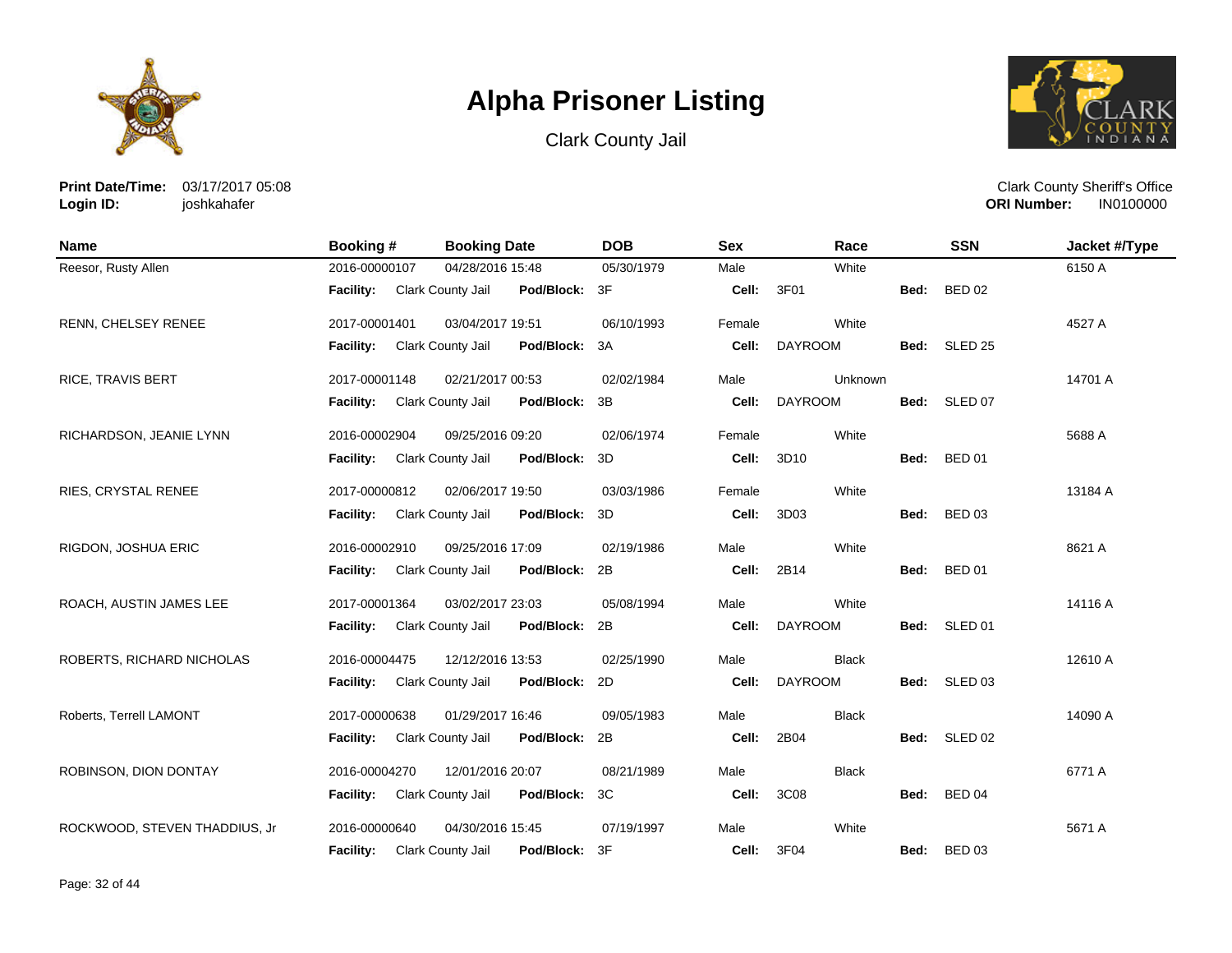





**Print Date/Time:** 03/17/2017 05:08 **Login ID:** joshkahafer

| <b>Name</b>            | Booking #                          | <b>Booking Date</b>                | <b>DOB</b>    | <b>Sex</b> | Race           |                | <b>SSN</b>    | Jacket #/Type |
|------------------------|------------------------------------|------------------------------------|---------------|------------|----------------|----------------|---------------|---------------|
| RODRIGUEZ, RUDY        | 2016-00004482                      | 12/12/2016 17:23                   | 04/02/1992    | Male       | Hispanic       |                |               | 9836 A        |
|                        | <b>Facility:</b> Clark County Jail | Pod/Block: 1C                      |               | Cell:      | 1C02           | Bed:           | <b>BED 02</b> |               |
| ROJO, EMANUEL AGUIRRE  | 2017-00000476                      | 01/23/2017 09:25                   | 12/14/1996    | Male       | Hispanic       |                |               | 13842 A       |
|                        | Facility: Clark County Jail        | Pod/Block: 2B                      |               | Cell:      | 2B01           |                | Bed: BED 01   |               |
| ROTHBAUER, LANDON J    | 2016-00000556                      | 06/15/2016 15:52                   | 02/28/1980    | Male       | White          |                |               | 3458 A        |
|                        | Facility:                          | Clark County Jail<br>Pod/Block:    | Out of County | Cell:      | Floyd          | <b>Bed: 02</b> |               |               |
| ROUSE, ASHLEY R        | 2016-00003773                      | 11/07/2016 11:29                   | 01/08/1987    | Female     | White          |                |               | 11584 A       |
|                        | Facility:                          | Clark County Jail<br>Pod/Block: 3D |               | Cell:      | 3D01           | Bed:           | <b>BED 01</b> |               |
| ROWLETT, MARK JOHN     | 2017-00001664                      | 03/15/2017 22:46                   | 06/03/1962    | Male       | White          |                |               | 10334 A       |
|                        | <b>Facility:</b>                   | Clark County Jail<br>Pod/Block: 1B |               | Cell:      | <b>DAYROOM</b> |                | Bed: SLED 11  |               |
| ROYSE, CHRISTINE RENEE | 2017-00001056                      | 02/17/2017 02:34                   | 02/04/1975    | Female     | White          |                |               | 6131 A        |
|                        | Facility:                          | Clark County Jail<br>Pod/Block: 3A |               | Cell:      | <b>DAYROOM</b> | Bed:           | SLED 08       |               |
| SAMPLES, JOSHUA LEE    | 2017-00001179                      | 02/22/2017 14:01                   | 11/19/1980    | Male       | White          |                |               | 6202 A        |
|                        | Facility:                          | Clark County Jail<br>Pod/Block: 2B |               | Cell:      | 2B13           |                | Bed: BED 02   |               |
| SANDERS, BRANDON DALE  | 2017-00000706                      | 02/01/2017 19:24                   | 08/22/1987    | Male       | White          |                |               | 14174 A       |
|                        | <b>Facility:</b>                   | Clark County Jail<br>Pod/Block: 3C |               | Cell:      | 3C04           |                | Bed: BED 04   |               |
| Sanders, Michelle LYNN | 2017-00000318                      | 01/17/2017 20:25                   | 10/05/1988    | Female     | White          |                |               | 13620 A       |
|                        | Facility:                          | Clark County Jail<br>Pod/Block: 3E |               | Cell:      | 3E06           | Bed:           | <b>BED 02</b> |               |
| SANDLIN, AMIE JALINE   | 2017-00001610                      | 03/13/2017 22:49                   | 05/18/1980    | Female     | White          |                |               | 15293 A       |
|                        | Facility:                          | Clark County Jail<br>Pod/Block: 3A |               | Cell:      | <b>DAYROOM</b> |                | Bed: SLED 13  |               |
| Sawyer, Brandon Todd   | 2017-00001206                      | 02/23/2017 17:19                   | 09/08/1997    | Male       | White          |                |               | 14770 A       |
|                        | <b>Facility:</b>                   | Pod/Block: 3C<br>Clark County Jail |               | Cell:      | <b>DAYROOM</b> |                | Bed: SLED 03  |               |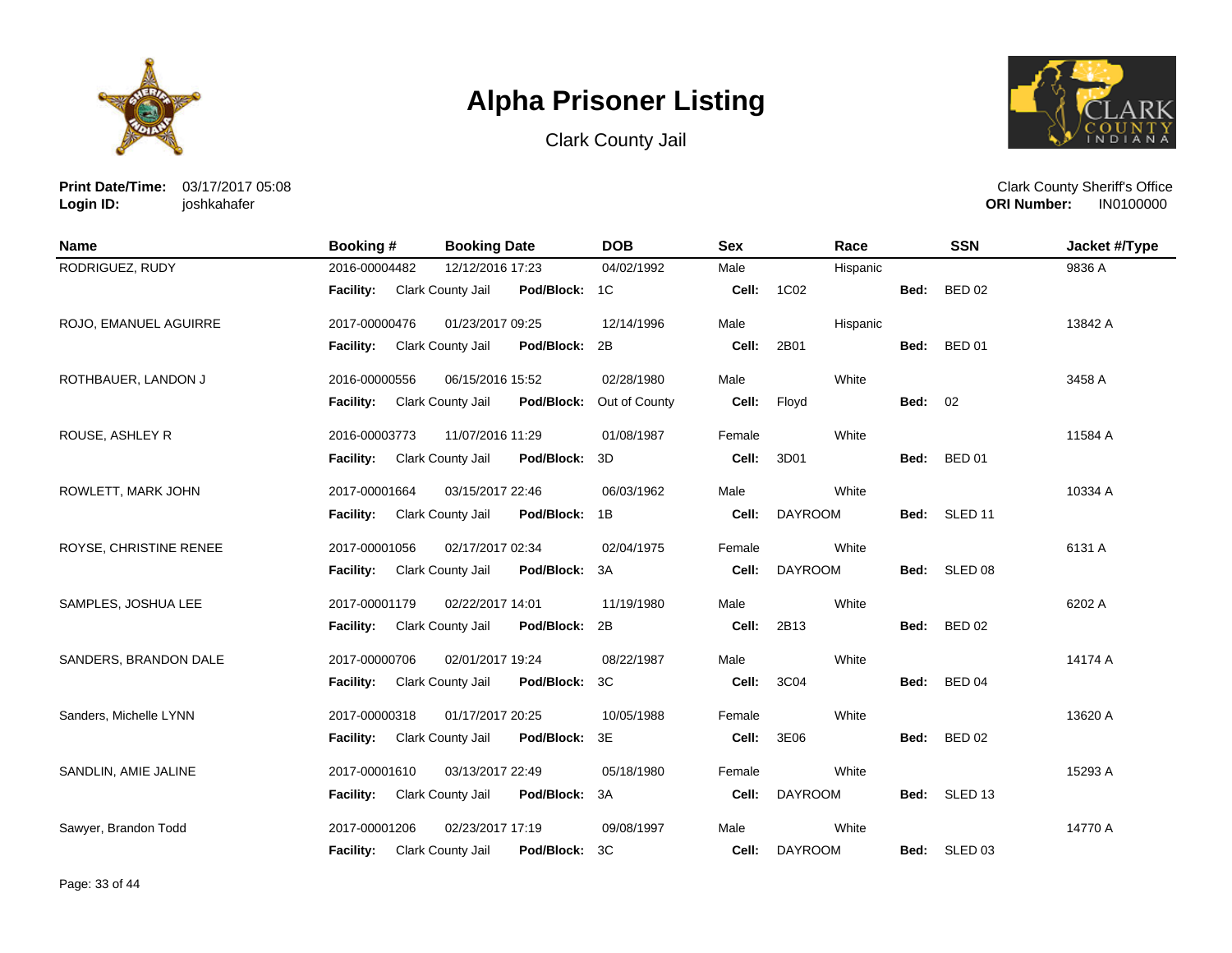





**Print Date/Time:** 03/17/2017 05:08 **Login ID:** joshkahafer

| <b>Name</b>                    | Booking#         | <b>Booking Date</b>                    | <b>DOB</b>    | <b>Sex</b> | Race           |                | <b>SSN</b>         | Jacket #/Type |
|--------------------------------|------------------|----------------------------------------|---------------|------------|----------------|----------------|--------------------|---------------|
| <b>SCALF, BRANDI ELAINE</b>    | 2016-00004194    | 11/29/2016 02:07                       | 12/15/1984    | Female     | White          |                |                    | 6528 A        |
|                                | <b>Facility:</b> | Clark County Jail<br>Pod/Block:        | 3D            | Cell:      | 3D09           | Bed:           | <b>BED 01</b>      |               |
| SCHLISE, ADAM MICHAEL          | 2017-00000268    | 01/15/2017 01:57                       | 11/18/1981    | Male       | White          |                |                    | 5022 A        |
|                                | Facility:        | Clark County Jail<br>Pod/Block:        | 2C            | Cell:      | 2C04           | Bed:           | <b>BED 01</b>      |               |
| SCHMITT, MEREDA CHRISTINE      | 2016-00004422    | 12/09/2016 19:25                       | 12/01/1965    | Female     | White          |                |                    | 7486 A        |
|                                | Facility:        | Clark County Jail<br>Pod/Block:        | 3E            | Cell:      | 3E02           | Bed:           | <b>BED 01</b>      |               |
| SCHULER, KEVIN ANDREW          | 2016-00002033    | 08/16/2016 22:43                       | 02/08/1995    | Male       | White          |                |                    | 9135 A        |
|                                | <b>Facility:</b> | Clark County Jail<br>Pod/Block:        | Out of County | Cell:      | Harrison       | <b>Bed: 02</b> |                    |               |
| SEACAT, ANGELA KATHLEEN        | 2017-00001599    | 03/13/2017 17:59                       | 02/07/1986    | Female     | White          |                |                    | 6576 A        |
|                                | <b>Facility:</b> | Clark County Jail<br>Pod/Block:        | 3A            | Cell:      | <b>DAYROOM</b> | Bed:           | SLED <sub>10</sub> |               |
| SEARS, STACEY LYNN             | 2017-00000809    | 02/06/2017 16:26                       | 03/29/1981    | Female     | White          |                |                    | 7693 A        |
|                                | <b>Facility:</b> | Clark County Jail<br>Pod/Block:        | 3E            | Cell:      | 3E05           | Bed:           | <b>BED 04</b>      |               |
| SELLMER, OLLIE KENNETH         | 2017-00001673    | 03/16/2017 07:43                       | 03/05/1974    | Male       | White          |                |                    | 15338 A       |
|                                | <b>Facility:</b> | Pod/Block:<br>Clark County Jail        | 1B            | Cell:      | <b>DAYROOM</b> | Bed:           | SLED <sub>04</sub> |               |
| Senn, Nathan ALEXANDER         | 2017-00001637    | 03/15/2017 06:08                       | 09/28/1989    | Male       | White          |                |                    | 3341 A        |
|                                | <b>Facility:</b> | Clark County Jail<br>Pod/Block:        | 1B            | Cell:      | <b>DAYROOM</b> | Bed:           | SLED 31            |               |
| SHAFER, ANDREW BLAKE           | 2016-00002495    | 09/06/2016 02:37                       | 09/06/1987    | Male       | White          |                |                    | 3627 A        |
|                                | Facility:        | <b>Clark County Jail</b><br>Pod/Block: | 3F            | Cell:      | 3F03           | Bed:           | <b>BED 03</b>      |               |
| SHANNON, THOMAS JEFFERSON, III | 2016-00003809    | 11/09/2016 11:37                       | 11/10/1985    | Male       | White          |                |                    | 11613 A       |
|                                | Facility:        | Clark County Jail<br>Pod/Block:        | 2B            | Cell:      | 2B11           | Bed:           | <b>BED 01</b>      |               |
| SHEARER, JONATHON ERIC         | 2017-00001536    | 03/10/2017 17:20                       | 01/27/1996    | Male       | White          |                |                    | 15202 A       |
|                                | <b>Facility:</b> | Clark County Jail<br>Pod/Block:        | *Bookin       | Cell:      | Holding05      | <b>Bed: 01</b> |                    |               |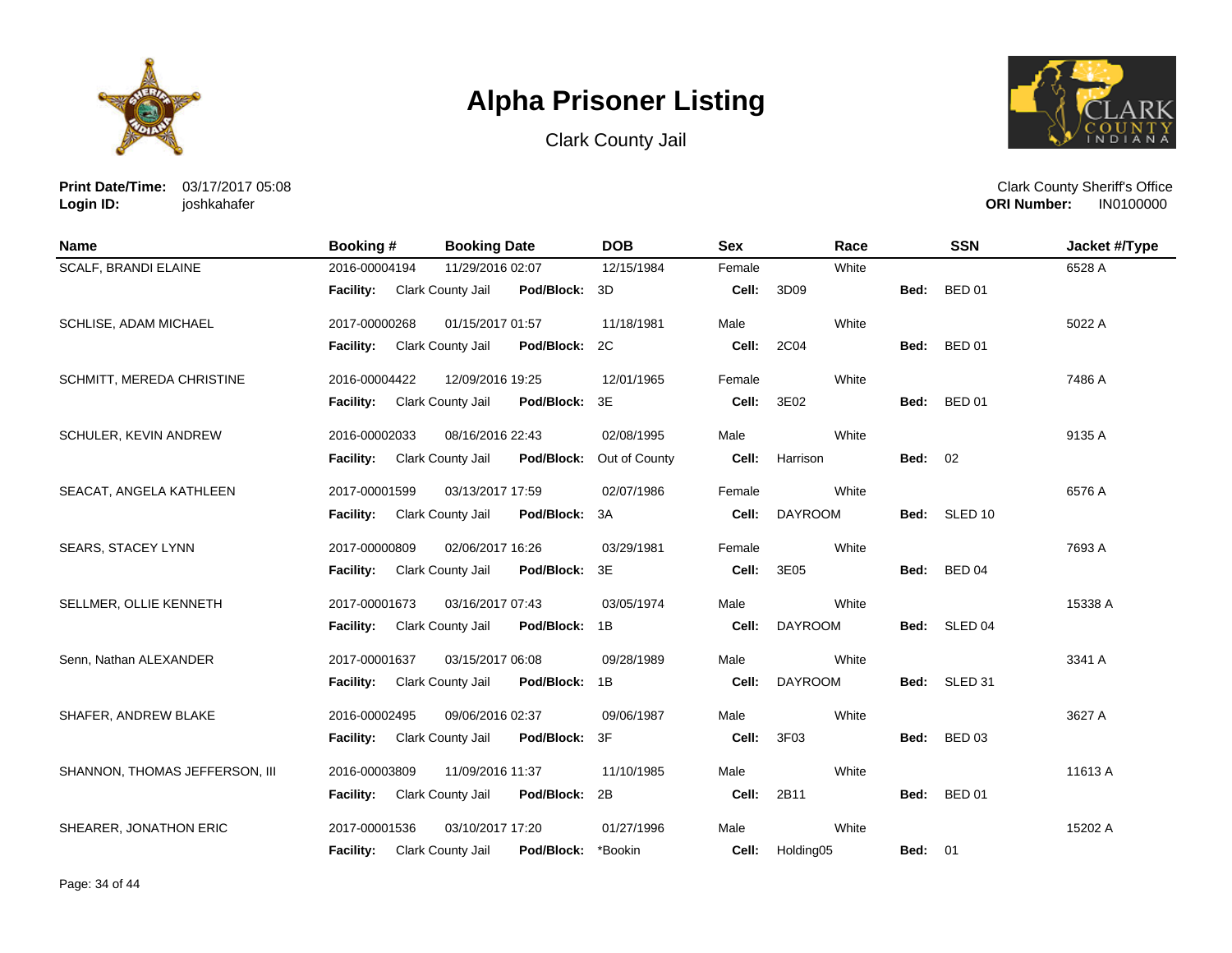





**Print Date/Time:** 03/17/2017 05:08 **Login ID:** joshkahafer

| <b>Name</b>                  | Booking #        | <b>Booking Date</b>                | <b>DOB</b>    | <b>Sex</b> | Race           |                | <b>SSN</b>    | Jacket #/Type |
|------------------------------|------------------|------------------------------------|---------------|------------|----------------|----------------|---------------|---------------|
| SHEEHAN-BOLIN, JENNIFER ANNE | 2017-00001213    | 02/23/2017 20:37                   | 03/01/1963    | Female     | White          |                |               | 7859 A        |
|                              | <b>Facility:</b> | Clark County Jail<br>Pod/Block: 3A |               | Cell:      | 3A02           | Bed:           | <b>BED 03</b> |               |
| SHELTON, ELLIOT EDWARD       | 2017-00001189    | 02/22/2017 21:47                   | 08/29/1972    | Male       | White          |                |               | 10458 A       |
|                              | Facility:        | Pod/Block:<br>Clark County Jail    | 2B            | Cell:      | 2B06           | Bed:           | <b>BED 01</b> |               |
| SHEPHERD, RICKY CHARLES      | 2017-00000930    | 02/12/2017 01:34                   | 05/16/1968    | Male       | White          |                |               | 9137 A        |
|                              | <b>Facility:</b> | Clark County Jail<br>Pod/Block: 1D |               | Cell:      | 1D05           |                | Bed: SLED 01  |               |
| SHIELDS, TRAVIS RAY, Jr      | 2016-00000848    | 06/22/2016 04:48                   | 02/24/1965    | Male       | White          |                |               | 7104 A        |
|                              | <b>Facility:</b> | Clark County Jail<br>Pod/Block: 2C |               | Cell:      | 2C01           | Bed:           | <b>BED 02</b> |               |
| SHOEMAKER, CHANNING JAMES    | 2016-00003485    | 10/25/2016 22:50                   | 07/05/1985    | Male       | White          |                |               | 10422 A       |
|                              | Facility:        | Clark County Jail<br>Pod/Block: 3F |               | Cell:      | 3F05           | Bed:           | <b>BED 04</b> |               |
| SIMMS, JONATHAN THOMAS       | 2016-00003990    | 11/18/2016 12:39                   | 04/27/1988    | Male       | White          |                |               | 11918 A       |
|                              | Facility:        | Pod/Block: 2C<br>Clark County Jail |               | Cell:      | 2C08           | Bed:           | <b>BED 01</b> |               |
| SIMMS, MARY ELIZABETH        | 2017-00001380    | 03/03/2017 08:52                   | 07/04/1977    | Female     | White          |                |               | 1951 A        |
|                              | <b>Facility:</b> | Pod/Block:<br>Clark County Jail    | Out of County | Cell:      | Floyd          | <b>Bed: 05</b> |               |               |
| SIMON, TREVOR DON            | 2017-00000125    | 01/07/2017 06:57                   | 05/12/1980    | Male       | White          |                |               | 2299 A        |
|                              | <b>Facility:</b> | Clark County Jail<br>Pod/Block: 3B |               | Cell:      | <b>DAYROOM</b> | Bed:           | SLED 01       |               |
| SISCO, THOMAS LEE            | 2016-00003195    | 10/11/2016 16:40                   | 08/08/1978    | Male       | White          |                |               | 9720 A        |
|                              | <b>Facility:</b> | Pod/Block: 3F<br>Clark County Jail |               | Cell:      | 3F06           | Bed:           | <b>BED 03</b> |               |
| Sizemore, Jeremy Roy         | 2016-00004549    | 12/15/2016 14:52                   | 08/12/1991    | Male       | White          |                |               | 12711 A       |
|                              | <b>Facility:</b> | Clark County Jail<br>Pod/Block: 1C |               | Cell:      | 1C10           | Bed:           | <b>BED 01</b> |               |
| <b>SKAGGS, MICHAEL TAD</b>   | 2017-00001269    | 02/26/2017 05:07                   | 12/04/1973    | Male       | White          |                |               | 14853 A       |
|                              | <b>Facility:</b> | Clark County Jail<br>Pod/Block:    | 3C            | Cell:      | <b>DAYROOM</b> | Bed:           | SLED 14       |               |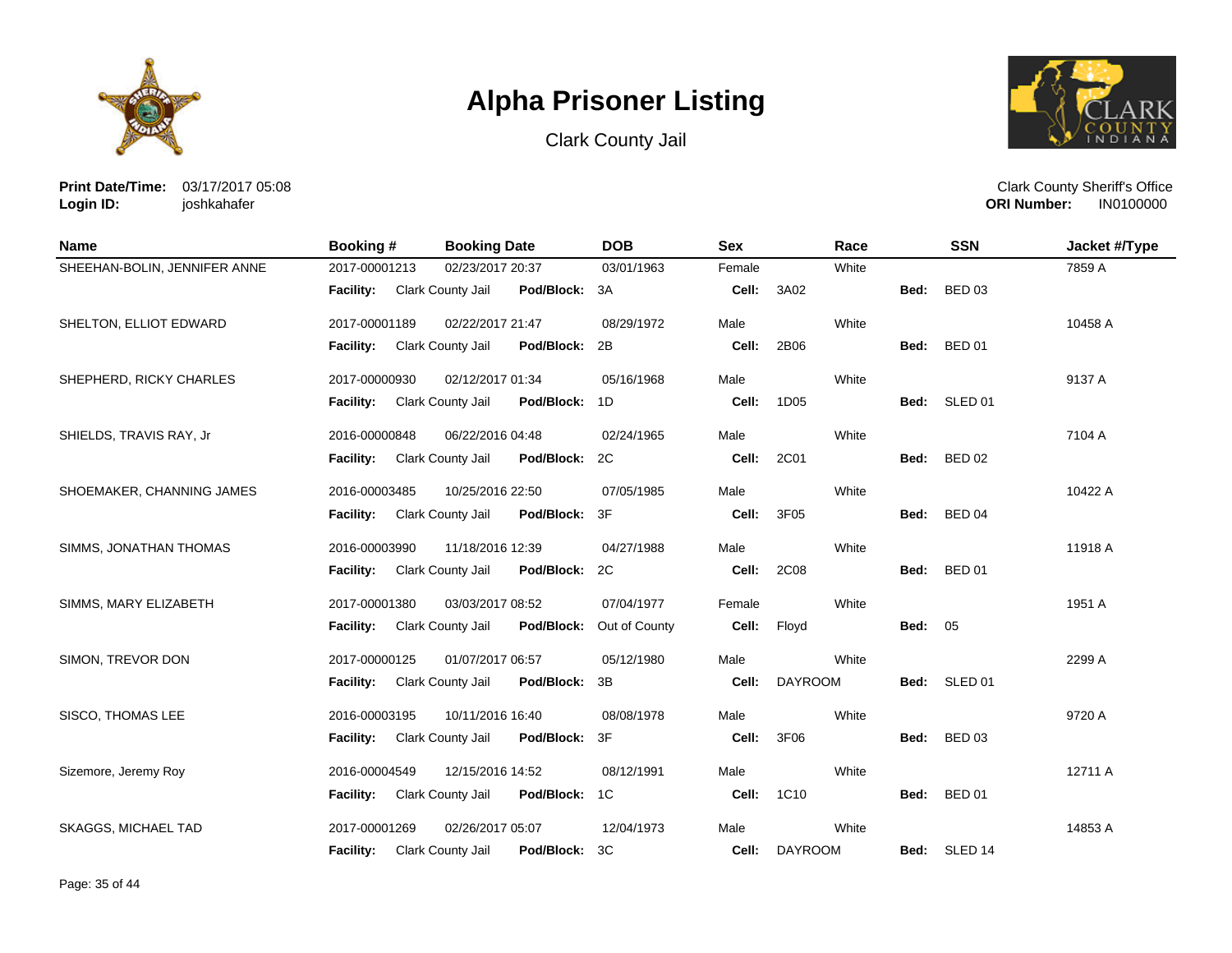





**Print Date/Time:** 03/17/2017 05:08 **Login ID:** joshkahafer

| <b>Name</b>            | Booking #        | <b>Booking Date</b>                | <b>DOB</b>               | <b>Sex</b> | Race            |                | <b>SSN</b>         | Jacket #/Type |
|------------------------|------------------|------------------------------------|--------------------------|------------|-----------------|----------------|--------------------|---------------|
| SMITH, ALEXUS GABRIELL | 2017-00001650    | 03/15/2017 14:50                   | 08/30/1997               | Female     | White           |                |                    | 10535 A       |
|                        | <b>Facility:</b> | Pod/Block: 3A<br>Clark County Jail |                          | Cell:      | <b>DAYROOM</b>  | Bed:           | SLED <sub>27</sub> |               |
| Smith, Corey Michael   | 2017-00001595    | 03/13/2017 14:57                   | 09/05/1984               | Male       | White           |                |                    | 15275 A       |
|                        | <b>Facility:</b> | Clark County Jail<br>Pod/Block: 1B |                          | Cell:      | <b>DAYROOM</b>  |                | Bed: SLED 39       |               |
| SMITH, DEWAYNE LAMONT  | 2017-00001264    | 02/26/2017 02:23                   | 03/25/1971               | Male       | <b>Biracial</b> |                |                    | 8977 A        |
|                        | <b>Facility:</b> | Clark County Jail<br>Pod/Block: 2B |                          | Cell:      | <b>DAYROOM</b>  | Bed:           | SLED 11            |               |
| Smith, Eric Mitchell   | 2016-00003166    | 10/09/2016 18:35                   | 09/24/1987               | Male       | White           |                |                    | 10831 A       |
|                        | <b>Facility:</b> | Clark County Jail<br>Pod/Block: 3C |                          | Cell:      | 3C06            |                | Bed: BED 01        |               |
| Smith, Harry Truman    | 2016-00000197    | 10/07/2015 21:18                   | 11/02/1948               | Male       | White           |                |                    | 6300 A        |
|                        | <b>Facility:</b> | Clark County Jail                  | Pod/Block: Out of County | Cell:      | Logansport      | <b>Bed: 02</b> |                    |               |
| Smith, James NATHAN    | 2017-00001431    | 03/05/2017 22:50                   | 12/20/1977               | Male       | White           |                |                    | 15047 A       |
|                        | <b>Facility:</b> | Clark County Jail<br>Pod/Block: 3C |                          | Cell:      | <b>DAYROOM</b>  | Bed:           | SLED 05            |               |
| Smith, Joshua Thurman  | 2017-00001288    | 02/26/2017 15:28                   | 07/18/1984               | Male       | <b>Black</b>    |                |                    | 14871 A       |
|                        | <b>Facility:</b> | Clark County Jail<br>Pod/Block: 3C |                          | Cell:      | <b>DAYROOM</b>  | Bed:           | SLED 18            |               |
| SMITH, MICHAEL DARRAN  | 2017-00000103    | 01/05/2017 23:40                   | 01/18/1978               | Male       | <b>Black</b>    |                |                    | 13283 A       |
|                        | <b>Facility:</b> | Pod/Block: 1D<br>Clark County Jail |                          | Cell:      | 1D09            | Bed:           | <b>BED 02</b>      |               |
| SMITH, RICKEY LYNN, Jr | 2017-00001046    | 02/16/2017 19:00                   | 08/15/1991               | Male       | <b>Black</b>    |                |                    | 14585 A       |
|                        | <b>Facility:</b> | Clark County Jail<br>Pod/Block: 1D |                          | Cell:      | <b>DAYROOM</b>  | Bed:           | SLED 07            |               |
| SMITH, RICKY LYNN      | 2016-00004460    | 12/11/2016 03:29                   | 04/08/1965               | Male       | <b>Black</b>    |                |                    | 12572 A       |
|                        | <b>Facility:</b> | Clark County Jail<br>Pod/Block: 2D |                          | Cell:      | 2D03            | Bed:           | <b>BED 01</b>      |               |
| Snelling, Adam Lynn    | 2016-00000206    | 02/12/2016 03:51                   | 09/14/1988               | Male       | White           |                |                    | 6308 A        |
|                        | <b>Facility:</b> | Clark County Jail<br>Pod/Block: 3B |                          | Cell:      | <b>DAYROOM</b>  |                | Bed: SLED 06       |               |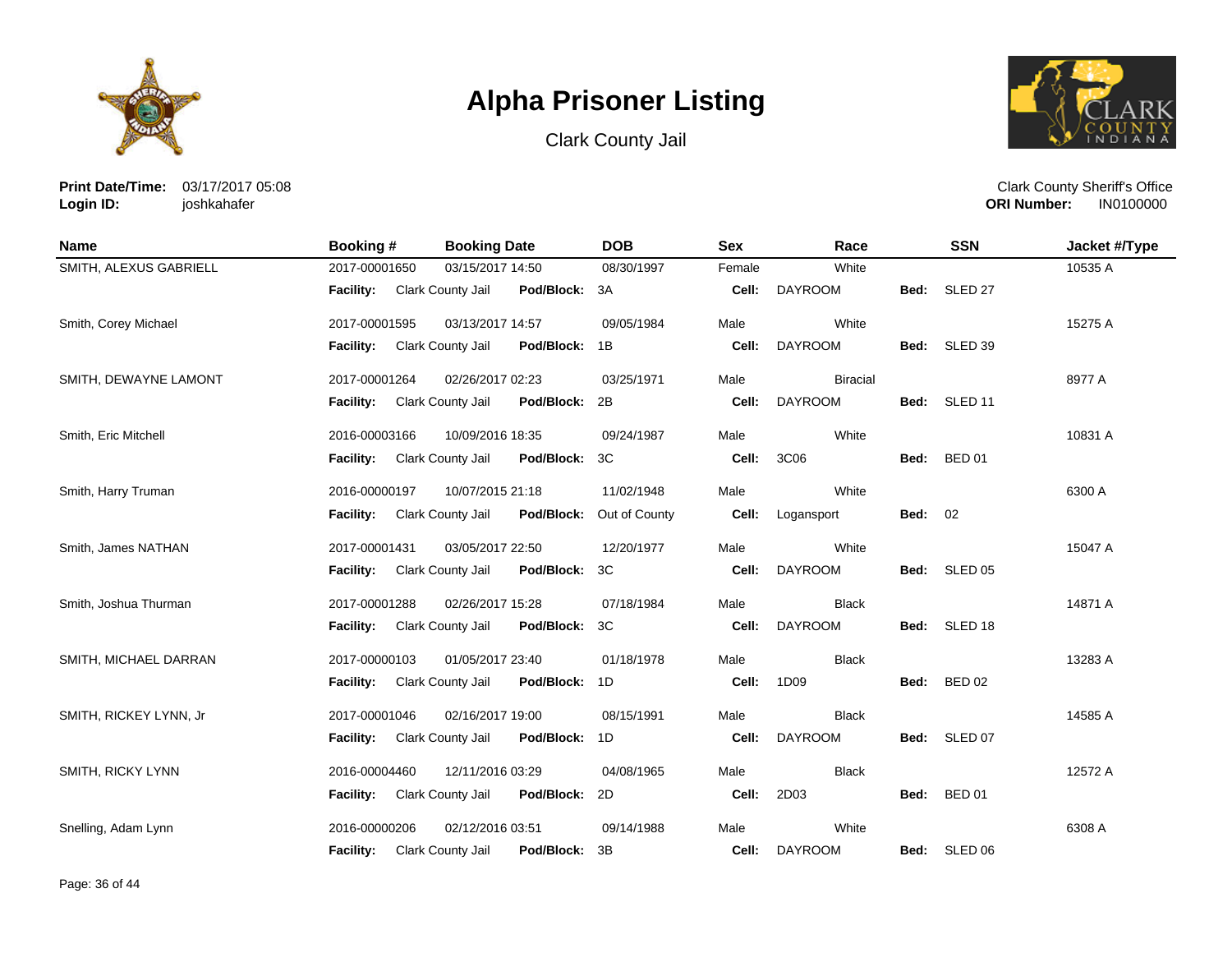





**Print Date/Time:** 03/17/2017 05:08 **Login ID:** joshkahafer

| <b>Name</b>              | Booking #        | <b>Booking Date</b>                    | <b>DOB</b>     | <b>Sex</b> | Race            |      | <b>SSN</b>         | Jacket #/Type |
|--------------------------|------------------|----------------------------------------|----------------|------------|-----------------|------|--------------------|---------------|
| SNELLING, AMY MARIE      | 2017-00000861    | 02/08/2017 18:33                       | 05/20/1976     | Female     | White           |      |                    | 14372 A       |
|                          | <b>Facility:</b> | Clark County Jail<br>Pod/Block: 3E     |                | Cell:      | 3E03            | Bed: | <b>BED 01</b>      |               |
| SNELLING, MARCUS EDWIN   | 2017-00000917    | 02/10/2017 22:50                       | 11/17/1961     | Male       | White           |      |                    | 14451 A       |
|                          | <b>Facility:</b> | Clark County Jail<br>Pod/Block:        | 1 <sup>C</sup> | Cell:      | 1C03            | Bed: | <b>BED 01</b>      |               |
| SNELLING, MARTY EVAN     | 2017-00000867    | 02/08/2017 22:56                       | 07/27/1972     | Male       | White           |      |                    | 6309 A        |
|                          | Facility:        | Clark County Jail<br>Pod/Block:        | 1D             | Cell:      | 1D11            | Bed: | <b>BED 02</b>      |               |
| Snordon, Macha T         | 2017-00001535    | 03/10/2017 15:54                       | 09/15/1981     | Female     | <b>Biracial</b> |      |                    | 15201 A       |
|                          | <b>Facility:</b> | Clark County Jail<br>Pod/Block:        | 3A             | Cell:      | <b>DAYROOM</b>  | Bed: | SLED <sub>21</sub> |               |
| SNYDER, Danielle LYNN    | 2017-00001426    | 03/05/2017 19:51                       | 06/22/1980     | Female     | White           |      |                    | 11012 A       |
|                          | <b>Facility:</b> | Clark County Jail<br>Pod/Block:        | 3A             | Cell:      | 3A03            | Bed: | <b>BED 03</b>      |               |
| SNYDER, JENNIFER LYNN    | 2016-00003978    | 11/18/2016 03:08                       | 09/22/1984     | Female     | White           |      |                    | 9789 A        |
|                          | <b>Facility:</b> | Clark County Jail<br>Pod/Block:        | 3D             | Cell:      | 3D04            | Bed: | <b>BED 04</b>      |               |
| SOUKOP, RONALD WAYNE, Jr | 2016-00004845    | 12/31/2016 13:16                       | 08/05/1976     | Male       | White           |      |                    | 13105 A       |
|                          | <b>Facility:</b> | Clark County Jail<br>Pod/Block:        | 3F             | Cell:      | 3F01            | Bed: | <b>BED 01</b>      |               |
| South, Shaun Michael     | 2017-00000482    | 01/23/2017 15:57                       | 08/22/1978     | Male       | White           |      |                    | 6611 A        |
|                          | <b>Facility:</b> | Clark County Jail<br>Pod/Block:        | 2C             | Cell:      | 2C09            | Bed: | <b>BED 02</b>      |               |
| SPALDING, BRANDON S      | 2016-00003701    | 11/03/2016 23:33                       | 04/14/1988     | Male       | <b>Black</b>    |      |                    | 11497 A       |
|                          | <b>Facility:</b> | <b>Clark County Jail</b><br>Pod/Block: | 2D             | Cell:      | 2D06            | Bed: | <b>BED 01</b>      |               |
| SPEEDY, JON PATRICK      | 2016-00003516    | 10/27/2016 04:35                       | 09/19/1961     | Male       | White           |      |                    | 11292 A       |
|                          | Facility:        | Clark County Jail<br>Pod/Block:        | 2D             | Cell:      | 2D08            | Bed: | <b>BED 01</b>      |               |
| SPICER, MARK JOHN, Jr    | 2017-00001406    | 03/05/2017 01:04                       | 11/22/1978     | Male       | White           |      |                    | 14531 A       |
|                          | <b>Facility:</b> | Clark County Jail<br>Pod/Block:        | 2C             | Cell:      | <b>DAYROOM</b>  | Bed: | SLED <sub>05</sub> |               |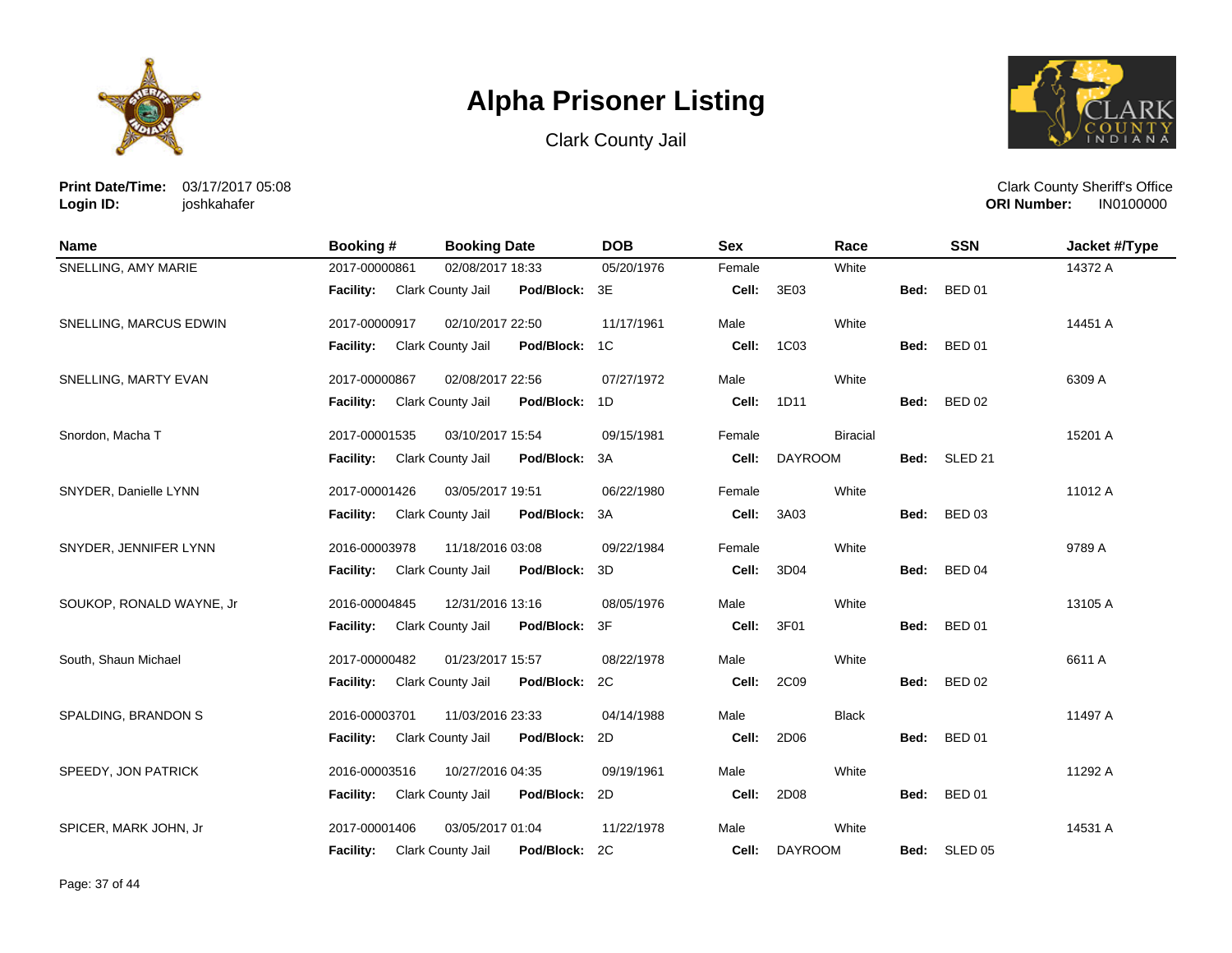





**Print Date/Time:** 03/17/2017 05:08 **Login ID:** joshkahafer

| <b>Name</b>                  | <b>Booking #</b> | <b>Booking Date</b>             | <b>DOB</b>           | <b>Sex</b> | Race            |      | <b>SSN</b>         | Jacket #/Type |
|------------------------------|------------------|---------------------------------|----------------------|------------|-----------------|------|--------------------|---------------|
| STEPHENS, SHERIKA MONIQUE    | 2016-00003202    | 10/11/2016 20:27                | 03/22/1993           | Female     | <b>Black</b>    |      |                    | 10864 A       |
|                              | <b>Facility:</b> | Clark County Jail<br>Pod/Block: | 3D                   | Cell:      | 3D07            | Bed: | <b>BED 03</b>      |               |
| STEPP, DAVID ALAN            | 2016-00004359    | 12/06/2016 21:20                | 08/19/1985           | Male       | White           |      |                    | 12444 A       |
|                              | <b>Facility:</b> | Clark County Jail<br>Pod/Block: | 1C                   | Cell:      | 1C05            | Bed: | <b>BED 02</b>      |               |
| Stepp, Milo Jordan, II       | 2017-00001181    | 02/22/2017 15:00                | 01/16/1984           | Male       | White           |      |                    | 14751 A       |
|                              | <b>Facility:</b> | Clark County Jail<br>Pod/Block: | 2B                   | Cell:      | 2B03            | Bed: | <b>BED 02</b>      |               |
| STEWART, RYAN WAYNE          | 2016-00004808    | 12/29/2016 00:40                | 02/15/1989           | Male       | White           |      |                    | 13036 A       |
|                              | <b>Facility:</b> | Clark County Jail<br>Pod/Block: | 2B                   | Cell:      | 2B06            | Bed: | <b>BED 02</b>      |               |
| STOCKTON, JESSE KEITH        | 2017-00001382    | 03/03/2017 16:31                | 09/28/1995           | Male       | White           |      |                    | 5643 A        |
|                              | <b>Facility:</b> | Clark County Jail<br>Pod/Block: | 2C                   | Cell:      | <b>DAYROOM</b>  | Bed: | SLED <sub>04</sub> |               |
| STOCKTON, WESLEY DEMOND      | 2017-00000361    | 01/19/2017 07:50                | 10/02/1984           | Male       | <b>Black</b>    |      |                    | 13682 A       |
|                              | Facility:        | Clark County Jail<br>Pod/Block: | 1D                   | Cell:      | 1D02            | Bed: | <b>BED 01</b>      |               |
| Stone, Anthony W             | 2017-00001180    | 02/22/2017 14:24                | 01/07/1966           | Male       | White           |      |                    | 14750 A       |
|                              | <b>Facility:</b> | Clark County Jail<br>Pod/Block: | 2A                   | Cell:      | <b>DAYROOM</b>  | Bed: | SLED 03            |               |
| STONE, DANIEL LEE            | 2017-00001675    | 03/16/2017 11:03                | 02/05/1982           | Male       | White           |      |                    | 13050 A       |
|                              | <b>Facility:</b> | Clark County Jail<br>Pod/Block: | 1B                   | Cell:      | <b>DAYROOM</b>  | Bed: | SLED <sub>17</sub> |               |
| STRAIN, DEMITRIUS EUGENE, Jr | 2016-00000336    | 05/31/2016 07:43                | 01/24/1998           | Male       | <b>Biracial</b> |      |                    | 6475 A        |
|                              | <b>Facility:</b> | Clark County Jail<br>Pod/Block: | zClark Mental Health | Cell:      | Hospital        | Bed: | Bed 02             |               |
| Strong, Kayla Maree          | 2017-00001323    | 02/28/2017 17:02                | 02/17/1991           | Female     | White           |      |                    | 8452 A        |
|                              | Facility:        | Clark County Jail<br>Pod/Block: | 3A                   | Cell:      | <b>DAYROOM</b>  |      | Bed: SLED 20       |               |
| SULLIVAN, MICHAEL TODD       | 2017-00000684    | 01/31/2017 22:45                | 12/16/1980           | Male       | White           |      |                    | 14144 A       |
|                              | <b>Facility:</b> | Pod/Block:<br>Clark County Jail | ЗC                   | Cell:      | 3C01            | Bed: | <b>BED 01</b>      |               |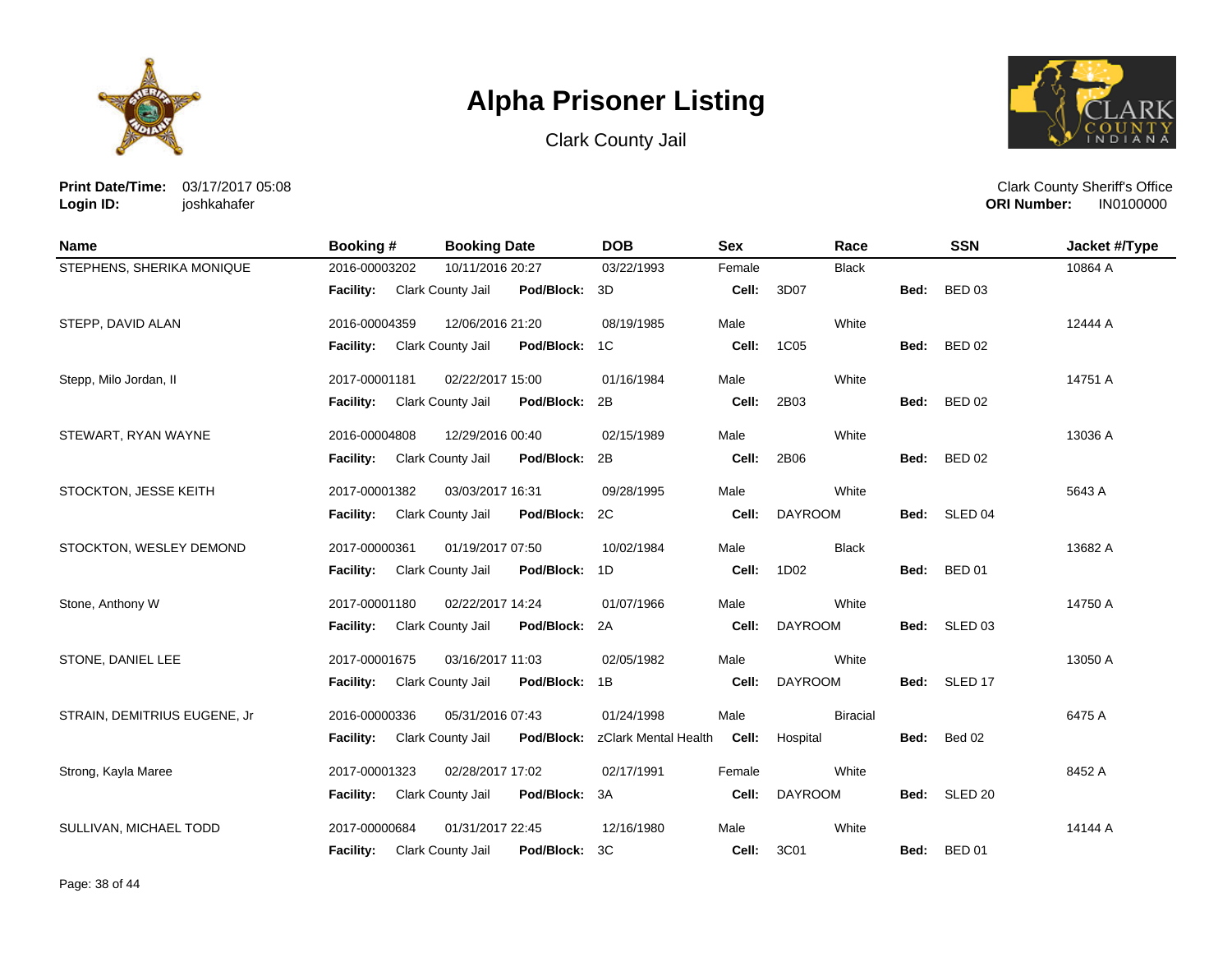





**Print Date/Time:** 03/17/2017 05:08 **Login ID:** joshkahafer

| <b>Name</b>                | Booking #                   | <b>Booking Date</b>                | <b>DOB</b> | <b>Sex</b> | Race           |      | <b>SSN</b>    | Jacket #/Type |
|----------------------------|-----------------------------|------------------------------------|------------|------------|----------------|------|---------------|---------------|
| Sullivan, Michael Corey    | 2017-00000993               | 02/14/2017 17:18                   | 03/12/1989 | Male       | White          |      |               | 6329 A        |
|                            | Facility: Clark County Jail | Pod/Block: 1D                      |            | Cell:      | 1D12           | Bed: | <b>BED 01</b> |               |
| SUTTON, CHARLES WILLIAM    | 2017-00001635               | 03/15/2017 03:16                   | 09/06/1961 | Male       | White          |      |               | 8667 A        |
|                            | <b>Facility:</b>            | Clark County Jail<br>Pod/Block: 1B |            | Cell:      | <b>DAYROOM</b> |      | Bed: SLED 29  |               |
| SWEET, LEONA PEARL         | 2017-00001497               | 03/09/2017 00:34                   | 03/16/1990 | Female     | White          |      |               | 13994 A       |
|                            | <b>Facility:</b>            | Clark County Jail<br>Pod/Block: 3A |            | Cell:      | <b>DAYROOM</b> |      | Bed: SLED 36  |               |
| TABER, JAMES CLINT         | 2017-00000996               | 02/14/2017 18:02                   | 02/18/1988 | Male       | White          |      |               | 9622 A        |
|                            | <b>Facility:</b>            | Clark County Jail<br>Pod/Block: 3C |            | Cell:      | 3C04           | Bed: | <b>BED 01</b> |               |
| TANKERSLEY, KANDYS LYNN    | 2017-00001315               | 02/28/2017 10:30                   | 09/09/1989 | Female     | White          |      |               | 11897 A       |
|                            | <b>Facility:</b>            | Clark County Jail<br>Pod/Block: 3A |            | Cell:      | <b>DAYROOM</b> |      | Bed: SLED 16  |               |
| TAUL, MATHEW ALVIN         | 2016-00001910               | 08/10/2016 03:02                   | 08/30/1978 | Male       | White          |      |               | 5009 A        |
|                            | Facility:                   | Clark County Jail<br>Pod/Block: 1C |            | Cell:      | 1C09           | Bed: | <b>BED 01</b> |               |
| <b>TAYLOR, BRIAN KEITH</b> | 2017-00000360               | 01/19/2017 07:25                   | 01/18/1988 | Male       | White          |      |               | 12221 A       |
|                            | Facility:                   | Pod/Block: 1D<br>Clark County Jail |            | Cell:      | 1D03           | Bed: | <b>BED 01</b> |               |
| TAYLOR, DESTANEY MICHELLE  | 2017-00001376               | 03/03/2017 06:59                   | 11/17/1993 | Female     | White          |      |               | 11066 A       |
|                            | <b>Facility:</b>            | Clark County Jail<br>Pod/Block: 3A |            | Cell:      | <b>DAYROOM</b> |      | Bed: SLED 24  |               |
| TAYLOR, JEFFREY KEITH      | 2016-00004676               | 12/22/2016 15:44                   | 10/22/1961 | Male       | White          |      |               | 3702 A        |
|                            | <b>Facility:</b>            | Clark County Jail<br>Pod/Block: 2B |            | Cell:      | 2B03           | Bed: | <b>BED 01</b> |               |
| TAYLOR, NICOLE RENEE       | 2016-00004253               | 12/01/2016 04:30                   | 09/06/1986 | Female     | White          |      |               | 5497 A        |
|                            | Facility:                   | Clark County Jail<br>Pod/Block: 3D |            | Cell:      | 3D06           | Bed: | <b>BED 03</b> |               |
| TERRA, DENNIS JAMES, Jr    | 2017-00001157               | 02/21/2017 16:11                   | 07/16/1983 | Male       | White          |      |               | 9303 A        |
|                            | <b>Facility:</b>            | Pod/Block: 2B<br>Clark County Jail |            | Cell:      | 2B05           | Bed: | <b>BED 01</b> |               |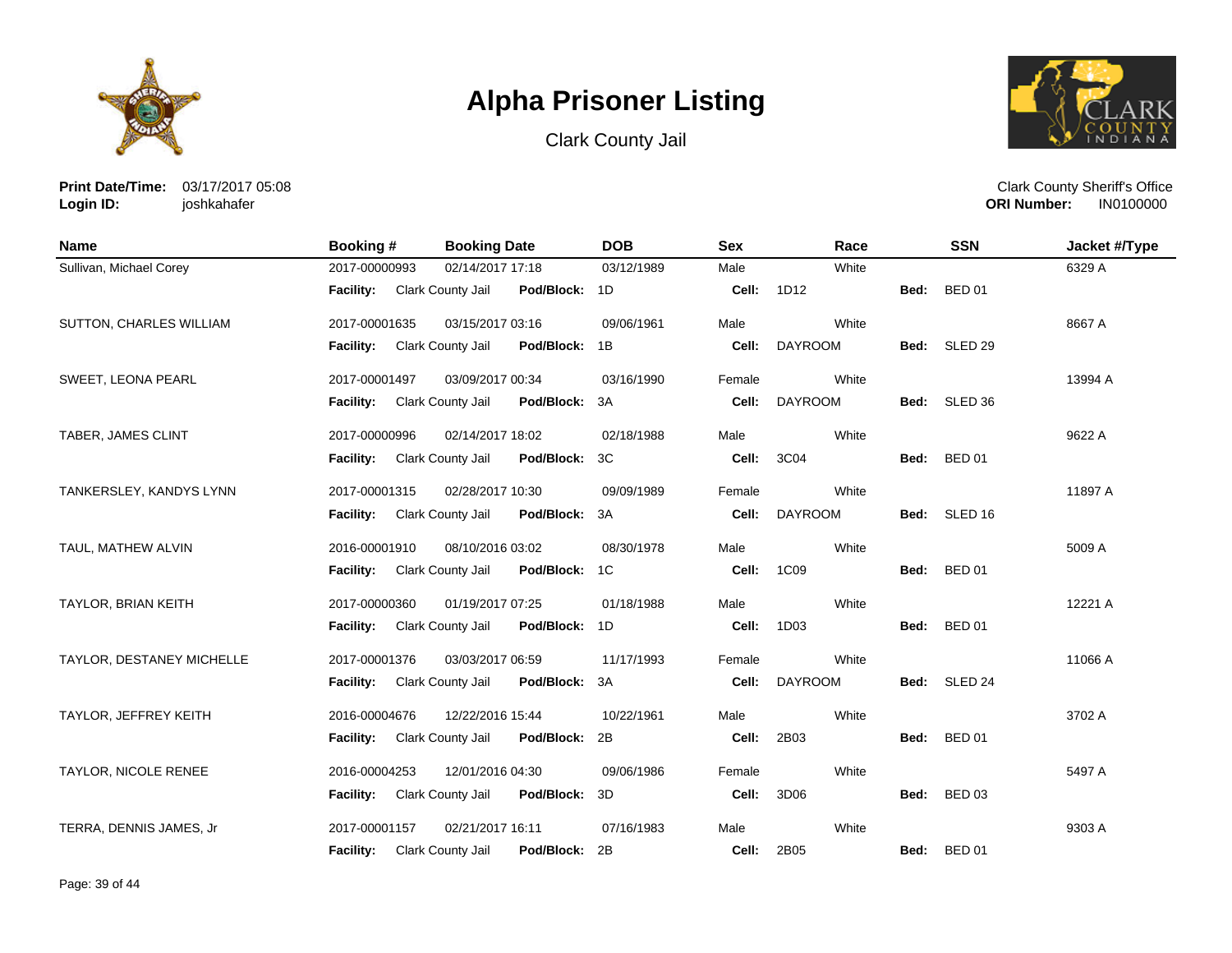





**Print Date/Time:** 03/17/2017 05:08 **Login ID:** joshkahafer

| <b>Name</b>                     | <b>Booking#</b>  | <b>Booking Date</b>      |               | <b>DOB</b> | <b>Sex</b> | Race           |                | <b>SSN</b>         | Jacket #/Type |
|---------------------------------|------------------|--------------------------|---------------|------------|------------|----------------|----------------|--------------------|---------------|
| TERRY, JAMES LEE                | 2017-00000865    | 02/08/2017 22:18         |               | 09/17/1985 | Male       | White          |                |                    | 9217 A        |
|                                 | <b>Facility:</b> | Clark County Jail        | Pod/Block: 1C |            | Cell:      | 1C03           | Bed:           | <b>BED 02</b>      |               |
| TERRY, JESSE DAKOTA             | 2017-00001394    | 03/04/2017 16:02         |               | 12/08/1993 | Male       | White          |                |                    | 15027 A       |
|                                 | <b>Facility:</b> | Clark County Jail        | Pod/Block:    | 3C         | Cell:      | <b>DAYROOM</b> | Bed:           | SLED <sub>16</sub> |               |
| TEST, MICHAEL ROBERT            | 2017-00000881    | 02/09/2017 08:55         |               | 08/11/1991 | Male       | White          |                |                    | 4380 A        |
|                                 | Facility:        | Clark County Jail        | Pod/Block:    | 3C         | Cell:      | 3C01           | Bed:           | <b>BED 04</b>      |               |
| THOMASSON-OCONNOR, TONYA LOUISE | 2016-00001630    | 07/26/2016 12:41         |               | 02/17/1976 | Female     | White          |                |                    | 8406 A        |
|                                 | <b>Facility:</b> | Clark County Jail        | Pod/Block:    | 3D         | Cell:      | 3D04           | Bed:           | <b>BED 03</b>      |               |
| Thompson, Aaron Briskle         | 2017-00001647    | 03/15/2017 13:00         |               | 06/27/1977 | Male       | <b>Black</b>   |                |                    | 15321 A       |
|                                 | <b>Facility:</b> | Clark County Jail        | Pod/Block:    | 1B         | Cell:      | <b>DAYROOM</b> | Bed:           | SLED 38            |               |
| THOMPSON, ANGELA M              | 2017-00000616    | 01/28/2017 18:48         |               | 04/14/1974 | Female     | White          |                |                    | 14069 A       |
|                                 | <b>Facility:</b> | Clark County Jail        | Pod/Block:    | 3A         | Cell:      | <b>DAYROOM</b> | Bed:           | SLED 17            |               |
| Thompson, William Eugene        | 2016-00000125    | 03/29/2016 00:28         |               | 05/22/1973 | Male       | <b>Black</b>   |                |                    | 6191 A        |
|                                 | <b>Facility:</b> | Clark County Jail        | Pod/Block:    | 1D         | Cell:      | 1D05           | Bed:           | <b>BED 01</b>      |               |
| TIMBERLAKE, DAVID CHRISTIAN     | 2016-00002848    | 09/22/2016 02:51         |               | 02/19/1979 | Male       | White          |                |                    | 9480 A        |
|                                 | Facility:        | Clark County Jail        | Pod/Block:    | 2B         | Cell:      | 2B07           | Bed:           | <b>BED 01</b>      |               |
| TINIUS, JOSHUA ADAM             | 2017-00001120    | 02/20/2017 04:18         |               | 07/14/1988 | Male       | White          |                |                    | 8171 A        |
|                                 | Facility:        | <b>Clark County Jail</b> | Pod/Block:    | *Bookin    | Cell:      | Holding08      | <b>Bed: 01</b> |                    |               |
| TINSLEY, CHRISTOPHER MICHAEL    | 2016-00004731    | 12/26/2016 02:26         |               | 12/01/1978 | Male       | <b>Black</b>   |                |                    | 6196 A        |
|                                 | Facility:        | Clark County Jail        | Pod/Block:    | 3B         | Cell:      | <b>DAYROOM</b> | Bed:           | SLED <sub>05</sub> |               |
| TOLIVER, MARK DAVID             | 2017-00000462    | 01/22/2017 18:11         |               | 03/15/1977 | Male       | White          |                |                    | 13813 A       |
|                                 | <b>Facility:</b> | Clark County Jail        | Pod/Block:    | 3B         | Cell:      | 3B05           | Bed:           | <b>BED 03</b>      |               |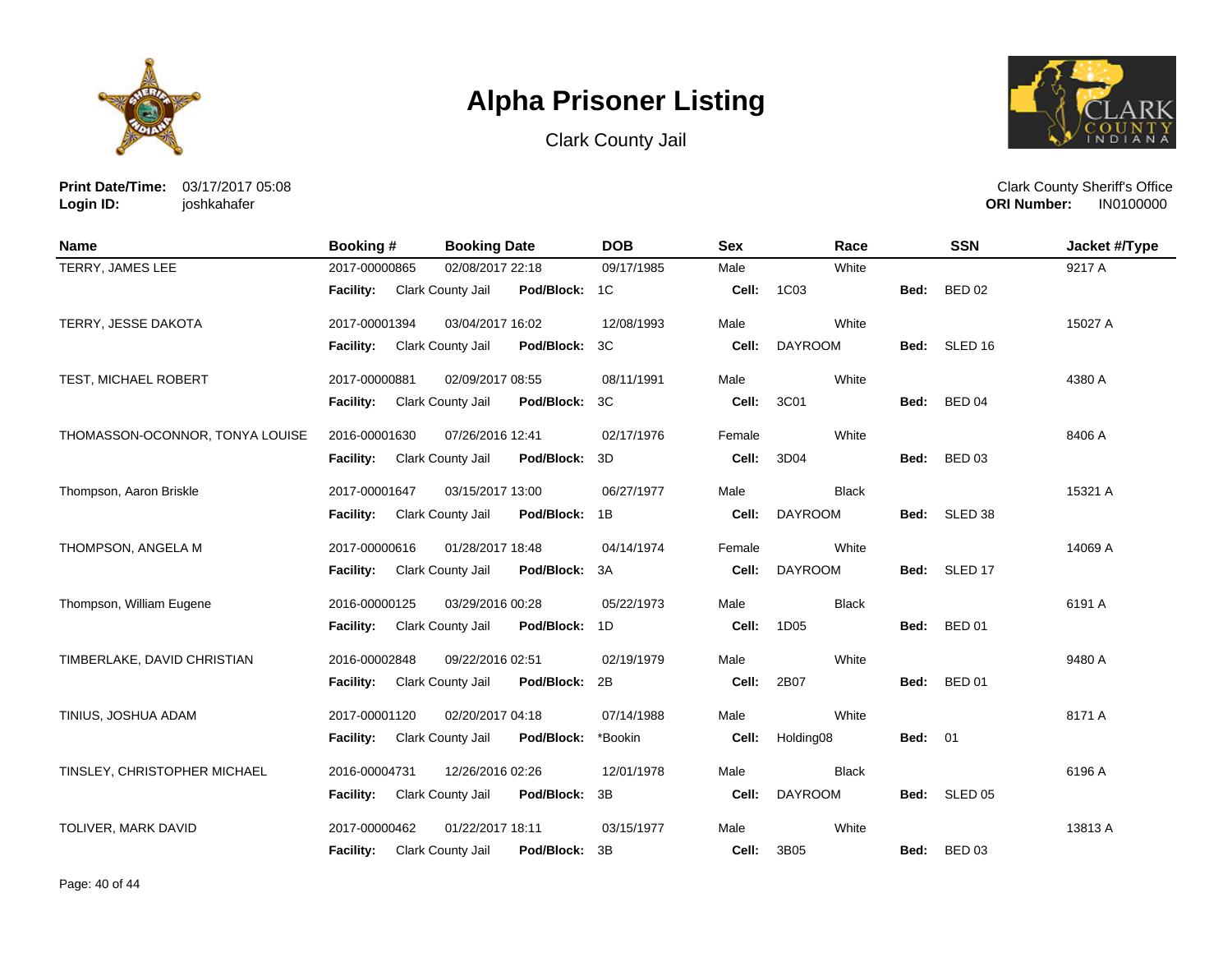





**Print Date/Time:** 03/17/2017 05:08 **Login ID:** joshkahafer

| <b>Name</b>               | Booking #        | <b>Booking Date</b>                | <b>DOB</b> | <b>Sex</b> | Race           |      | <b>SSN</b>    | Jacket #/Type |
|---------------------------|------------------|------------------------------------|------------|------------|----------------|------|---------------|---------------|
| TOWNSEND, COLEMAN LEWIS   | 2017-00000911    | 02/10/2017 16:38                   | 01/24/1994 | Male       | White          |      |               | 3044 A        |
|                           | Facility:        | Clark County Jail<br>Pod/Block: 3B |            | Cell:      | <b>DAYROOM</b> | Bed: | <b>BED 07</b> |               |
| TRAMMELL, AARON GEORGE    | 2017-00001063    | 02/17/2017 06:27                   | 06/30/1986 | Male       | White          |      |               | 7355 A        |
|                           | <b>Facility:</b> | Clark County Jail<br>Pod/Block: 1D |            | Cell:      | <b>DAYROOM</b> |      | Bed: SLED 06  |               |
| TRAUGHBER, RAMSEY SCOTT   | 2017-00000686    | 01/31/2017 23:54                   | 07/27/1990 | Male       | White          |      |               | 12759 A       |
|                           | Facility:        | Pod/Block: 3B<br>Clark County Jail |            | Cell:      | <b>DAYROOM</b> | Bed: | <b>BED 01</b> |               |
| TREVINO, ARMONDO          | 2017-00000460    | 01/22/2017 17:35                   | 03/14/1970 | Male       | White          |      |               | 13811 A       |
|                           | <b>Facility:</b> | Clark County Jail<br>Pod/Block: 3F |            | Cell:      | 3F06           | Bed: | <b>BED 01</b> |               |
| TUCKER, CHRISTOPHER LEE   | 2017-00001507    | 03/09/2017 07:08                   | 11/09/1985 | Male       | White          |      |               | 7770 A        |
|                           | <b>Facility:</b> | Pod/Block: 1B<br>Clark County Jail |            | Cell:      | <b>DAYROOM</b> |      | Bed: SLED 12  |               |
| Turner, Nathan Wayne      | 2016-00000667    | 08/25/2015 05:28                   | 09/28/1984 | Male       | White          |      |               | 6848 A        |
|                           | <b>Facility:</b> | Clark County Jail<br>Pod/Block: 1C |            | Cell:      | 1C06           | Bed: | <b>BED 01</b> |               |
| Turner, Tyler Mackey      | 2016-00000492    | 06/21/2015 03:56                   | 10/12/1994 | Male       | White          |      |               | 6569 A        |
|                           | <b>Facility:</b> | Clark County Jail<br>Pod/Block: 2C |            | Cell:      | 2C11           | Bed: | <b>BED 02</b> |               |
| Tweedy, Sonny Carrell     | 2017-00001488    | 03/08/2017 16:43                   | 05/02/1972 | Male       | White          |      |               | 15150 A       |
|                           | <b>Facility:</b> | Clark County Jail<br>Pod/Block: 1B |            | Cell:      | <b>DAYROOM</b> |      | Bed: SLED 10  |               |
| <b>TYLER, KRISTEN LEE</b> | 2017-00001491    | 03/08/2017 20:41                   | 02/13/1980 | Female     | White          |      |               | 15153 A       |
|                           | <b>Facility:</b> | Pod/Block: 3A<br>Clark County Jail |            | Cell:      | <b>DAYROOM</b> | Bed: | SLED 30       |               |
| VEST, MICHAEL WAYNE       | 2017-00000773    | 02/04/2017 16:12                   | 11/16/1983 | Male       | White          |      |               | 8835 A        |
|                           | <b>Facility:</b> | Clark County Jail<br>Pod/Block: 1D |            | Cell:      | 1D10           | Bed: | <b>BED 01</b> |               |
| <b>VICTOR, DARIUS</b>     | 2017-00001624    | 03/14/2017 19:59                   | 08/28/1991 | Male       | <b>Black</b>   |      |               | 5414 A        |
|                           | <b>Facility:</b> | Pod/Block: 1B<br>Clark County Jail |            | Cell:      | <b>DAYROOM</b> |      | Bed: SLED 01  |               |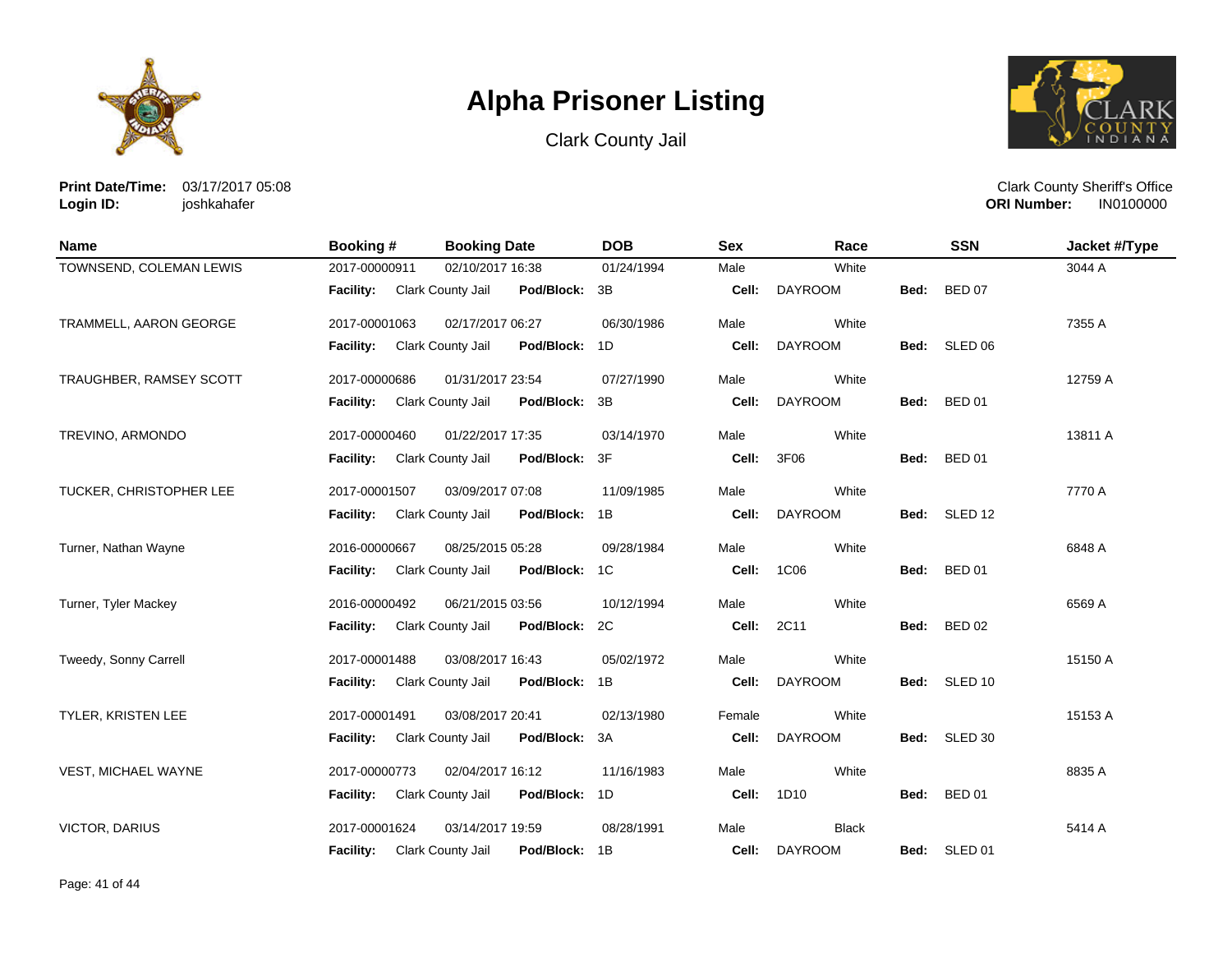





**Print Date/Time:** 03/17/2017 05:08 **Login ID:** joshkahafer

| <b>Name</b>                 | <b>Booking#</b>  | <b>Booking Date</b>                | <b>DOB</b> | <b>Sex</b> | Race            |      | <b>SSN</b>    | Jacket #/Type |
|-----------------------------|------------------|------------------------------------|------------|------------|-----------------|------|---------------|---------------|
| VINCENT, TRE'SEAN MICHAEL   | 2017-00000369    | 01/19/2017 14:31                   | 04/11/1993 | Male       | <b>Biracial</b> |      |               | 12931 A       |
|                             | Facility:        | Pod/Block: 3C<br>Clark County Jail |            | Cell:      | 3C06            | Bed: | <b>BED 04</b> |               |
| WARD, JOSHUA MICHAEL        | 2017-00001495    | 03/08/2017 22:51                   | 06/26/1988 | Male       | White           |      |               | 10901 A       |
|                             | Facility:        | Clark County Jail<br>Pod/Block: 1B |            | Cell:      | <b>DAYROOM</b>  |      | Bed: SLED 07  |               |
| Warf, Kody Anthony          | 2016-00003501    | 10/26/2016 19:48                   | 12/25/1995 | Male       | White           |      |               | 3701 A        |
|                             | Facility:        | Clark County Jail<br>Pod/Block: 2D |            | Cell:      | 2D04            | Bed: | <b>BED 01</b> |               |
| WATSON, DONALD RAY, Jr      | 2016-00002716    | 09/16/2016 03:04                   | 05/14/1977 | Male       | White           |      |               | 4558 A        |
|                             | Facility:        | Clark County Jail<br>Pod/Block: 3B |            | Cell:      | 3B07            | Bed: | <b>BED 03</b> |               |
| WATT, DONNIE GAVIN          | 2017-00001136    | 02/20/2017 19:15                   | 05/17/1977 | Male       | White           |      |               | 7374 A        |
|                             | <b>Facility:</b> | Clark County Jail<br>Pod/Block: 3C |            | Cell:      | 3C09            | Bed: | <b>BED 04</b> |               |
| Weigleb, Cynthia Irene      | 2016-00000476    | 11/10/2015 17:32                   | 01/13/1992 | Female     | White           |      |               | 4186 A        |
|                             | <b>Facility:</b> | Clark County Jail<br>Pod/Block: 3D |            | Cell:      | 3D02            | Bed: | <b>BED 03</b> |               |
| WESSLING, ANTONIO NICHOLAS  | 2016-00003247    | 10/13/2016 17:45                   | 09/25/1991 | Male       | White           |      |               | 7291 A        |
|                             | <b>Facility:</b> | Clark County Jail<br>Pod/Block: 3F |            | Cell:      | 3F02            | Bed: | <b>BED 01</b> |               |
| West, Lindsay M             | 2017-00000635    | 01/29/2017 15:28                   | 12/29/1988 | Female     | White           |      |               | 12769 A       |
|                             | Facility:        | Pod/Block: 3E<br>Clark County Jail |            | Cell:      | 3E07            | Bed: | <b>BED 04</b> |               |
| <b>WESTON, MICHAEL ERIK</b> | 2016-00003720    | 11/04/2016 21:38                   | 06/29/1993 | Male       | White           |      |               | 11524 A       |
|                             | <b>Facility:</b> | Clark County Jail<br>Pod/Block: 2A |            | Cell:      | 2A03            | Bed: | <b>BED 01</b> |               |
| WHITAKER, JEREMY THOMAS     | 2017-00001641    | 03/15/2017 08:36                   | 10/15/1979 | Male       | White           |      |               | 10713 A       |
|                             | <b>Facility:</b> | Clark County Jail<br>Pod/Block: 1B |            | Cell:      | <b>DAYROOM</b>  |      | Bed: SLED 34  |               |
| WHITE, ADAM LEVI            | 2017-00001216    | 02/23/2017 22:30                   | 11/14/1984 | Male       | White           |      |               | 7496 A        |
|                             | <b>Facility:</b> | Pod/Block:<br>Clark County Jail    | 1C         | Cell:      | <b>DAYROOM</b>  | Bed: | SLED 02       |               |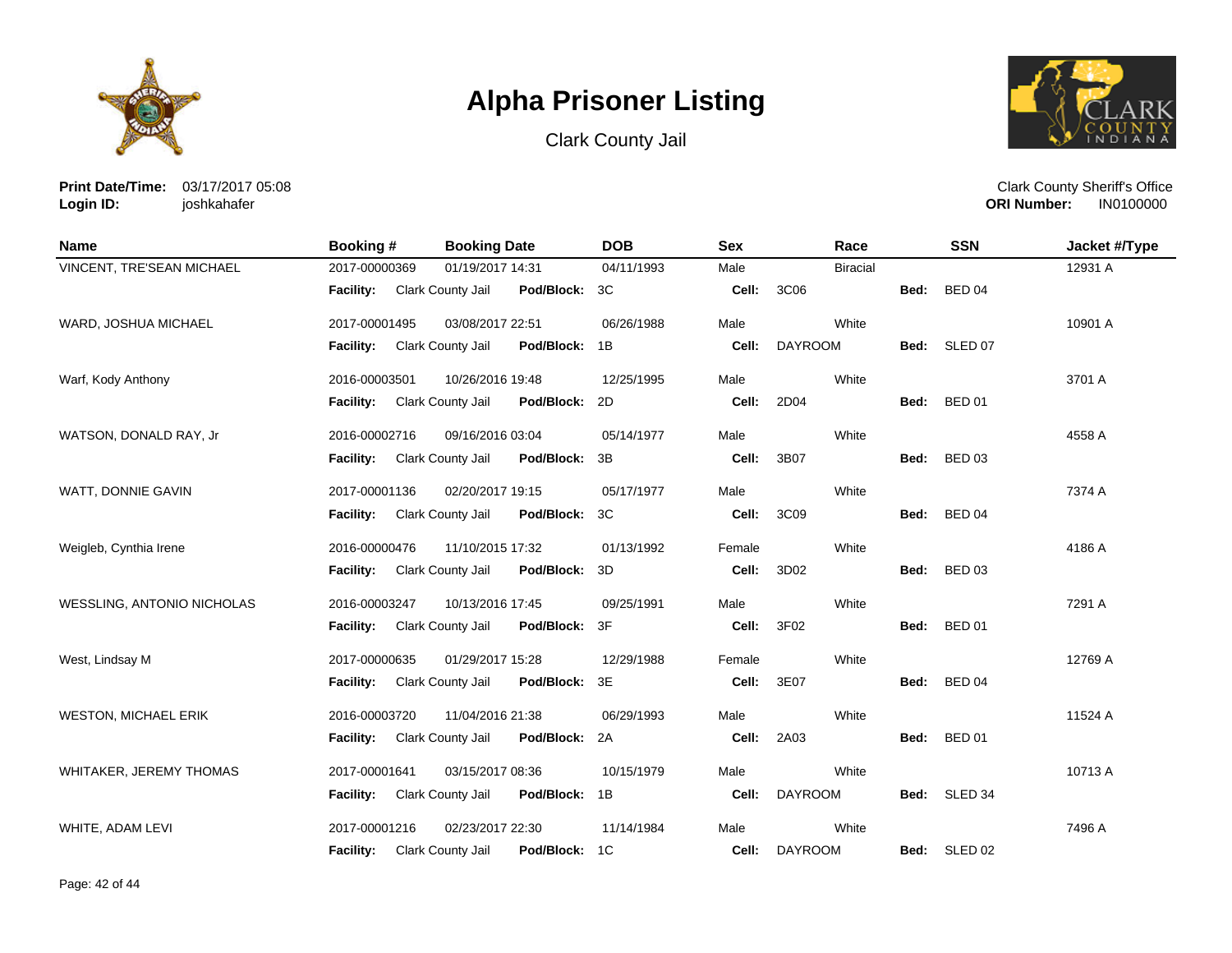





**Print Date/Time:** 03/17/2017 05:08 **Login ID:** joshkahafer

| <b>Name</b>                | Booking #        | <b>Booking Date</b>                | <b>DOB</b>    | <b>Sex</b> | Race           |                | <b>SSN</b>         | Jacket #/Type |
|----------------------------|------------------|------------------------------------|---------------|------------|----------------|----------------|--------------------|---------------|
| WHITE, ASHLEY NICOLE       | 2017-00001636    | 03/15/2017 03:44                   | 09/24/1987    | Female     | White          |                |                    | 15309 A       |
|                            | Facility:        | Clark County Jail<br>Pod/Block: 3A |               | Cell:      | DAYROOM        | Bed:           | SLED <sub>15</sub> |               |
| WILDER, HOLLY RENEE        | 2016-00004472    | 12/12/2016 06:18                   | 02/10/1987    | Female     | White          |                |                    | 7700 A        |
|                            | Facility:        | Pod/Block: 3D<br>Clark County Jail |               | Cell:      | 3D04           | Bed:           | <b>BED 01</b>      |               |
| Wilkerson, Ronald Wayne    | 2017-00001456    | 03/06/2017 23:41                   | 05/25/1987    | Male       | White          |                |                    | 13353 A       |
|                            | <b>Facility:</b> | Clark County Jail<br>Pod/Block: 2C |               | Cell:      | <b>DAYROOM</b> |                | Bed: SLED 08       |               |
| WILKINS, CHARLES BRUCE, II | 2017-00000884    | 02/09/2017 11:26                   | 08/19/1978    | Male       | White          |                |                    | 6723 A        |
|                            | <b>Facility:</b> | Clark County Jail<br>Pod/Block: 3B |               | Cell:      | <b>DAYROOM</b> | Bed:           | <b>BED 08</b>      |               |
| WILLET, SETH TYLER         | 2017-00001434    | 03/06/2017 01:39                   | 04/18/1990    | Male       | White          |                |                    | 6809 A        |
|                            | <b>Facility:</b> | Clark County Jail<br>Pod/Block: 2B |               | Cell:      | <b>DAYROOM</b> |                | Bed: SLED 03       |               |
| <b>WILLIAMS, RODNEY</b>    | 2016-00003194    | 10/11/2016 16:12                   | 04/24/1961    | Male       | <b>Black</b>   |                |                    | 7116 A        |
|                            | <b>Facility:</b> | Pod/Block: 3B<br>Clark County Jail |               | Cell:      | 3B04           | Bed:           | <b>BED 02</b>      |               |
| WILSON, CHELSEA MICHELLE   | 2016-00003752    | 11/06/2016 08:13                   | 12/05/1995    | Female     | White          |                |                    | 8788 A        |
|                            | Facility:        | Pod/Block:<br>Clark County Jail    | Out of County | Cell:      | Floyd          | <b>Bed: 06</b> |                    |               |
| Wilson, Kenneth Tredonte   | 2017-00000240    | 01/13/2017 08:16                   | 02/12/1997    | Male       | <b>Black</b>   |                |                    | 2778 A        |
|                            | <b>Facility:</b> | Clark County Jail<br>Pod/Block: 1C |               | Cell:      | 1C01           | Bed:           | <b>BED 02</b>      |               |
| WINDELL, KURTIS L          | 2017-00001304    | 02/27/2017 20:36                   | 03/13/1978    | Male       | White          |                |                    | 1598 A        |
|                            | <b>Facility:</b> | Pod/Block: 3C<br>Clark County Jail |               | Cell:      | <b>DAYROOM</b> | Bed:           | SLED 19            |               |
| WOOD, STEPHEN DOUGLAS, Jr  | 2016-00004125    | 11/25/2016 01:43                   | 01/21/1985    | Male       | White          |                |                    | 10081 A       |
|                            | <b>Facility:</b> | Clark County Jail<br>Pod/Block: 3B |               | Cell:      | 3B07           | Bed:           | <b>BED 04</b>      |               |
| WOOSLEY, DAKOTA LEE        | 2017-00000677    | 01/31/2017 18:26                   | 02/07/1996    | Male       | White          |                |                    | 4120 A        |
|                            | <b>Facility:</b> | Pod/Block:<br>Clark County Jail    | 3C            | Cell:      | 3C05           | Bed:           | <b>BED 02</b>      |               |